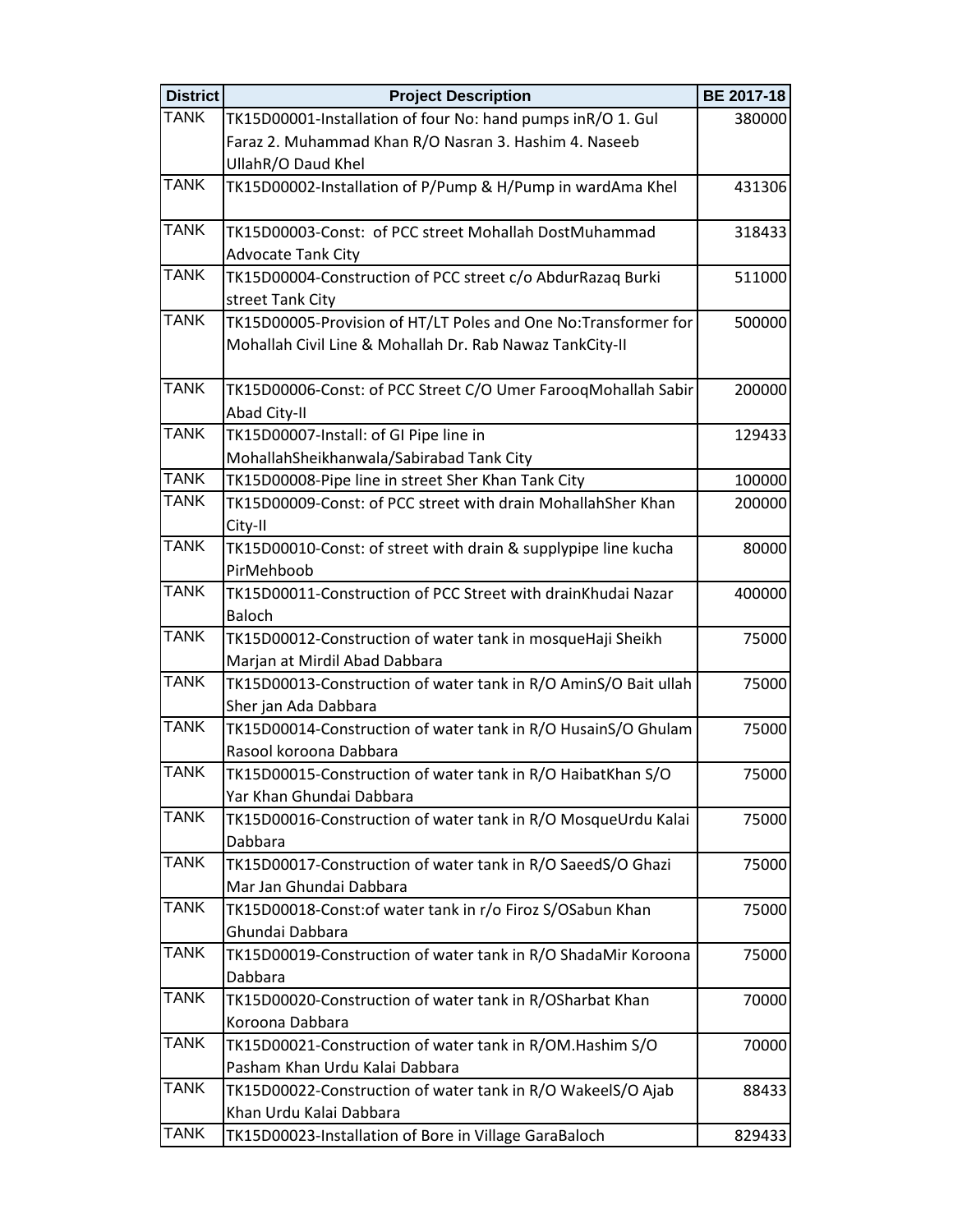| <b>TANK</b> | TK15D00024-Construction of Culvert in BekarraVillage Gomal           | 200000   |
|-------------|----------------------------------------------------------------------|----------|
| <b>TANK</b> | TK15D00025-Construction of Culvert in Balochkoroona Village<br>Gomal | 200000   |
| <b>TANK</b> | TK15D00026-Installation of solar pressure pump &water tank in        | 429433   |
|             | main Bazzar Village Raghza                                           |          |
| <b>TANK</b> | TK15D00027-Construction of PCC main street Gul Imam(Tap Gati)        | 600000   |
| <b>TANK</b> | TK15D00028-Construction of Hall in mosque Nasran                     | 229433   |
| <b>TANK</b> | TK15D00029-Construction of PCC Street with drainMohallah             | 829433   |
|             | Shoukat Baloch Village Gara Mitthoo                                  |          |
| <b>TANK</b> | TK15D00030-Installation of solar Tube Well in R/OWaris Khan          | 829433   |
|             | Khwaji Khel (Mullazai) for agriculture purpose                       |          |
| <b>TANK</b> | TK15D00031-Const: & earth filling street frommosque Bara Khel to     | 380000   |
|             | mosque Jan shah and onward to Ghulam sharif HouseVillage             |          |
|             | Nandoor                                                              |          |
| <b>TANK</b> | TK15D00032-Const: of Water tank & Install: of Pipeline in Village    | 829433   |
|             | Wandazalo                                                            |          |
| <b>TANK</b> | TK15D00033-Construction of PCC main Street VillageKot Nawaz          | 829433   |
| <b>TANK</b> | TK15D00034-Installation of Hand Pump & P/Pump inVillage              | 600000   |
|             | Pirwana                                                              |          |
| <b>TANK</b> | TK15D00035-Provision of solal system to mosque KotKat                | 100000   |
| <b>TANK</b> | TK15D00036-Excavation of wand Sahib Jan Nourang                      | 129433   |
| <b>TANK</b> | TK15D00037-Construction work on Bhara ward ShahAlam                  | 23588932 |
|             |                                                                      |          |
| <b>TANK</b> | TK15D00038-Construction of One No: Water tank nearJanazagah          | 60000    |
|             | villahe Sheikh Sultan                                                |          |
| <b>TANK</b> | TK15D00039-Installation of tube well in VillageChesan Katch          | 500000   |
| <b>TANK</b> | TK15D00040-Installation of two No: Hand Pumps inVillage Aba          | 329433   |
|             | Khel                                                                 |          |
| <b>TANK</b> | TK15D00041-Construction of Shingle Road from AliKhel to Kirri        | 829439   |
|             | Haider                                                               |          |
| <b>TANK</b> | TK15D00042-Provision of solar system to GMS Nasran                   | 500000   |
| <b>TANK</b> | TK15D00043-Provision of solar system to GHS AmaKhel                  | 750000   |
| <b>TANK</b> | TK15D00044-Provision of solar system to GMS LakiMichen Khel          | 141000   |
| <b>TANK</b> | TK15D00045-Construction of approach street to GGMSQutab              | 891000   |
|             | Colony Tank City                                                     |          |
| <b>TANK</b> | TK15D00046-Solarization og GHS No.2 Tank                             | 891000   |
| <b>TANK</b> | TK15D00047-Construction Of PCC Road with draininfront of GHS         | 350000   |
|             | No. 2 Tank                                                           |          |
| <b>TANK</b> | TK15D00048-Installation of H/Pump in GHS No.2 Tank                   | 150000   |
| <b>TANK</b> | TK15D00049-Construction of approach PCC street withdrain to          | 500000   |
|             | <b>GMS Tank Cantt:</b>                                               |          |
| <b>TANK</b> | TK15D00050-Purchase of Furniture for GHS Dabbara                     | 222750   |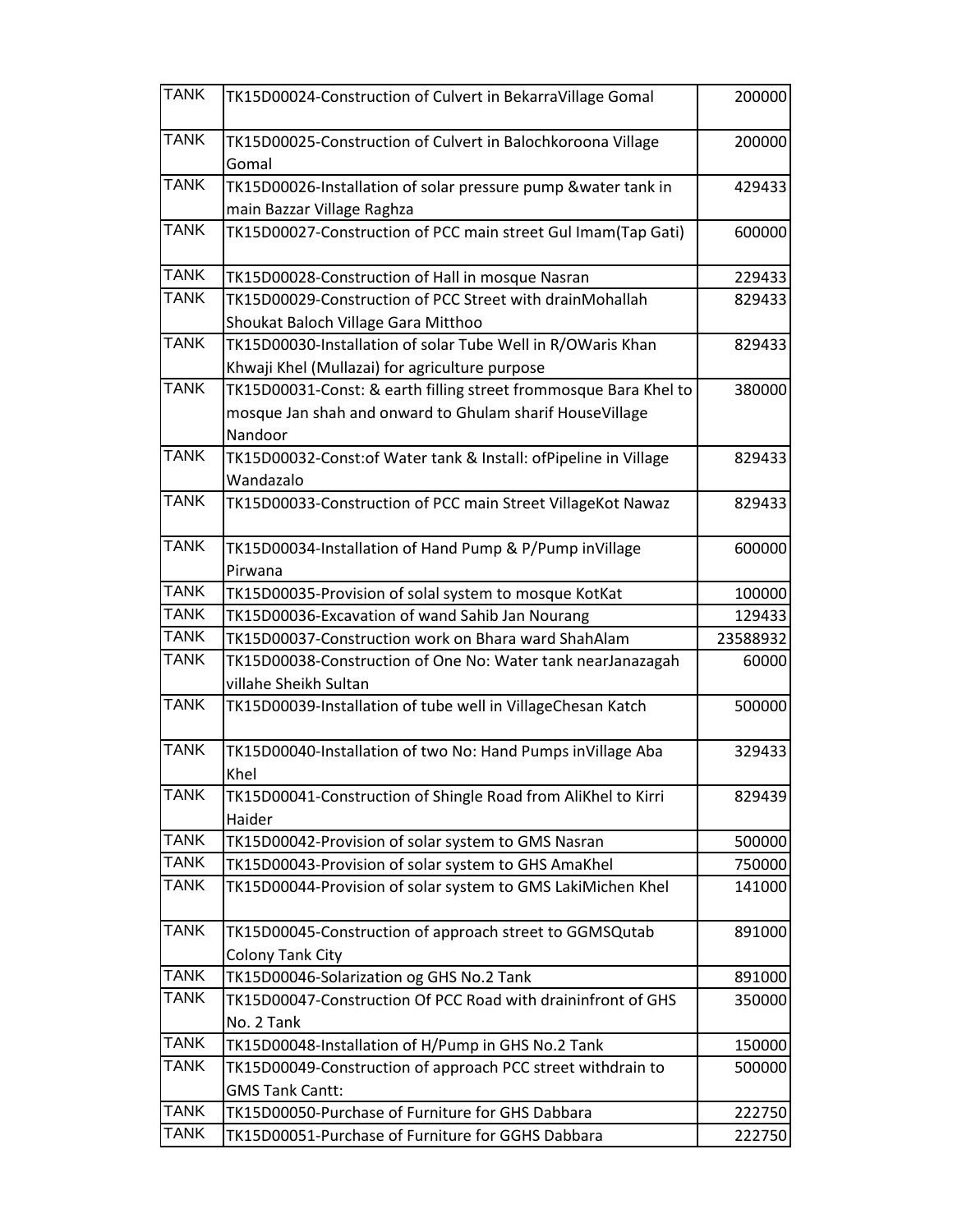| <b>TANK</b> | TK15D00052-Purchase of Furniture for GCMS Kot HayatUllah         | 222750  |
|-------------|------------------------------------------------------------------|---------|
|             | Dabbara                                                          |         |
| <b>TANK</b> | TK15D00053-Purchase of Furniture for GHS Kot Hakim               | 222750  |
| <b>TANK</b> | TK15D00054-Constructio of Approach PCC Streets withdrain to      | 891000  |
|             | <b>GGMS Gara Baloch</b>                                          |         |
| <b>TANK</b> | TK15D00055-Construction of access PCC Road with oneculvert to    | 500000  |
|             | <b>GMS Kot Azam</b>                                              |         |
| <b>TANK</b> | TK15D00056-Construction of Cemented floor & repairwork in        | 891000  |
|             | <b>GGMS Gomal Bazar</b>                                          |         |
| <b>TANK</b> | TK15D00057-Provision of solar system to GGHS Gullmam             | 391000  |
| <b>TANK</b> | TK15D00058-Provision of solar system to GHSS Gullmam             | 500000  |
| <b>TANK</b> | TK15D00059-construction of Access PCC Street to GHSChadrarr      | 600000  |
| <b>TANK</b> | TK15D00060-construction of Access PCC Street toGGMS Tatoor       | 291000  |
| <b>TANK</b> | TK15D00061-Const: of Approach Bridge to GHS UmarKhel near        | 300000  |
|             | chowk Dadi Khel                                                  |         |
| <b>TANK</b> | TK15D00062-"Solarization of GHS Kaka Khel (16 SolarPanels 300    | 600000  |
|             | watt each, 05 Nos 200V Batteries, Inventer 48-V /7000 MPPT"      |         |
|             |                                                                  |         |
| <b>TANK</b> | TK15D00063-Construction 01 No: Bath Room & 01 No:Latrine with    | 291000  |
|             | 300 Gallon Plastic water tank in GHS Kaka Khel                   |         |
|             |                                                                  |         |
| <b>TANK</b> | TK15D00064-Installation of Solar Submersible pumpsin GMS         | 500000  |
|             | Wanda zalo                                                       |         |
| <b>TANK</b> | TK15D00065-Provision of solar system to GHS Tajori               | 195600  |
| <b>TANK</b> | TK15D00066-Provision of solar system to GHSMuhammad Akber        | 195600  |
|             |                                                                  |         |
| <b>TANK</b> | TK15D00067-Installation of pressure pump in GGMSkot Allah Dad    | 300000  |
| <b>TANK</b> | TK15D00068-Install: of solar plant with fans in GGMSMalik Amir   | 250000  |
|             | Korona kot Allah Dad                                             |         |
| <b>TANK</b> | TK15D00069-Provision of solar system to GMS KotKhadak            | 891000  |
| <b>TANK</b> | TK15D00070-Provision of solar system to GMS ShahAlam             | 300000  |
| <b>TANK</b> | TK15D00071-Installation of solar Bore in GMS ShahAlam            | 300000  |
| <b>TANK</b> | TK15D00072-Provision of solar system to GMS Nourang              | 291000  |
| <b>TANK</b> | TK15D00073-Provision of Solar panels and solar fansto GMS        | 300000  |
|             | Sheikh Sultan                                                    |         |
| <b>TANK</b> | TK15D00074-Provision of Solar panels and solar fansto GHS Sheikh | 250000  |
|             | Uttar                                                            |         |
| <b>TANK</b> | TK15D00075-Repair works and matainance of PlayGround and         | 150000  |
|             | Installation of Hanad Pump GHS Sheikh Uttar                      |         |
| <b>TANK</b> | TK15D00076-"Provision of scholorships, Lap Tops & Sheilds to     | 2855800 |
|             | tallented students (M&F) for Schools, Colleges & UniversityLevel |         |
|             | students of District Tank"                                       |         |
| <b>TANK</b> | TK15D00077-"Earth filling, and installation ofpressure pump in   | 891000  |
|             | GHS Bazai"                                                       |         |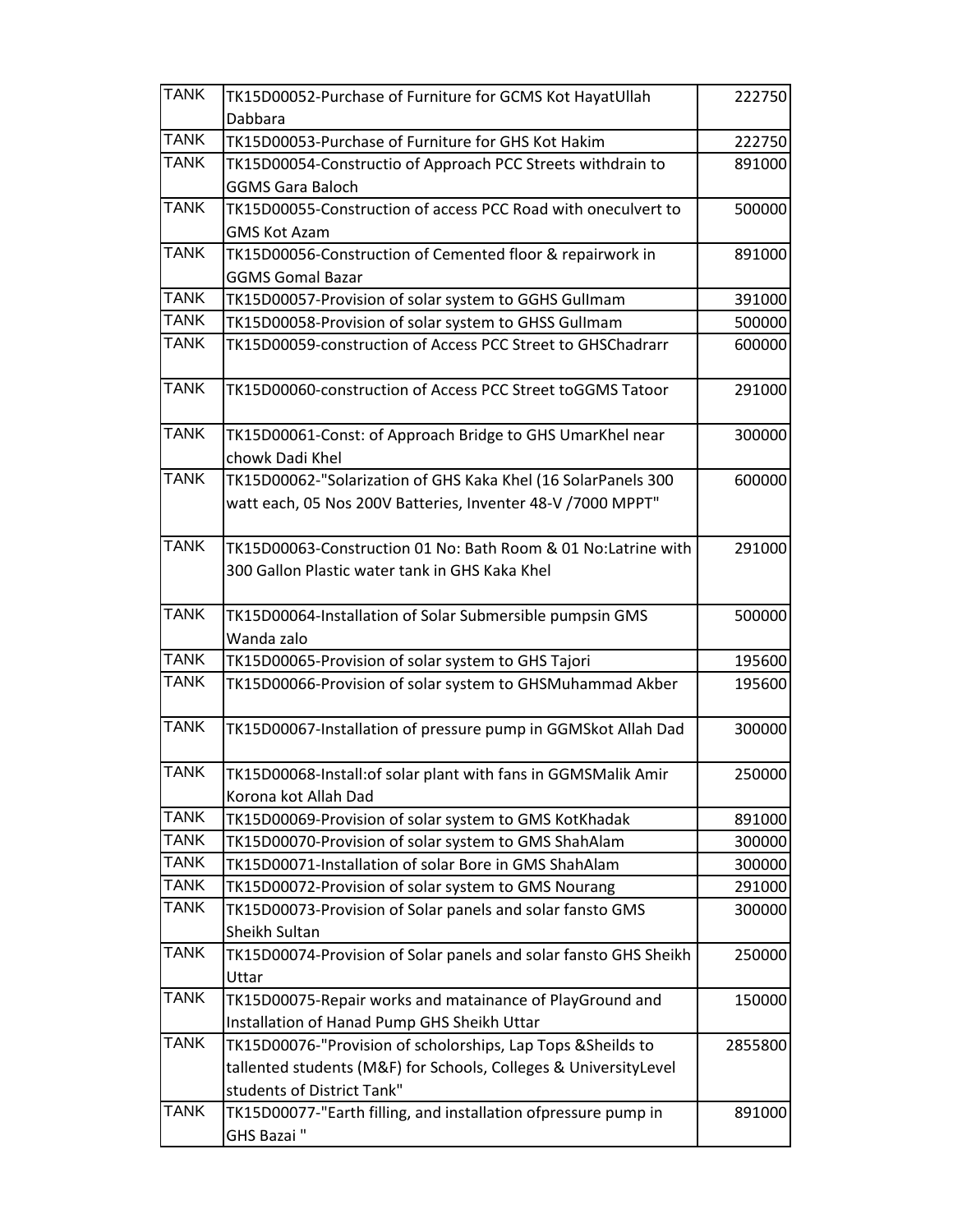| <b>TANK</b> | TK15D00078-Construction of Approach street & Repairwork in                     | 445500 |
|-------------|--------------------------------------------------------------------------------|--------|
|             | <b>GGMS Marwati</b>                                                            |        |
| <b>TANK</b> | TK15D00079-Construction of Approach street & Repairwork in                     | 445500 |
|             | <b>GMS Umer Adda</b>                                                           |        |
| <b>TANK</b> | TK15D00080-Construction of shingle road / streetVillage Jalal Khel             | 100000 |
|             | / Daud Khel                                                                    |        |
| <b>TANK</b> | TK15D00081-Construction of shingle road from DaudKhel to Laki                  | 500000 |
|             | Michen Khel                                                                    |        |
| <b>TANK</b> | TK15D00082-Construction of PCC Street ward Ama Khel                            | 391000 |
| <b>TANK</b> | TK15D00083-Construction of Bridge in Village DaudKhel C/O Zia Ur               | 500000 |
|             | Rehman                                                                         |        |
| <b>TANK</b> | TK15D00084-Construction of PCC Street Umer Barki & Haji Noor                   | 300000 |
|             | Alam Zargar Tank City                                                          |        |
| <b>TANK</b> | TK15D00085-Construction of PCC Street Fateh SherKhan Tank City                 | 300000 |
| <b>TANK</b> | TK15D00086-Construction of PCC Street Qilla NawabTank City                     | 291000 |
|             |                                                                                |        |
| <b>TANK</b> | TK15D00087-Construction of PCC Street with drainMohallah                       | 891000 |
| <b>TANK</b> | Sheikhanwala / Sabirabad City                                                  |        |
|             | TK15D00088-Construction of PCC street with drainMohallah                       | 500000 |
| <b>TANK</b> | Haider Khan City-II<br>TK15D00089-Construction of PCC Street with drainShoukat |        |
|             | Maseeh Koroona                                                                 | 300000 |
| <b>TANK</b> | TK15D00090-Construction of PCC Street &Installation of Pipe line               | 400000 |
|             | in Gali Qureshi Hasim Ali                                                      |        |
| <b>TANK</b> | TK15D00091-Construction of PCC Street with drainMuhammad                       | 300000 |
|             | Nawaz wali                                                                     |        |
| <b>TANK</b> | TK15D00092-Construction of street Usman Khan S/OMir Bad Shah                   | 100000 |
|             | Javis koroona Dabbara                                                          |        |
| <b>TANK</b> | TK15D00093-Construction of PCC Street Sher GhaniKoroona                        | 80000  |
|             | Village Dabbara                                                                |        |
| <b>TANK</b> | TK15D00094-Construction of Shingle street fromQilla Jata to Attak              | 200000 |
|             | Khel Dabbara                                                                   |        |
| <b>TANK</b> | TK15D00095-Construction of PCC Street Hayat KhanKoroona                        | 100000 |
|             | Village Kot Haji Gulzar                                                        |        |
| <b>TANK</b> | TK15D00096-Construction of PCC Street Haji Wali KorKoroona                     | 100000 |
|             | Village Mazyani                                                                |        |
| <b>TANK</b> | TK15D00097-Construction of PCC Street Qasim KhanKoroona                        | 150000 |
|             | Village Kot Shirak                                                             |        |
| <b>TANK</b> | TK15D00098-Construction of PCC Street KhalifaZiarat Village Kot                | 160000 |
|             | wali                                                                           |        |
| <b>TANK</b> | TK15D00099-Construction of shingle streets inVillage Gara Baloch               | 891000 |
| <b>TANK</b> | TK15D00100-Construction of Single Road from VillageManjhi to                   | 500000 |
|             | Raghza                                                                         |        |
| <b>TANK</b> | TK15D00101-Construction of PCC Street with drainAtta                           | 300000 |
|             | Muhammad Koroona Gomal                                                         |        |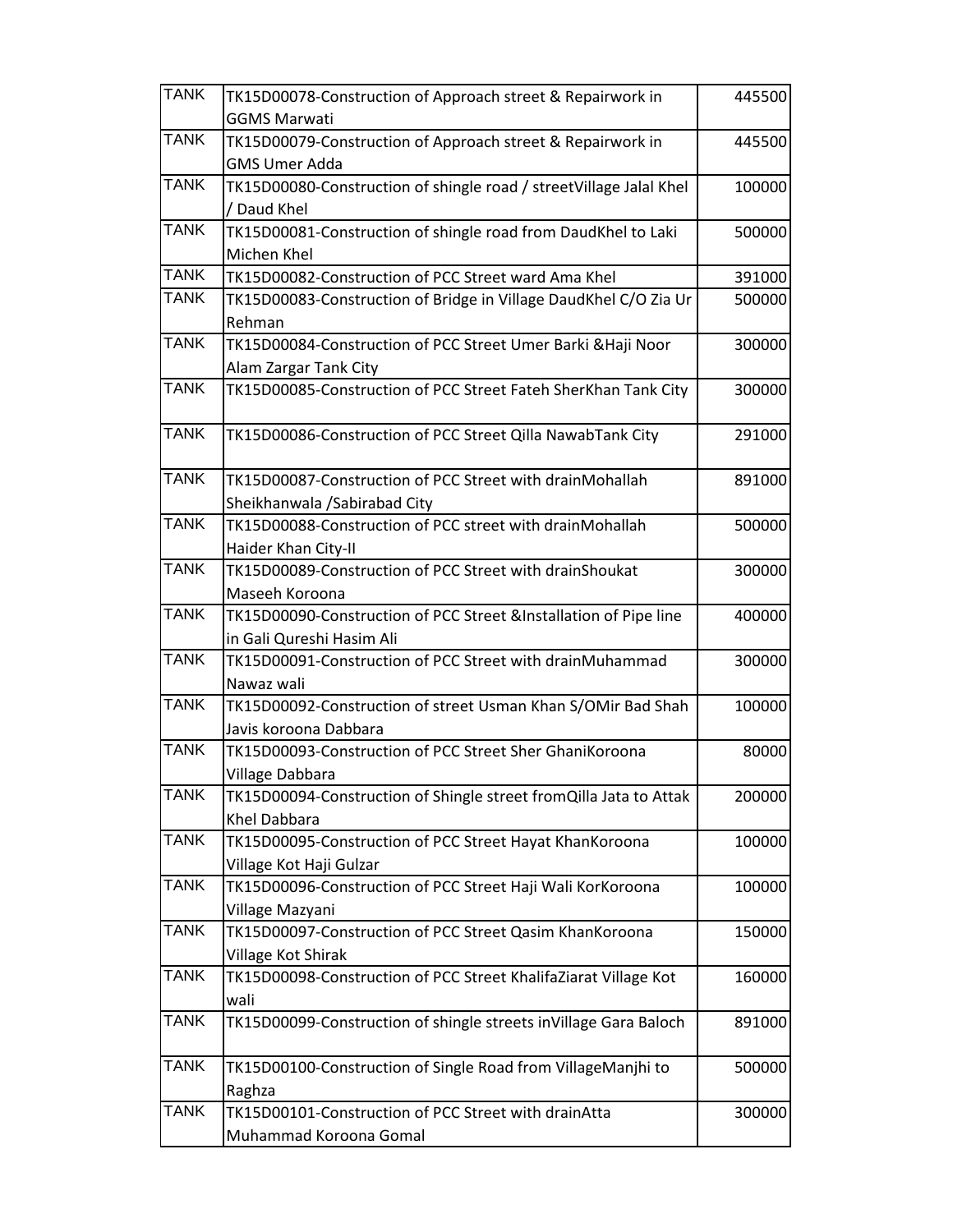| <b>TANK</b> | TK15D00102-Construction of PCC Street with drainAbdullah Jan      | 250000 |
|-------------|-------------------------------------------------------------------|--------|
|             | Koroona Gomal                                                     |        |
| <b>TANK</b> | TK15D00103-Construction of PCC Street with drainnear Danrra       | 341000 |
|             | Morr Gomal                                                        |        |
| <b>TANK</b> | TK15D00104-Construction of PCC main street VillageGul Imam        | 891000 |
|             | Phase-II                                                          |        |
| <b>TANK</b> | TK15D00105-Construction of PCC street MohallahRustam & Basir      | 891000 |
|             | wasti Ghazi Abad Gara Mittho                                      |        |
| <b>TANK</b> | TK15D00106-Construction of PCC Street with drainfrom Bashir       | 891000 |
|             | Koroona to GGPS Kaka khel                                         |        |
| <b>TANK</b> | TK15D00107-Construction of bridge Karez PullVillage Abi zar       | 833600 |
|             |                                                                   |        |
| <b>TANK</b> | TK15D00108-Construction of shingle road from mehramBTR to         | 600000 |
|             | Marma                                                             |        |
| <b>TANK</b> | TK15D00109-Construction of 1 No Pipe Culverts nearAmir Khan       | 100000 |
|             | Masood Koroona Village Kot Khadak                                 |        |
| <b>TANK</b> | TK15D00110-Construction of shingle road KotMuhammad Akber         | 891000 |
|             |                                                                   |        |
| <b>TANK</b> | TK15D00111-Construction of Shingle Road VillageNoor Chirri        | 891000 |
|             |                                                                   |        |
| <b>TANK</b> | TK15D00112-Construction of shingle road from kirripuk to Village  | 500000 |
|             | shah Alam                                                         |        |
| <b>TANK</b> | TK15D00113-Construction of shingle Road in Jewas(Shiekh Sultan)   | 200000 |
|             |                                                                   |        |
| <b>TANK</b> | TK15D00114-Construction of PCC Street in VillageShiekh Sultan     | 800000 |
|             |                                                                   |        |
| <b>TANK</b> | TK15D00115-Construction of PCC streets with drainsin Village      | 750000 |
|             | <b>Sheikh Sultan</b>                                              |        |
| <b>TANK</b> | TK15D00116-Construction of Culvert and provision ofshingle at     | 114400 |
|             | Munawar street Village Sheikh Sultan                              |        |
| <b>TANK</b> | TK15D00117-Construction of 1 No Pipe Culverts atVillage Mazali    | 100000 |
|             |                                                                   |        |
| <b>TANK</b> | TK15D00118-Construction of shingle street at kotGulgai            | 100000 |
| <b>TANK</b> | TK15D00119-Construction of shingle street at kotMasoodan          | 200000 |
|             |                                                                   |        |
| <b>TANK</b> | TK15D00120-Construction of shingle road from Narato Tator wand    | 891000 |
|             | & 1 No. culvert at narai wand Kirri lati                          |        |
| <b>TANK</b> | TK15D00121-Repair of shingle road / street VillageKirri Marwati   | 400000 |
|             |                                                                   |        |
| <b>TANK</b> | TK15D00122-Construction of Shingle Road from AliKhel to Kirri Puk | 891000 |
|             |                                                                   |        |
| <b>TANK</b> | TK15D00123-Installation of Pressure Pumps in wardAma Khel         | 386600 |
|             |                                                                   |        |
| <b>TANK</b> | TK15D00124-"Installation of 4"" GI Pipe in QutabColony Tank City  | 200000 |
|             | п                                                                 |        |
| <b>TANK</b> | TK15D00125-"Installation of 2"" GI Pipe in MohallahMasoodan       | 186400 |
|             | Qutab Colony Tank City"                                           |        |
|             |                                                                   |        |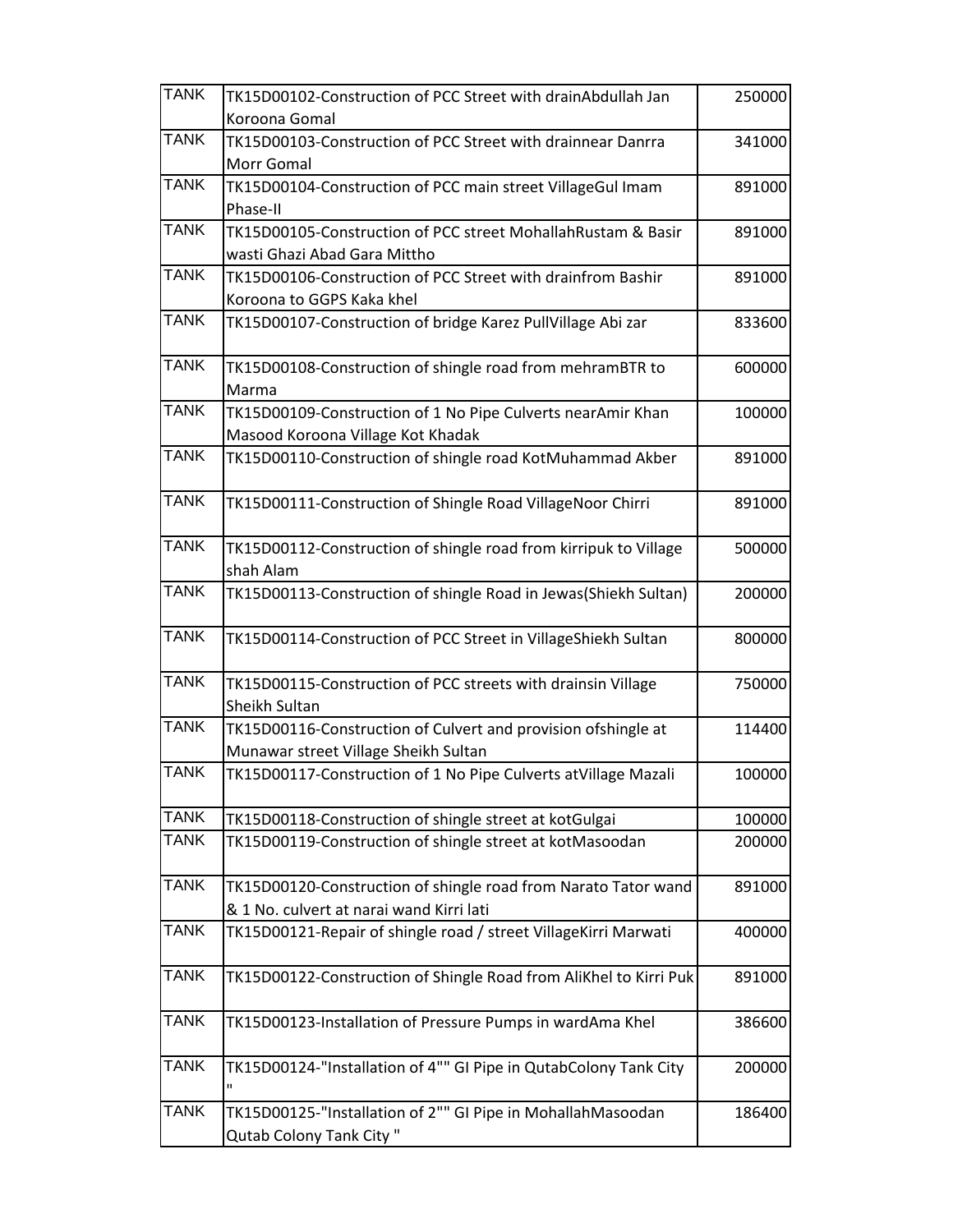| <b>TANK</b> | TK15D00126-Const: of drain for sanitation purposein Mohallah                                  | 200000 |
|-------------|-----------------------------------------------------------------------------------------------|--------|
|             | Sheikhan wala Tank City                                                                       |        |
| <b>TANK</b> | TK15D00127-Installation of Pipe line in MohallahSheikhan wala                                 | 186600 |
|             | <b>Tank City</b>                                                                              |        |
| <b>TANK</b> | TK15D00128-Pipe line in Mohallah Haider Khan TankCity                                         | 200000 |
| <b>TANK</b> | TK15D00129-Pipe line in street Sher Khan Tank City                                            | 160000 |
| <b>TANK</b> | TK15D00130-Pipe line in Mohallah Haider Khan TankCity                                         | 200000 |
| <b>TANK</b> | TK15D00131-Installation of Hand Pump in BastiMohallah Khudrian                                | 100000 |
|             | Wala Tank City                                                                                |        |
| <b>TANK</b> | TK15D00132-"Installation of Pipe Line Dia (2"") inwestern circular                            | 180000 |
|             | Road Tank City"                                                                               |        |
| <b>TANK</b> | TK15D00133-Construction of water tank in R/O 1.Ahmad Gul S/O                                  | 250000 |
|             | Ajam Gul 2. Hasan Jan S/O Tilla Khan 3. Momin S/O wasaykhan 4.                                |        |
|             | Haji Saeed Bakeri wala R/O Dabarra (Each Rs. 62500/-)                                         |        |
|             |                                                                                               |        |
| <b>TANK</b> | TK15D00134-Constn of Water tank mosque Haji SakhiMarjan S/O                                   | 70000  |
|             | Mir Alam at Mir Dilabad Dabara                                                                |        |
| <b>TANK</b> | TK15D00135-Const: of water tank in R/O Younas ShahS/O Mir                                     | 90000  |
| <b>TANK</b> | Muhammad Shah viilage Qilla Jatta                                                             |        |
|             | TK15D00136-Construction of Room Etc: for Tube wellnear Imam                                   | 386600 |
| <b>TANK</b> | bargah Gara Baloch                                                                            |        |
|             | TK15D00137-Installation of H/Pumps in R/O 1. JavedS/O Rab                                     | 200000 |
|             | Nawaz R/O Manjhi 2.Zahid R/O Kot Wali 3. Nooran Shah R/O                                      |        |
| <b>TANK</b> | KotWali (Each Rs: 66667/-)                                                                    |        |
|             | TK15D00138-Install: of solar Pressure pump withwater tank in<br>Pirmarre Koroona Gomal Bazzar | 386600 |
| <b>TANK</b> | TK15D00139-Construction of Five No. Water tanks inVillage Sher                                | 335600 |
|             | Ali ward Gul Imam                                                                             |        |
| <b>TANK</b> | TK15D00140-Provision of sanitation facility inmohallah Brehim                                 | 386600 |
|             | Khel Gul Imam                                                                                 |        |
| <b>TANK</b> | TK15D00141-Installation of One No: hand pumps inR/O 1.Naseem                                  | 70000  |
|             | Kundi R/O Daraki                                                                              |        |
| <b>TANK</b> | TK15D00142-"Installation of 09 No: Hand Pump in R/OAfzal, Malik                               | 386600 |
|             | Rehmatullah & Awais Etc: Village Tatoor"                                                      |        |
| <b>TANK</b> | TK15D00143-Installation of H/Pumps in R/O 1. SamiUllah Kaka                                   | 390600 |
|             | Khel 2. At Graveyard Village Kaka Khel 3. Ajab Khan Babu Khel4.                               |        |
|             | Faiz Ullah Khan Jabu Khel 5. Marhoom Akber zaman ur Khatoli 6.                                |        |
|             |                                                                                               |        |
| <b>TANK</b> | TK15D00144-Installation of Pipeline in VillageWandazalo                                       | 386600 |
| <b>TANK</b> | TK15D00145-Installation of Two No: hand pumps inR/O 1.                                        | 140000 |
|             | Muhammad Nawaz 2. Abdul Rehman R/O Pai                                                        |        |
| <b>TANK</b> | TK15D00146-Installation of Hand Pump in R/O KalooKhan                                         | 65000  |
| <b>TANK</b> | TK15D00147-Installation of Hand Pump to MuhammadNisar Pai                                     | 65000  |
|             |                                                                                               |        |
| <b>TANK</b> | TK15D00148-Installation of Hand Pump to NajeebUllah Pai                                       | 70000  |
| <b>TANK</b> | TK15D00149-Construction of One No: Water tank inVillage Ranwal                                | 130000 |
|             |                                                                                               |        |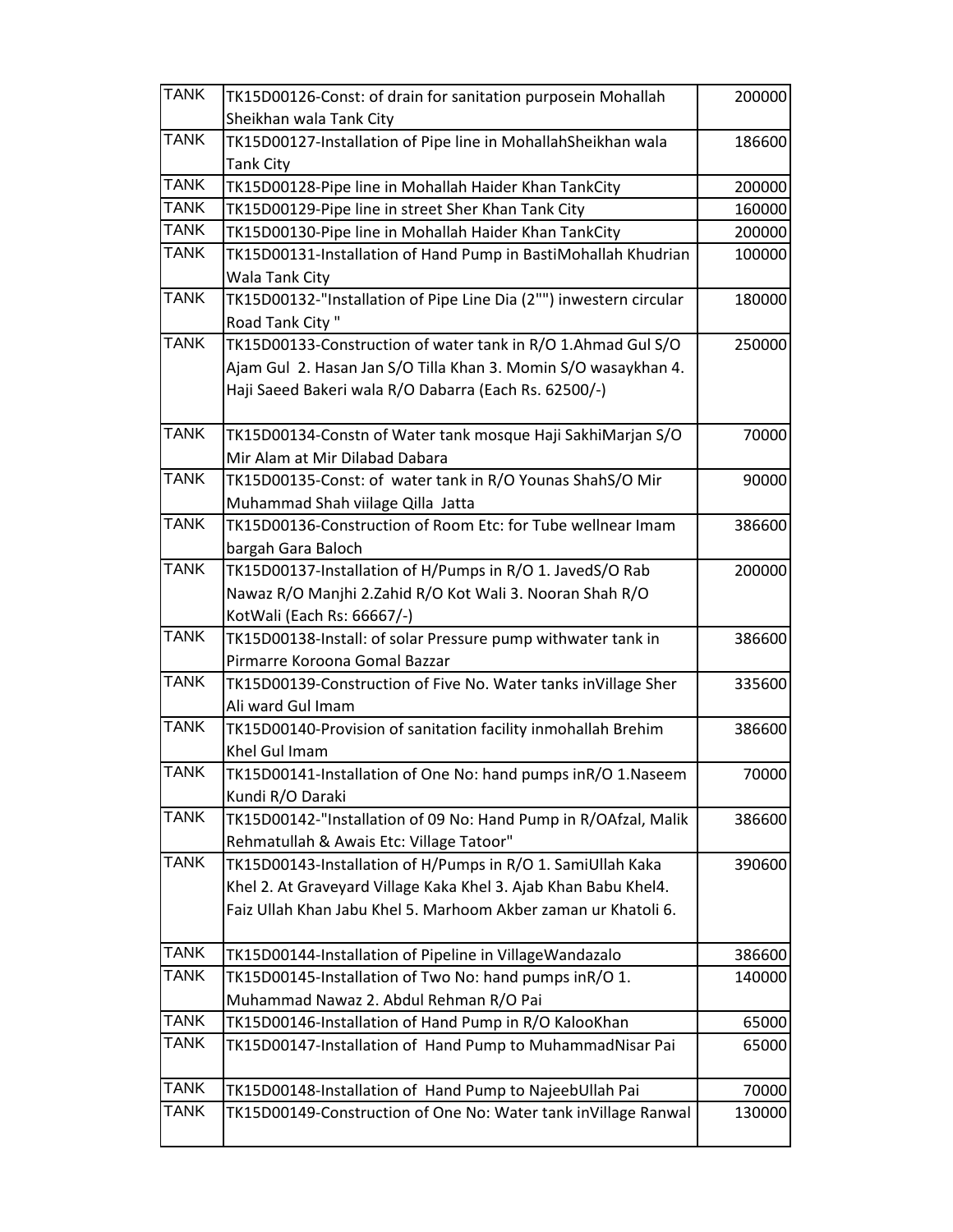| <b>TANK</b> | TK15D00150-Construction of Water tank in R/O KhizerHayat Gul     | 120000 |
|-------------|------------------------------------------------------------------|--------|
|             | Baz & Sakhi Jan                                                  |        |
| <b>TANK</b> | TK15D00151-"Construction of Water tank in R/O HajiGul Nawaz,     | 120000 |
|             | Malik Amir Nawaz, Ghulam ali and Saif-ur-Rehman"                 |        |
| <b>TANK</b> | TK15D00152-Construction of Five No: water tanks inward           | 386600 |
|             | Sarangzona                                                       |        |
| <b>TANK</b> | TK15D00153-Installation of Hand Pumps in ward ShahAlam           | 386600 |
| <b>TANK</b> | TK15D00154-Installation of Hand Pump at AkbariChowk Village      | 100000 |
|             | <b>Sheikh Sultan</b>                                             |        |
| <b>TANK</b> | TK15D00155-Installation of Hand Pump at Khalil KhelChowk Village | 100000 |
|             | Sheikh Sultan                                                    |        |
| <b>TANK</b> | TK15D00156-Installation of Hand Pump at ZahoorGandapur Chowk     | 100000 |
|             | Village Sheikh Uttar                                             |        |
| <b>TANK</b> | TK15D00157-Installation of Hand Pump at MasjidBilal Kot          | 100000 |
|             | Masoodan Village Sheikh Uttar                                    |        |
| <b>TANK</b> | TK15D00158-Installation of Hand Pump at Masjid GulSawab Kot      | 100000 |
|             | Masoodan Village Sheikh Uttar                                    |        |
| <b>TANK</b> | TK15D00159-Install: of Hand Pump at Mohallah AkberZaman          | 100000 |
|             | Hajam Village Sheikh Uttar                                       |        |
| <b>TANK</b> | TK15D00160-Construction of street drain near FarmanKundi Kore    | 30000  |
|             | Sheikh Uttar                                                     |        |
| <b>TANK</b> | TK15D00161-Construction of water tank at moasqueKundi Village    | 50000  |
|             | Mamrez Pathan                                                    |        |
| <b>TANK</b> | TK15D00162-Provision of pipe line (1-1/2) at MasoodKoroona       | 120000 |
|             | Jamal Awan                                                       |        |
| <b>TANK</b> | TK15D00163-"Constn of four (04) Nos: water tanks inR/O Baid      | 200000 |
|             | Ullah Jan, Kalu Khan, Munshi and Masood Abadi Village JamalAwan  |        |
|             | $\mathbf{u}$                                                     |        |
| <b>TANK</b> | TK15D00164-Provision of Solar System on existingbore at Masjad-  | 60000  |
|             | e-Zarar Sheikh Sultan                                            |        |
| <b>TANK</b> | TK15D00165-Provision of Solar System on existingbore at Mosque   | 60000  |
|             | opposite BHU Sheikh Sultan                                       |        |
| <b>TANK</b> | TK15D00166-Installation of Hand Pump in R/O FarmanKundi Kore     | 100000 |
|             | Village Shaikh Uttar                                             |        |
| <b>TANK</b> | TK15D00167-Construction of two Nos: water tank atthe house of    | 84400  |
|             | Surat Khan Kundi & Misal Khan Baloch Village Mamrez              |        |
| <b>TANK</b> | TK15D00168-Construction of water tank near AdilKoroona Shiekh    | 40000  |
|             | Sultan                                                           |        |
| <b>TANK</b> | TK15D00169-Installation of Hand Pump in R/O SherZaman S/O        | 100000 |
|             | Allah Bakhsh Village Jamal Awan                                  |        |
| <b>TANK</b> | TK15D00170-Installation of Hand Pumps in specificwards of        | 200000 |
|             | <b>District Tank</b>                                             |        |
| <b>TANK</b> | TK15D00171-Installation of Hand Pumps in specificwards of        | 200000 |
|             | <b>District Tank</b>                                             |        |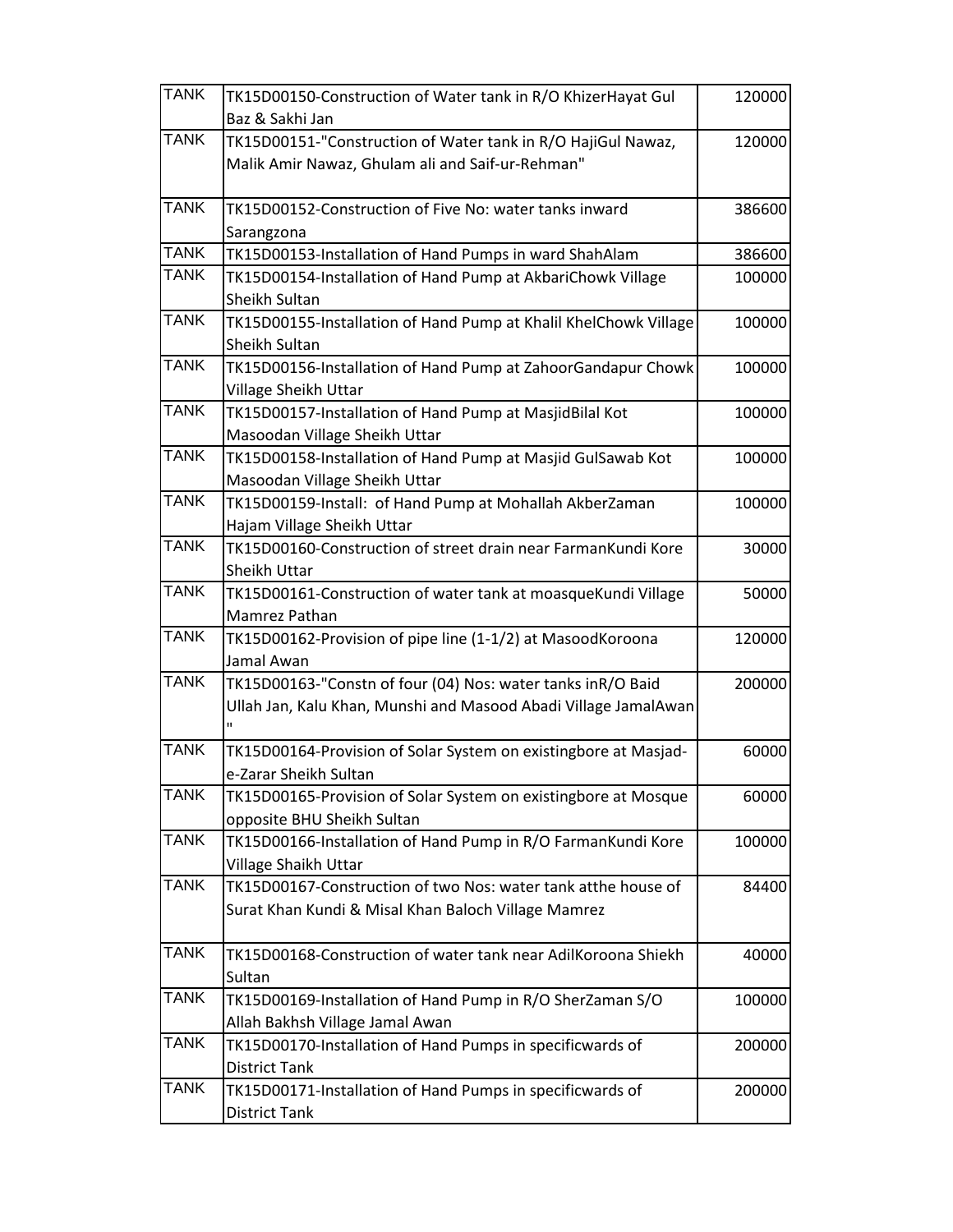| <b>TANK</b> | TK15D00172-Installation of Hand Pump in R/O MadayKhan Kirri        | 200000 |
|-------------|--------------------------------------------------------------------|--------|
|             | Lati                                                               |        |
| <b>TANK</b> | TK15D00173-Installation of Hand Pump in R/O AjamGul Kirri Lati     | 187000 |
| <b>TANK</b> | TK15D00174-Installation of Pressure Pumps in wardWarrespoon        | 386600 |
| <b>TANK</b> | TK15D00175-Solirization of existing water bore &provision of solar | 473000 |
|             | system to RHC Ama Khel                                             |        |
| <b>TANK</b> | TK15D00176-Repair work & Construction of boundarywall BHU          | 473000 |
|             | Dabbara                                                            |        |
| <b>TANK</b> | TK15D00177-Construction of Approach PCC Street toBHU Gara          | 200000 |
|             | <b>Baloch</b>                                                      |        |
| <b>TANK</b> | TK15D00178-Construction of Approach PCC Street toBHU Gara          | 473000 |
|             | <b>Baloch</b>                                                      |        |
| <b>TANK</b> | TK15D00179-Construction of Approach PCC Street toBHU Gara          | 200000 |
|             | Baloch                                                             |        |
| <b>TANK</b> | TK15D00180-Arrangement of free Medical Camp andprovision of        | 200000 |
|             | free medicines in Village Manjhi                                   |        |
| <b>TANK</b> | TK15D00181-Provision of Solar Penals in RHC GomalBazar             | 173000 |
| <b>TANK</b> | TK15D00182-Construction of Water tank in RHC GomalBazar            | 300000 |
| <b>TANK</b> | TK15D00183-Provision of solar system to BHU ShadiKhel              | 200000 |
| <b>TANK</b> | TK15D00184-Construction of PCC approach street toRHC Gul           | 500000 |
|             | Imam                                                               |        |
| <b>TANK</b> | TK15D00185-Provision of labortary equipments andmedicines to       | 473000 |
|             | <b>RHC Gul Imam</b>                                                |        |
| <b>TANK</b> | TK15D00186-Installation of Hand Pump in BHU GaraBudha              | 473000 |
| <b>TANK</b> | TK15D00187-Arrangement of free medical camp in wardMullazai        | 473000 |
| <b>TANK</b> | TK15D00188-Construction of bathrooms and repairwork in BHU         | 473000 |
|             | Pai                                                                |        |
| <b>TANK</b> | TK15D00189-Approach PCC Street with drain to BHURanwal             | 473000 |
| <b>TANK</b> | TK15D00190-Installation of Pressure Pump in BHU KotAllah Dad       | 200000 |
| <b>TANK</b> | TK15D00191-Installation of Solar Bore/Tube well inDoctor's         | 473000 |
|             | Banglow BHU Shah Alam                                              |        |
| <b>TANK</b> | TK15D00192-Installation of hand pump and itssolarization at BHU    | 300000 |
|             | Sheikh Sultan                                                      |        |
| <b>TANK</b> | TK15D00193-Approach PCC Street with drain fromIllau Din Kore to    | 991000 |
|             | <b>BHU Sheikh Sultan</b>                                           |        |
| <b>TANK</b> | TK15D00194-Earthfilling & Repair work in BHU Mamrezc/o Aslam       | 473000 |
|             | kundi                                                              |        |
| <b>TANK</b> | TK15D00195-Provision of Wheel Chairs to disabled &aged citizens    | 500000 |
|             | in District Tank                                                   |        |
| <b>TANK</b> | TK15D00196-Reconstruction of tubewell chamber room& water          | 473000 |
|             | tank in CD Jafer Abad (Rehmat Shah Koroona)                        |        |
|             |                                                                    |        |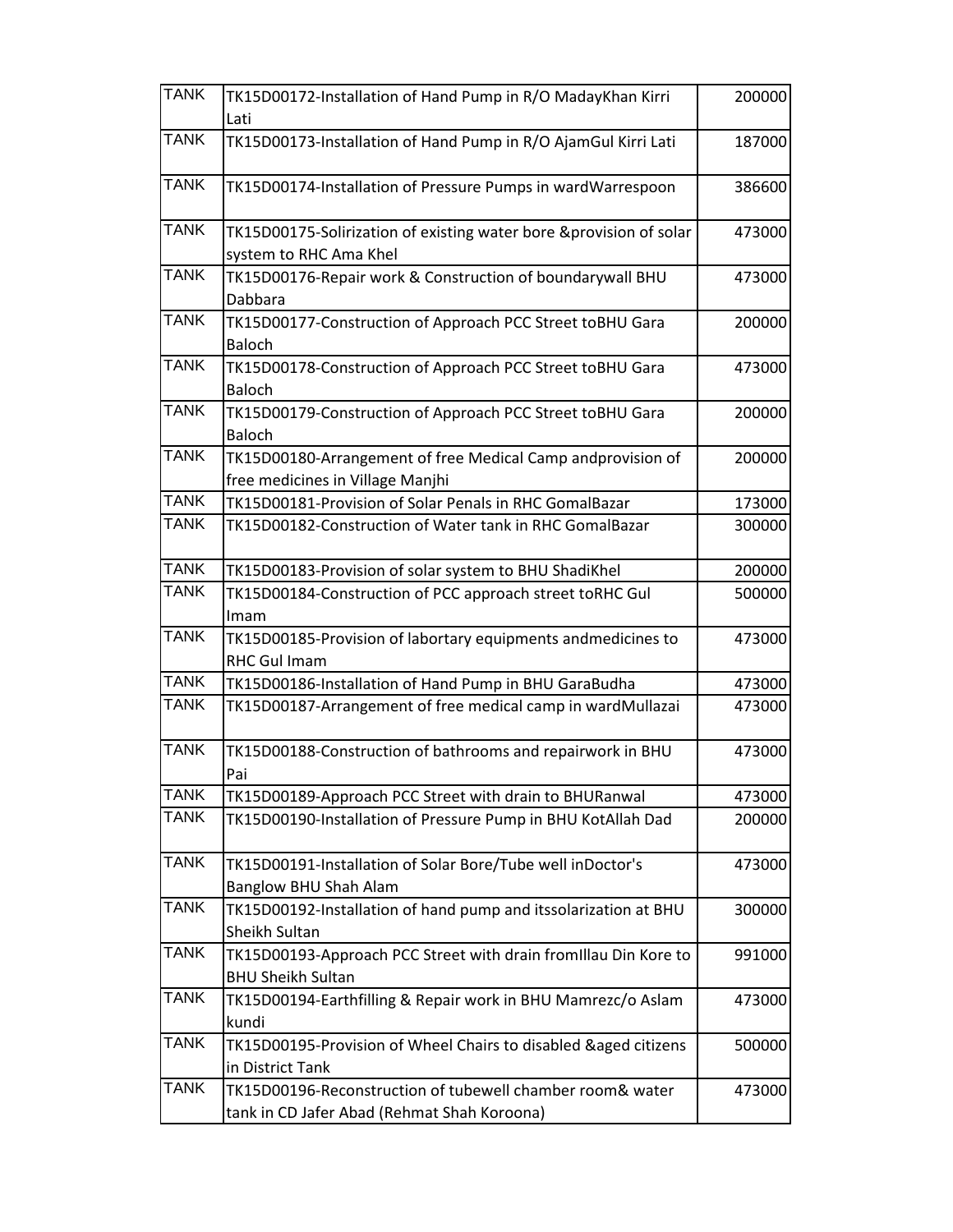| <b>TANK</b> | TK15D00197-A-Repair work in BHU WarrokiAgricultural Land in     | 473000  |
|-------------|-----------------------------------------------------------------|---------|
|             | <b>District Tank</b>                                            |         |
| <b>TANK</b> | TK15D00197-Provision of Dozing Hours to AgricultureLand in Tank | 3020300 |
| <b>TANK</b> | TK15D00198-Provision of Solar System to existingIrrigation Tube | 1000000 |
|             | well                                                            |         |
| <b>TANK</b> | TK15D00199-Construction of concrete irrigationKhula at Kot      | 700000  |
|             | Akram Village Shiekh Sultan                                     |         |
| <b>TANK</b> | TK15D00200-Provision of sewing /zigzag machines topoor &        | 236800  |
|             | widow families in ward                                          |         |
| <b>TANK</b> | TK15D00201-Provision of sewing /zigzag machines topoor &        | 236800  |
|             | widow families in ward City-I                                   |         |
| <b>TANK</b> | TK15D00202-Provision of sewing /zigzag machines topoor &        | 236800  |
|             | widow families in ward City-II                                  |         |
| <b>TANK</b> | TK15D00203-Provision of sewing /zigzag machines topoor &        | 236800  |
|             | widow families in ward                                          |         |
| <b>TANK</b> | TK15D00204-Provision of sewing /zigzag machines topoor &        | 236800  |
|             | widow families in ward                                          |         |
| <b>TANK</b> | TK15D00205-Provision of sewing machines to poor &widow          | 100000  |
|             | families in ward Gomal                                          |         |
| <b>TANK</b> | TK15D00206-Provision of sewing/Zigzag machines topoor &         | 236800  |
|             | widow families in ward Gomal                                    |         |
| <b>TANK</b> | TK15D00207-Provision of sewing /zigzag machines topoor &        | 236800  |
|             | widow families in ward                                          |         |
| <b>TANK</b> | TK15D00208-Provision of sewing /zigzag machines topoor &        | 236800  |
|             | widow families in ward Jattater                                 |         |
| <b>TANK</b> | TK15D00209-Provision of sewing machines to poor &widow          | 236800  |
|             | families in ward Mullazai                                       |         |
| <b>TANK</b> | TK15D00210-Provision of sewing /zigzag machines topoor &        | 100000  |
|             | widow families in Nandoor                                       |         |
| <b>TANK</b> | TK15D00211-Provision of sewing /zigzag machines topoor &        | 236800  |
|             | widow families in ward Pai                                      |         |
| <b>TANK</b> | TK15D00212-Provision of sewing/zigzag machines topoor & widow   | 100000  |
|             | families ward Pai                                               |         |
| <b>TANK</b> | TK15D00213-Provision of sewing /zigzag machines topoor &        | 237100  |
|             | widow families in ward Ranwal                                   |         |
| <b>TANK</b> | TK15D00214-Provision of sewing /zigzag machines topoor &        | 100000  |
|             | widow families in ward Ranwal                                   |         |
| <b>TANK</b> | TK15D00215-Provision of sewing & zig zag machinesto poor        | 300000  |
|             | females & widows in ward                                        |         |
| <b>TANK</b> | TK15D00216-Provision of sewing /zigzag machines topoor &        | 236800  |
|             | widow families in ward                                          |         |
| <b>TANK</b> | TK15D00217-Provision of sewing /zigzag machines topoor &        | 236800  |
|             | widow families in ward                                          |         |
| <b>TANK</b> | TK15D00218-Provision of sewing /zigzag machines topoor &        | 268000  |
|             | widow families in ward                                          |         |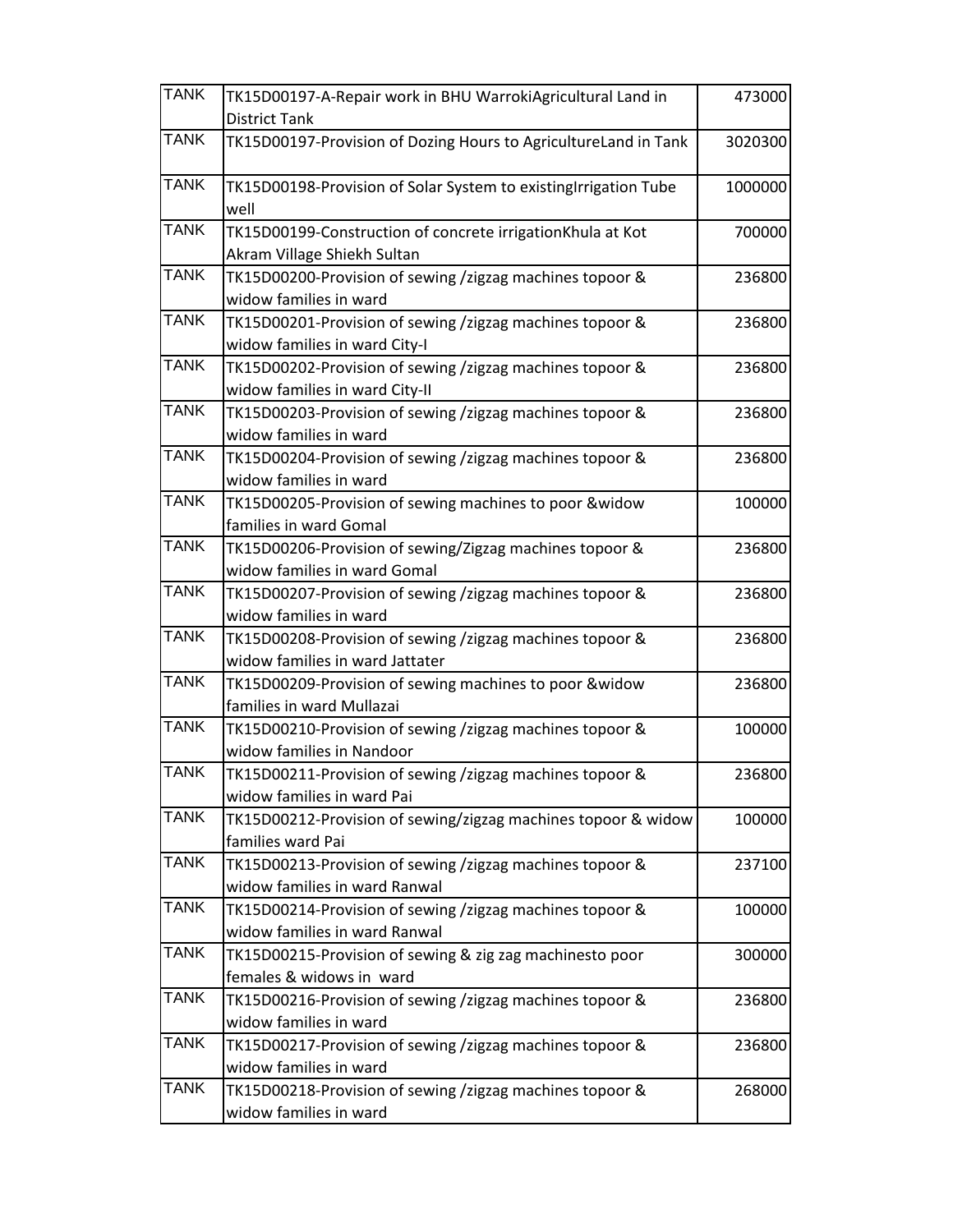| <b>TANK</b> | TK15D00219-Provision of sewing /zigzag machines topoor &          | 100000 |
|-------------|-------------------------------------------------------------------|--------|
|             | widow families in Nandoor                                         |        |
| <b>TANK</b> | TK15D00220-Provision of sewing /zigzag machines topoor &          | 100000 |
|             | widow families in District Tank                                   |        |
| <b>TANK</b> | TK15D00221-Provision of sewing /zigzag machines topoor &          | 236800 |
|             | widow families in ward Tatta                                      |        |
| <b>TANK</b> | TK15D00222-Provision of sewing /zigzag machines topoor &          | 236800 |
|             | widow families in ward                                            |        |
| <b>TANK</b> | TK15D00223-"Arrangement of sports activities, traditional         | 236000 |
|             | games, Melas, tournaments in ward Ama Khel"                       |        |
| <b>TANK</b> | TK15D00224-"Provision of sports kits to players ofAtish Football  | 236000 |
|             | Club, Shaheen Sabir Club, Burki Counti Cricket Club & NewSabir    |        |
|             | Food Ball Club Tank (Full Kit)"                                   |        |
| <b>TANK</b> | TK15D00225-Purchase of Sports Kits for Palayers inCity-II         | 100000 |
| <b>TANK</b> | TK15D00226-Arrangement of Tournaments in wardCity-II              | 136000 |
| <b>TANK</b> | TK15D00227-"Arrangement of sports activities, Games, Melas,       | 236000 |
|             | tournaments in ward Dabbara"                                      |        |
| <b>TANK</b> | TK15D00228-"Arrangement of sports activities, traditional         | 236000 |
|             | games, Melas in ward Gara Baloch"                                 |        |
| <b>TANK</b> | TK15D00229-Purchase of Sports Kits forCricket/Volley Ball players | 60000  |
|             | in ward Gomal                                                     |        |
| <b>TANK</b> | TK15D00230-Arrangement of traditional Mela (NezaBazi) in ward     | 40000  |
|             | Gomal                                                             |        |
| <b>TANK</b> | TK15D00231-"Arrangement of sports activities, traditional         | 236000 |
|             | games, Melas in ward Gomal"                                       |        |
| <b>TANK</b> | TK15D00232-"Arrangement of sports activities, traditional         | 236000 |
|             | games, Melas in Village Gul Imam"                                 |        |
| <b>TANK</b> | TK15D00233-"Arrangement of sports activities, traditional games   | 236000 |
|             | ,Melas in ward Jatater"                                           |        |
| <b>TANK</b> | TK15D00234-Purchase of spots kits & Boots fortalented players in  | 236000 |
|             | cricket/football ward                                             |        |
| <b>TANK</b> | TK15D00235-Provision of sports kits to players inVillage Nandoor  | 100000 |
| <b>TANK</b> | TK15D00236-"Arrangement of sports activities, traditional         | 236000 |
|             | games, Melas, tournaments in ward"                                |        |
| <b>TANK</b> | TK15D00237-"Arrangement of sports activities, traditional         | 100000 |
|             | games, Melas in Village Pai "                                     |        |
| <b>TANK</b> | TK15D00238-"Arrangement of SportsActivities, tournaments &        | 514300 |
|             | traditional Mela (Neza Bazi) in ward Ranwal"                      |        |
| <b>TANK</b> | TK15D00239-"Arrangement of sports activities, traditional         | 200000 |
|             | games, Melas Etc in Kot Allah Dad"                                |        |
| <b>TANK</b> | TK15D00240-"Arrangement of sports activities, traditional         | 236000 |
|             | games, Melas in ward Sarangzoona"                                 |        |
| <b>TANK</b> | TK15D00241-Purchase of sports kits to players inward Shah Alam    |        |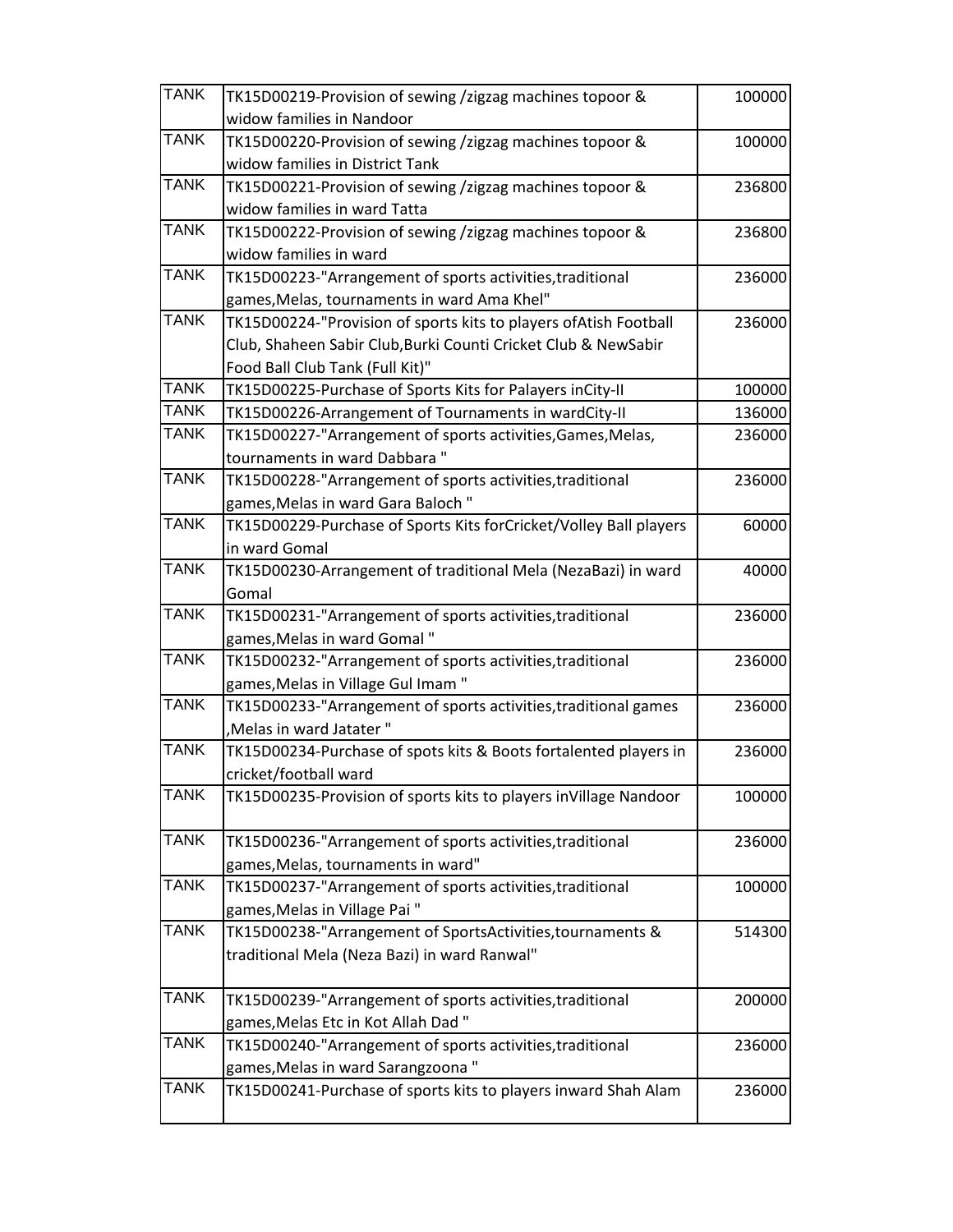| <b>TANK</b> | TK15D00242-"Arrangement of Sports Activitie, tournaments &      | 302000  |
|-------------|-----------------------------------------------------------------|---------|
|             | traditional Mela (Neza Bazi) in ward Uttar "                    |         |
|             |                                                                 |         |
| <b>TANK</b> | TK15D00243-Purchase of sports kits to players inDistrict Tank   | 100000  |
|             |                                                                 |         |
| <b>TANK</b> | TK15D00244-"Arrangement of sports activities, traditional       | 236000  |
|             | games, Melas in ward Tattta"                                    |         |
| <b>TANK</b> | TK15D00245-"Arrangement of sports activities, traditional       | 236000  |
|             | games, Melas Etc in ward Warrespoon"                            |         |
| <b>TANK</b> | TK16D00001-Installation of P/Pump & H/Pump in wardAma Khel      | 1020000 |
|             |                                                                 |         |
| <b>TANK</b> | TK16D00002-Construction of PCC Street C/O MolanaAsam Ud Din     | 143360  |
|             | <b>Tank City</b>                                                |         |
| <b>TANK</b> | TK16D00003-Installation of G.I.A Pipe Line to PalamKhan Koorona | 85000   |
|             | <b>Tank City</b>                                                |         |
| <b>TANK</b> | TK16D00004-Installation of Pressure Pump in R/OAnwar Ul Haq     | 120600  |
|             | <b>Tank City</b>                                                |         |
| <b>TANK</b> | TK16D00005-Construction of PCC Street GulshanColony C/O Shah    | 174000  |
|             | <b>Barat Khan</b>                                               |         |
| <b>TANK</b> | TK16D00006-Construction of 1 No Room in SheryarAdvocate Bar     | 234000  |
|             | <b>Tank</b>                                                     |         |
| <b>TANK</b> | TK16D00007-Renovation of Press Club Tank                        | 493500  |
| <b>TANK</b> | TK16D00008-Provisions of Lap Top to Press Club Tank             | 589750  |
| <b>TANK</b> | TK16D00009-Construction of PCC street c/o Dil NawazShin Minar   | 434000  |
|             | Mosque Tank City                                                |         |
| <b>TANK</b> | TK16D00010-Construction of PCC street c/olrfan-u-Din & Qaizar   | 992134  |
|             | <b>Burki Tank City</b>                                          |         |
| <b>TANK</b> | TK16D00011-Construction of PCC street c/o Nek NamShori Tank     | 232500  |
|             | City                                                            |         |
| <b>TANK</b> | TK16D00012-Construction of PCC street c/o FaisalBurki (Burki    | 250000  |
|             | Abad) Tank City                                                 |         |
| <b>TANK</b> | TK16D00013-Construction of PCC Street MohallahSakhi Abad Tank   | 340000  |
|             | City                                                            |         |
| <b>TANK</b> | TK16D00014-Construction of PCC Street KoochaMohallah Dr. Rab    | 252000  |
|             | Nawaz Tank City                                                 |         |
| <b>TANK</b> | TK16D00015-Construction of PCC Street with drainMohallah        | 660000  |
|             | Sheikhanwala / Sabirabad Tank City                              |         |
| <b>TANK</b> | TK16D00016-Construction of 300 ft drain in mohallahwazirabad    | 128000  |
|             |                                                                 |         |
| <b>TANK</b> | TK16D00017-Installation of Pressure pump in mosqueGoodam        | 70000   |
|             | wali Tank City                                                  |         |
| <b>TANK</b> | TK16D00018-Installation of Pressure pump in PiKatch Tank City   | 72000   |
|             |                                                                 |         |
| <b>TANK</b> | TK16D00019-Inst: of Hand Pump in R/O MohammadRafique S/O        | 74000   |
|             | Mohammad Yaqoob Residence of Badarra Tank                       |         |
|             |                                                                 |         |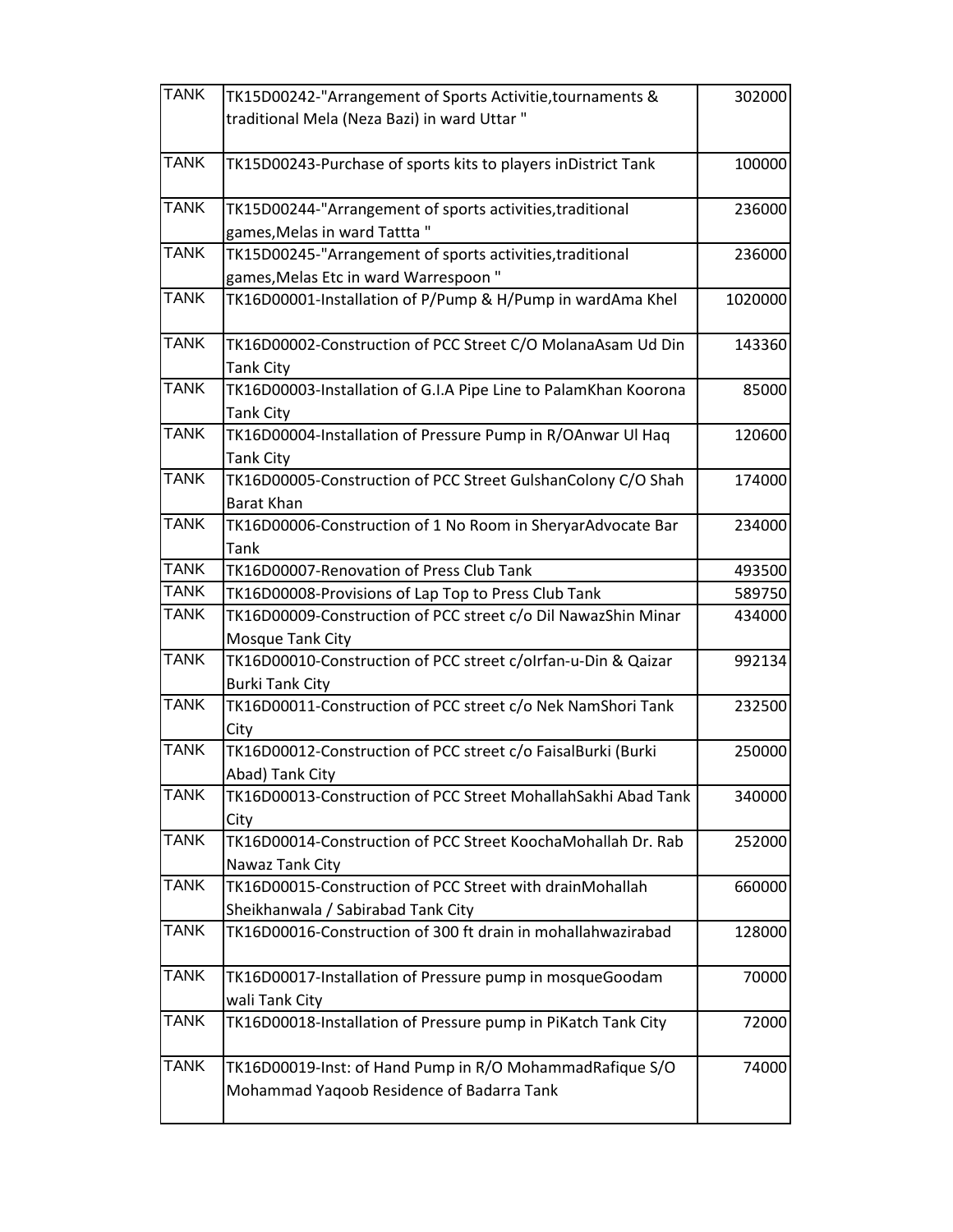| <b>TANK</b> | TK16D00020-Installation of Hand Pump in R/O AlamgirKhan S/O                            | 74000   |
|-------------|----------------------------------------------------------------------------------------|---------|
|             | Khadeem khan Residence of Dabarra Tank                                                 |         |
|             |                                                                                        |         |
| <b>TANK</b> | TK16D00021-Install: of Hand Pump in R/O Gulmeer S/OKhanan                              | 74000   |
|             | Wazir Badarra Tank                                                                     |         |
| <b>TANK</b> | TK16D00022-Installation of Hand Pump in R/O IbrahimGul S/O                             | 74000   |
|             | Mian Gul Dabarra                                                                       |         |
| <b>TANK</b> | TK16D00023-Installation of Hand Pump in R/O HajiNoorai S/O Adin                        | 74000   |
|             | Aggah Dabarra                                                                          |         |
| <b>TANK</b> | TK16D00024-Instal: of Hand Pump in R/O Malik GhaziDhanna R/O                           | 74000   |
|             | Ghundai Dabarra                                                                        |         |
| <b>TANK</b> | TK16D00025-Instal: of Hand Pump in R/O Khan RasoolS/O Mosam                            | 74000   |
|             | R/O Dabarra                                                                            |         |
| <b>TANK</b> | TK16D00026-Install: of Hand Pump in R/O IbrahimShaikhi F/O                             | 74000   |
|             | Ehtezaz R/O Dabarra                                                                    |         |
| <b>TANK</b> | TK16D00027-Instal: of Hand Pump in R/O Nasir KhanS/O Sarwar                            | 74000   |
|             | Khan R/O Dabarra                                                                       |         |
| <b>TANK</b> | TK16D00028-Instal: on of Hand Pump in R/O IshaqShah S/O Hamid                          | 87000   |
|             | Shah R/O Dabarra                                                                       |         |
| <b>TANK</b> | TK16D00029-Instal: of Hand Pump in R/O Nadir KhanShakhi R/O                            | 100000  |
|             | Ghundai Dabarra                                                                        |         |
| <b>TANK</b> | TK16D00030-"Construction of (24) No: Water tanks invillage                             | 600000  |
|             | Dabbar (Tahir Khan s/o Ajab Khan, Saleem Gul s/o Ghulam                                |         |
|             | Qadir,Atlas Khan s/o Gula Jan, Khan Gul s/o Niaz Gul, Daud Khan                        |         |
| <b>TANK</b> | s/o Qutab                                                                              |         |
|             | TK16D00031-Construction of Shingal Road C/O KherMohammad                               | 340000  |
| <b>TANK</b> | Adovocate Village Kirri Ahmad Shah                                                     |         |
|             | TK16D00032-Installation of water Bore near ImamBargah village                          | 1040000 |
| <b>TANK</b> | Gara Baloch                                                                            |         |
|             | TK16D00033-Construction of water tank in r/o KotFaqeer                                 | 40000   |
| <b>TANK</b> | Muhammad village Manjhi<br>TK16D00037-Installation of Solar H/P with watertank on main | 167200  |
|             | adda village manjhi                                                                    |         |
| <b>TANK</b> | TK16D00038-Repair Work / Solar Penals / SolarLights / Batteries &                      | 312000  |
|             | Clocks in main Chogala Gomal                                                           |         |
| <b>TANK</b> | TK16D00039-Inst: of solar pressure pump & watertank in main                            | 273000  |
|             | mosque village Manjhi                                                                  |         |
| <b>TANK</b> | TK16D00040-Install: of solar pressure pump & watertank in Umer                         | 350000  |
|             | Koroona Manjhi                                                                         |         |
| <b>TANK</b> | TK16D00041-Installation of H/Pumps in r/o 1. MirHamza koroona                          | 156000  |
|             | 2.Zarif Aga koroona 3.Shabir Koroona 4.Rauf Lala                                       |         |
|             | koroona5.Sanaullah koroona Residence of village kot Azam Each                          |         |
|             | 40000/-                                                                                |         |
| <b>TANK</b> | TK16D00042-Construction of culvert at street HajiGul Gul Imam                          | 58000   |
|             |                                                                                        |         |
| <b>TANK</b> | TK16D00043-Construction of PCC street c/o QaizarMangala                                | 58000   |
| <b>TANK</b> | TK16D00044-Earth filling of Chowk Kundian Gul Imam                                     | 116000  |
|             |                                                                                        |         |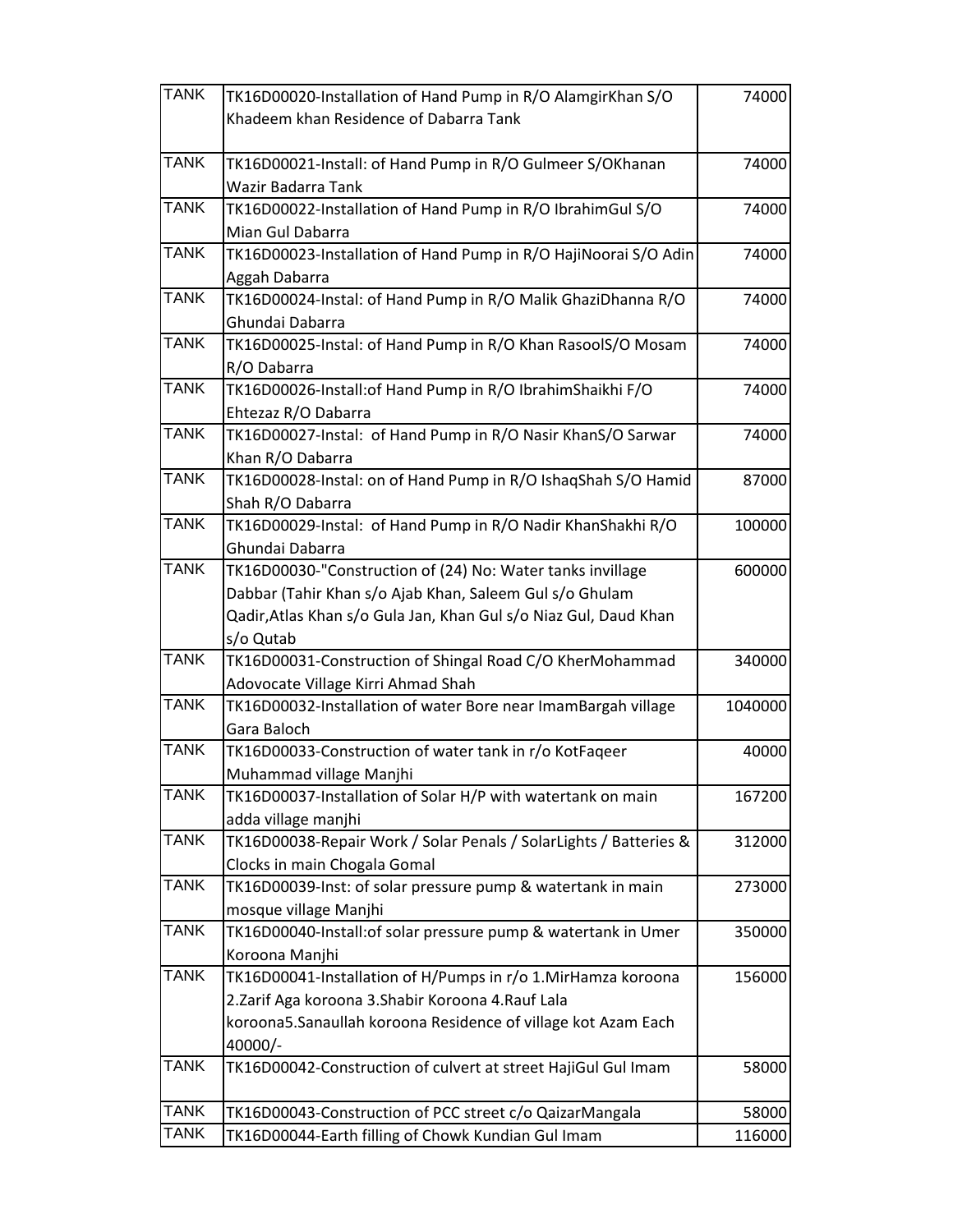| <b>TANK</b> | TK16D00045-Construction of water tank villageKhyber                                                                                                     | 116000  |
|-------------|---------------------------------------------------------------------------------------------------------------------------------------------------------|---------|
| <b>TANK</b> | TK16D00046-Construction of water tank c/o MalikJanan Gara                                                                                               | 58000   |
| <b>TANK</b> | Nawaz<br>TK16D00047-Construction of PCC Streets Village GaraMittho                                                                                      | 1461900 |
| <b>TANK</b> | TK16D00048-Installation of Hand Pumps in villageShah Zamani                                                                                             | 440000  |
|             |                                                                                                                                                         |         |
| <b>TANK</b> | TK16D00049-Constrction of shingle Road c/o Sher Paovillage Gara<br>Pather                                                                               | 264000  |
| <b>TANK</b> | TK16D00050-Const: of PCC street Mohallah SaidGhulam / Javed<br>village Mitthoo                                                                          | 700000  |
| <b>TANK</b> | TK16D00051-Installation of Solar Pump with SolarPennels in r/o<br>Muhammad Waqas Khan near chowk Dadi Khel village UmarKhel<br>(Farooq)                 | 82000   |
| <b>TANK</b> | TK16D00052-Installation of 1No Hand Pump with watertank in R/O<br>Mosque Malik Abad village Umar Khel                                                   | 108000  |
| <b>TANK</b> | TK16D00053-Installation of solar submersible watersupply scheme<br>in R/O Sarwar Khan village Kaka Khel                                                 | 62000   |
| <b>TANK</b> | TK16D00054-Installation of solar submersible watersupply scheme<br>in r/o Nasir-ud-Din Baber village Kaka Khel                                          | 125000  |
| <b>TANK</b> | TK16D00055-Installation of solar submersible watersupply scheme<br>in r/o Sharif village Kaka Khel                                                      | 80000   |
| <b>TANK</b> | TK16D00056-Installation of solar submersible watersupply scheme<br>in r/o Inam ullah Babu Khel village Kaka Khel                                        | 44000   |
| <b>TANK</b> | TK16D00057-Const: of shingle street c/o Haibat KhanKoroona<br>village Kaka Khel                                                                         | 49600   |
| <b>TANK</b> | TK16D00058-"Solarization of Jamia Mosque Haji KhelMullazai (08<br>Solar Panels 300 watt each, 03 Nos 200 V Batteries, Inventer 48-V /<br>7000 MPPT "    | 240000  |
| <b>TANK</b> | TK16D00059-"Solarization of Jamia Mosque SulemanZai Mullazai<br>(06 Solar Panels 300 watt each, 02 Nos 200 V Batteries, Inventer 48-<br>V / 7000 MPPT " | 192000  |
| <b>TANK</b> | TK16D00060-"Solarization of Jamia Mosque Kaka Khel(12 Solar<br>Panels 300 watt each, 04 Nos 200 V Batteries, Inventer 48-V / 7000<br>MPPT"              | 273000  |
| <b>TANK</b> | TK16D00061-"Solarization of Jamia Mosque Umer Khel(04 Solar<br>Panels 300 watt each, 02 Nos 200 V Batteries, Inventer 48-V /7000<br>MPPT"               | 144000  |
| <b>TANK</b> | TK16D00062-"Solarization of Jamia Mosque Midad Khel(02 Solar<br>Panels 300 watt each, 01 No 200 V Batteries, Inventer 48-V /7000<br>MPPT"               | 93600   |
| <b>TANK</b> | TK16D00063-"Solarization of Jamia Mosque Dara Bain(02 Solar<br>Panels 300 watt each, 01 No 200 V Batteries, Inventer 48-V /7000<br>MPPT"                | 102800  |
| TANK        | TK16D00064-Solaization of Mosque Kirri Khazani & Mosque Kirri<br>Wadati ward Mullazai (each Rs.100000/-)                                                | 196000  |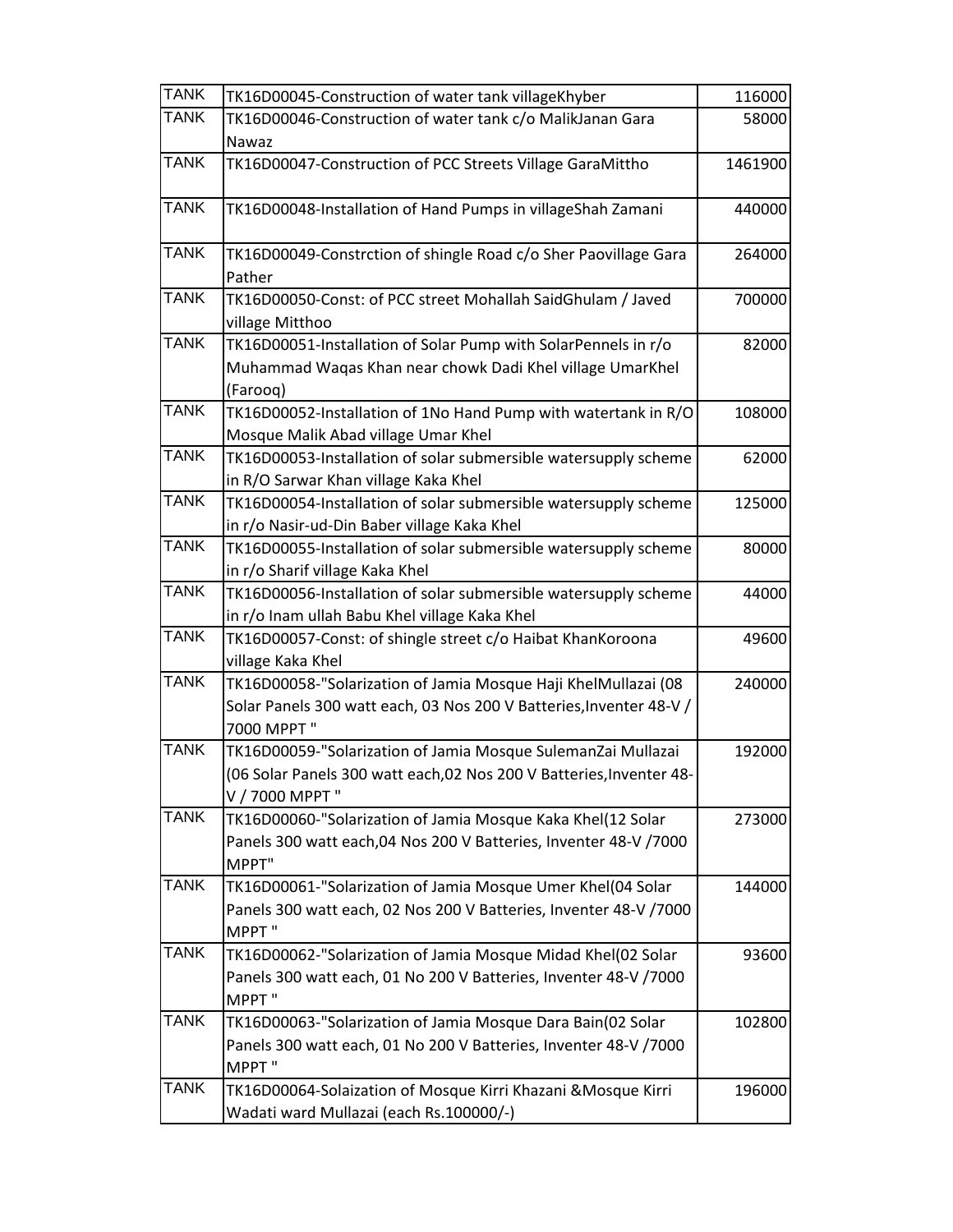| <b>TANK</b> | TK16D00065-Installation of H/Pump in r/o IsmailKirri Wadati                                                       | 98000  |
|-------------|-------------------------------------------------------------------------------------------------------------------|--------|
| <b>TANK</b> | TK16D00066-Construction of protection band villageMuhammad<br>Akber                                               | 262500 |
| <b>TANK</b> | TK16D00067-Earth filling & const: of shingle street/ road village<br>Muhammad Akber                               | 52500  |
| <b>TANK</b> | TK16D00068-Solarization of Mosque in village Tajori                                                               | 150000 |
| <b>TANK</b> | TK16D00069-Installation of Pipeline in villageWanda zalo                                                          | 290000 |
| <b>TANK</b> | TK16D00070-Installation of solar submersible pumpin village<br>Sharbati                                           | 300000 |
| <b>TANK</b> | TK16D00071-Installation of Pressure Pump in R/O GulWali Wanda<br>Zallo                                            | 220000 |
| <b>TANK</b> | TK16D00072-"Installation of 2"" Pipe line fromexisting water tank<br>Manjhi Khel to Haji Gulo House Marma"        | 375000 |
| <b>TANK</b> | TK16D00073-Const: of Shingle Roads with (05) Nos:Pipe Culverts<br>village Cheena                                  | 600000 |
| <b>TANK</b> | TK16D00074-Construction of PCC Street C/O RamzanAwan Villaga<br>Gara Koro Khan                                    | 450000 |
| <b>TANK</b> | TK16D00075-Construction of PCC main Street withdrain village<br>Murtaza                                           | 776000 |
| <b>TANK</b> | TK16D00076-Construction of Boundary Kotly ImamHusain village<br>Nourang                                           | 400000 |
| <b>TANK</b> | TK16D00077-Installation of Solar Bore in r/o IhsanKhan village<br>Shah Alam                                       | 250000 |
| <b>TANK</b> | TK16D00078-Installation Hand Pump in r/o Ali Marjan village Kot<br>Pathan                                         | 75000  |
| <b>TANK</b> | TK16D00079-Installation Hand Pump in r/o ImtiazShaman Khel Kot<br>Pathan                                          | 75000  |
| <b>TANK</b> | TK16D00080-Construction of Street c/o Niaz RodiKhel                                                               | 150000 |
| <b>TANK</b> | TK16D00081-Installation of Hand Pump to ShiekhUsman village<br>Pathan Kot                                         | 75000  |
| <b>TANK</b> | TK16D00082-Constn: of Protection Band to theagriculture land of<br>Shoukat Malana Residence of Toran Nau          | 100000 |
| <b>TANK</b> | TK16D00083-Installation Hand Pump in r/o QayumDenak koroona                                                       | 75000  |
| <b>TANK</b> | TK16D00084-Installation Hand Pumps in ward ShahAlam                                                               | 300000 |
| <b>TANK</b> | TK16D00085-Installation of Solar Tube Well in R/OMajid Khan Kot<br>Kat                                            | 969000 |
| <b>TANK</b> | TK16D00086-Solarization of existing agriculturebore C/O Toor<br>Khan Koroona Badin Khel                           | 937200 |
| <b>TANK</b> | TK16D00087-Installation of hand pump in r/o Akramkhan village<br>Rodi Khel                                        | 80000  |
| <b>TANK</b> | TK16D00088-Installation of Hand Pump in R/OMohammad Sharif<br>S/O Mohammad Ramzan Residence of Shaikh Sultan Tank | 54000  |
| <b>TANK</b> | TK16D00089-Installation of Hand Pump in R/O GulNawaz S/O<br>Mohammad Nawaz Residence of Shaikh Sultan Tank        | 54000  |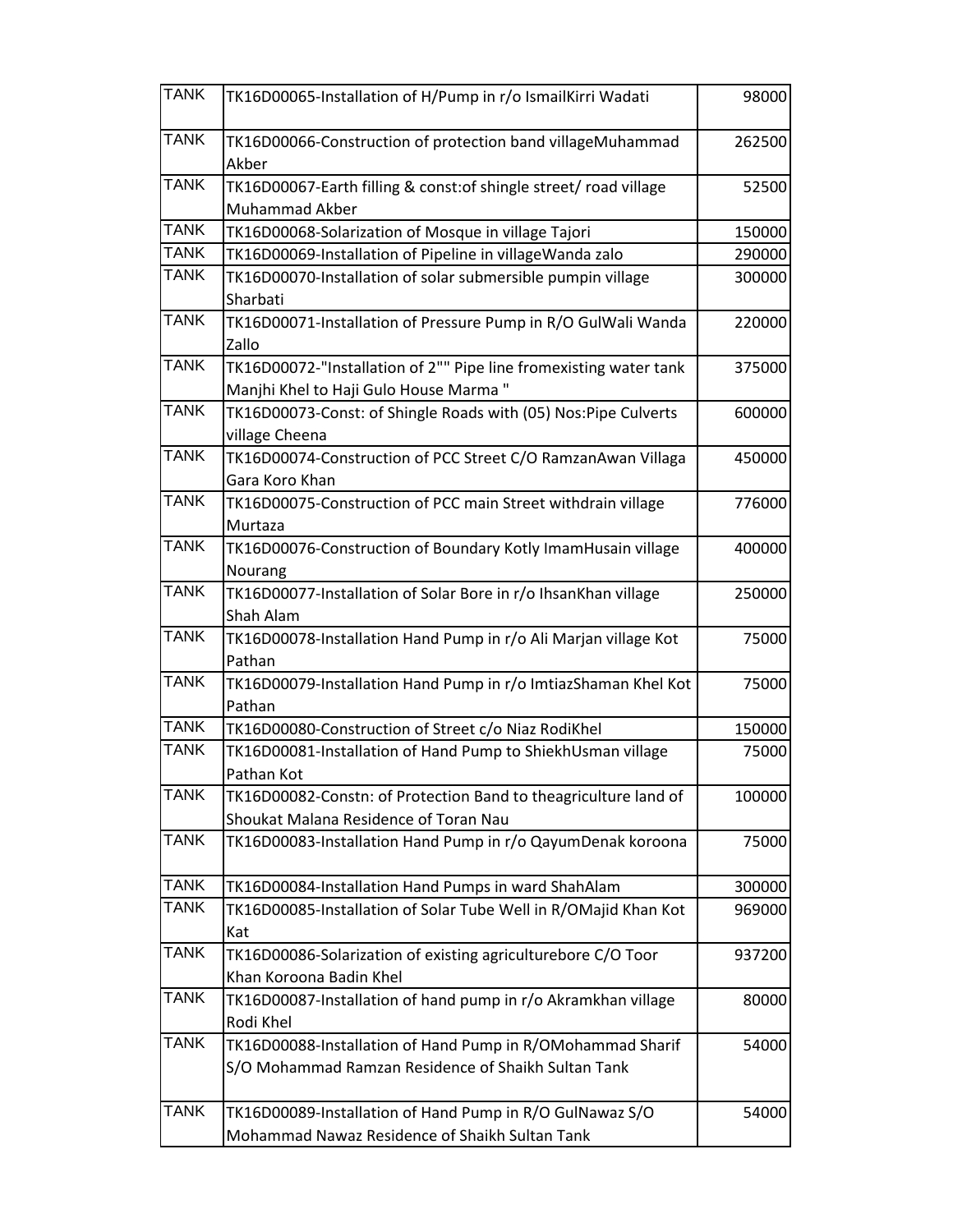| <b>TANK</b> | TK16D00090-Installation of Tubewell in villageChesan Katch                                                          | 1080000 |
|-------------|---------------------------------------------------------------------------------------------------------------------|---------|
| <b>TANK</b> | TK16D00091-Installation of Hand Pump in R/O ZarinKhan S/O<br>Rahim Gul Residence of Kirri Latti Union Council Tatta | 72000   |
| <b>TANK</b> | TK16D00092-Construction of PCC street village KirriMarwati                                                          | 730000  |
| <b>TANK</b> | TK16D00093-Installation of Hand Pumps in wardwarrespon                                                              | 365000  |
| <b>TANK</b> | TK16D00094-Construction of additional class room inGMS Hayat<br>Koroona Ama Khel                                    | 600000  |
| <b>TANK</b> | TK16D00095-Provision of Solar System to GGMS HasanKoroona<br>Ama Khel                                               | 300000  |
| <b>TANK</b> | TK16D00096-Installation of pressure pump in GMSNasran                                                               | 230000  |
| <b>TANK</b> | TK16D00097-Construction of additional class room inGGMS Qutab<br>Colony Tank city                                   | 550000  |
| <b>TANK</b> | TK16D00098-Earth filling & Construction ofplayground GHS No.1<br>Tank city                                          | 550000  |
| <b>TANK</b> | TK16D00099-Provision of Solar System to GGHS No.1Tank                                                               | 200000  |
| <b>TANK</b> | TK16D00100-Solarization of GGHS No.2 Tank City                                                                      | 500000  |
| <b>TANK</b> | TK16D00101-Purchase of Projector with UPS forScience Labortary<br>in GGHS No.2 Tank                                 | 400000  |
| <b>TANK</b> | TK16D00102-Repair work in Primary school Kirri AlafShah Tank<br>City                                                | 200000  |
| <b>TANK</b> | TK16D00103-Construction of Approach Street to GHSNo.2 Tank<br>ward City-II                                          | 270000  |
| <b>TANK</b> | TK16D00104-Provision of Solar System to GHS Dabbara                                                                 | 230000  |
| <b>TANK</b> | TK16D00105-Provision of Solar System to GGHSDabbara                                                                 | 250000  |
| <b>TANK</b> | TK16D00106-Provision of Solar System to GCMS KotHayat Ullah<br>Dabbara                                              | 230000  |
| <b>TANK</b> | TK16D00107-Provision of Solar System to GHS KotHakim                                                                | 250000  |
| <b>TANK</b> | TK16D00108-Constn: of water tank in GHS Dabarra andGHS Kot<br>Hayatullah Dabara (Each 66666/-)                      | 133332  |
| <b>TANK</b> | TK16D00109-Construction of water tank in GHS KotHakim                                                               | 84268   |
| <b>TANK</b> | TK16D00110-Construction of PCC Road/Street to GGHSYar<br>Muhammad Koroona                                           | 924000  |
| <b>TANK</b> | TK16D00111-Aproach Road from Main Road to GHSSGomal Bazzar<br>U.C.Gomal                                             | 450000  |
| <b>TANK</b> | TK16D00112-"Inst: of 2"" P/Pump & Construction ofwater tank in<br><b>GGMS Gomal Bazar "</b>                         | 1100000 |
| <b>TANK</b> | TK16D00113-Provision of solar system to GPS No.1Gul Imam                                                            | 150000  |
| <b>TANK</b> | TK16D00114-Provision of solar system to GPS No.2Gul Imam                                                            | 150000  |
| <b>TANK</b> | TK16D00115-Provision of solar system to GGPS Gullmam                                                                | 150000  |
| <b>TANK</b> | TK16D00116-Provision of solar system to GPS AfzalKoroona Daraki                                                     | 150000  |
| <b>TANK</b> | TK16D00117-Provision of solar system to GHS Daraki                                                                  | 300000  |
| <b>TANK</b> | TK16D00118-Provision of solar system to GMS Daraki                                                                  | 200000  |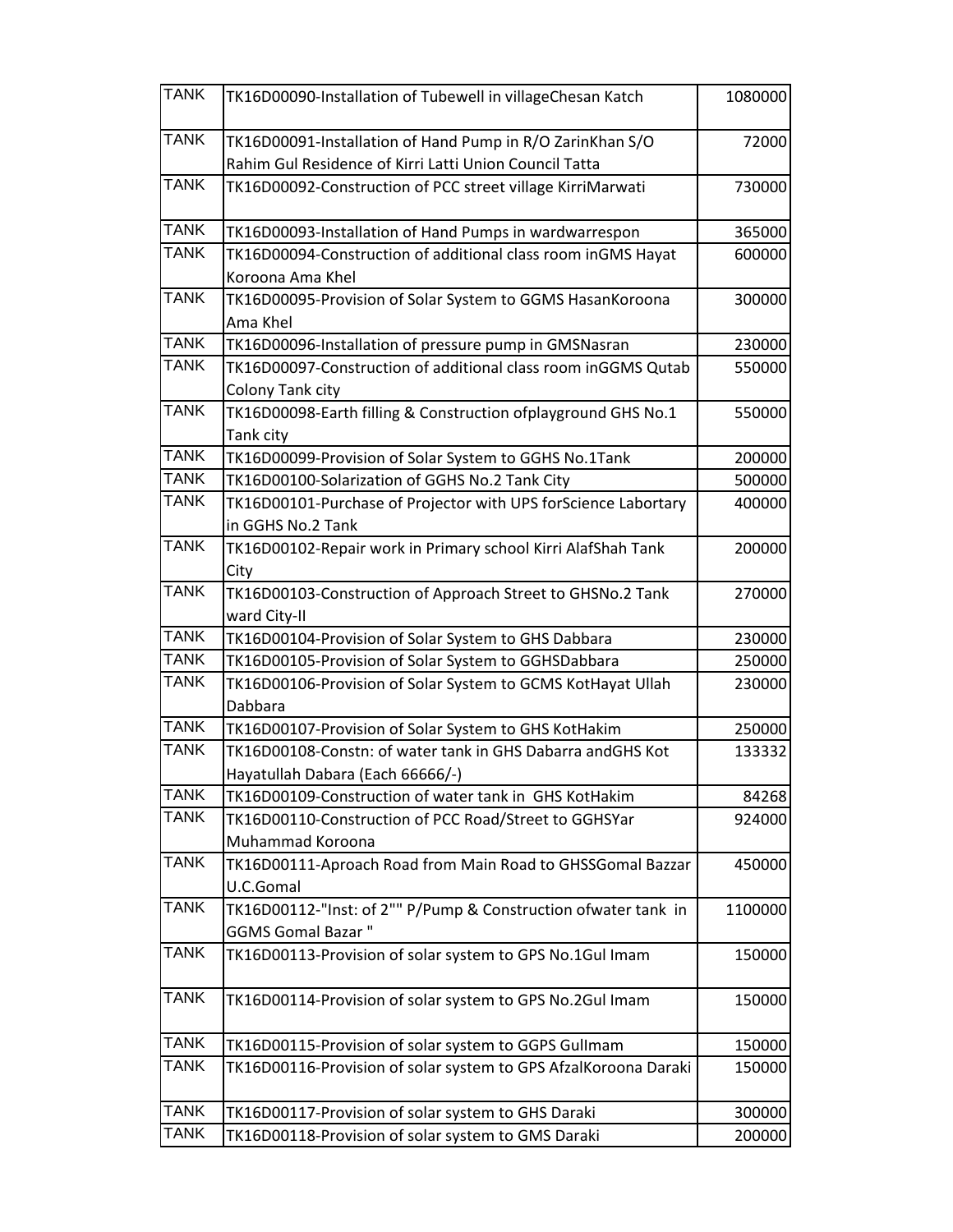| <b>TANK</b> | TK16D00119-"Const: of (3) No: Approach Colvrts                       | 390000  |
|-------------|----------------------------------------------------------------------|---------|
|             | GMSMamdo, Ghazi & Gara Nau"                                          |         |
| <b>TANK</b> | TK16D00120-construction of Access PCC Street toGara Mittho           | 800000  |
|             | School                                                               |         |
| <b>TANK</b> | TK16D00121-Installation of P/Pump in ChadrarrSchool                  | 300000  |
| <b>TANK</b> | TK16D00122-Construction of 2 Nos Additional ClassRooms in            | 1600000 |
|             | <b>GGHS Mullazai</b>                                                 |         |
| <b>TANK</b> | TK16D00123-Construction of concrete protection wallto the safety     | 380000  |
|             | of GHS Umer Khel                                                     |         |
| <b>TANK</b> | TK16D00124-Installation of Solar SubmersiblePressure Pump in         | 350000  |
|             | <b>GGHS Mullazai</b>                                                 |         |
| <b>TANK</b> | TK16D00125-Repair work in Boys Hostel GHS Mullazai                   | 400000  |
| <b>TANK</b> | TK16D00126-Approach PCC Street to GGMS Tajori                        | 250000  |
| <b>TANK</b> | TK16D00127-Approach PCC Street to GMS Nandoor                        | 170000  |
| <b>TANK</b> | TK16D00128-Repair work & Construction of PCCapproach                 | 979000  |
|             | street/road GGHS Mohallah Asmat Pai                                  |         |
| <b>TANK</b> | TK16D00129-Provision of solar system to GMS Nasran                   | 400000  |
| <b>TANK</b> | TK16D00130-Installation of pressure pump in GGMSkot Allah Dad        | 250000  |
| <b>TANK</b> | TK16D00131-Installation of solar plant with fans inGGMS Malik        | 250000  |
|             | Amir Korona Kot Allah Dad                                            |         |
| <b>TANK</b> | TK16D00132-Provision of solar system to GMS KotNawaz                 | 1000000 |
| <b>TANK</b> | TK16D00133-Provision of solar system to GHS ToranNau                 | 350000  |
| <b>TANK</b> | TK16D00134-Provision of solar system to GGMSNaurang                  | 375000  |
| <b>TANK</b> | TK16D00135-Const: of approach shingle Road mainToran road to         | 375000  |
|             | <b>GMS Nourang</b>                                                   |         |
| <b>TANK</b> | TK16D00136-Meeting Faciliti in Govt: Schools wardShaikh Uttar        | 418800  |
|             |                                                                      |         |
| <b>TANK</b> | TK16D00137-Repair work in GHS Bazai                                  | 1100000 |
| <b>TANK</b> | TK16D00138-Construction of Approach street frommain Road to          | 987000  |
|             | <b>GHS Kirri Haider</b>                                              |         |
| <b>TANK</b> | TK16D00139-Construction of approach street BHU DaudKhel c/o          | 452000  |
|             | Mehr Ali Shah                                                        |         |
| <b>TANK</b> | TK16D00140-Provision of solar system & Installationof H/Pump         | 289000  |
|             | with water tank in BHU Dabbara                                       |         |
| <b>TANK</b> | TK16D00141-Provision of solar system & Installationof H/Pump         | 269500  |
|             | with water tank in BHU Dabbara                                       |         |
| <b>TANK</b> | TK16D00142-Const: of access shingle stree and oneno: culvert to      | 557760  |
|             | <b>BHU Gara Baloch</b>                                               |         |
| <b>TANK</b> | TK16D00143-Repair Quarters etc in RHC Gomal                          | 178000  |
| <b>TANK</b> | TK16D00144-"Installation of 2"" Solar Pressure Pumpin RHC Gomal<br>Ħ | 548000  |
| <b>TANK</b> | TK16D00145-Solarizartion of BHU Andari                               | 200000  |
| <b>TANK</b> | TK16D00146-Installation of pressure pump in BHUShadi Khel            | 300000  |
|             |                                                                      |         |
| <b>TANK</b> | TK16D00147-Arrangement of free medical camp in RHCGul Imam           | 400000  |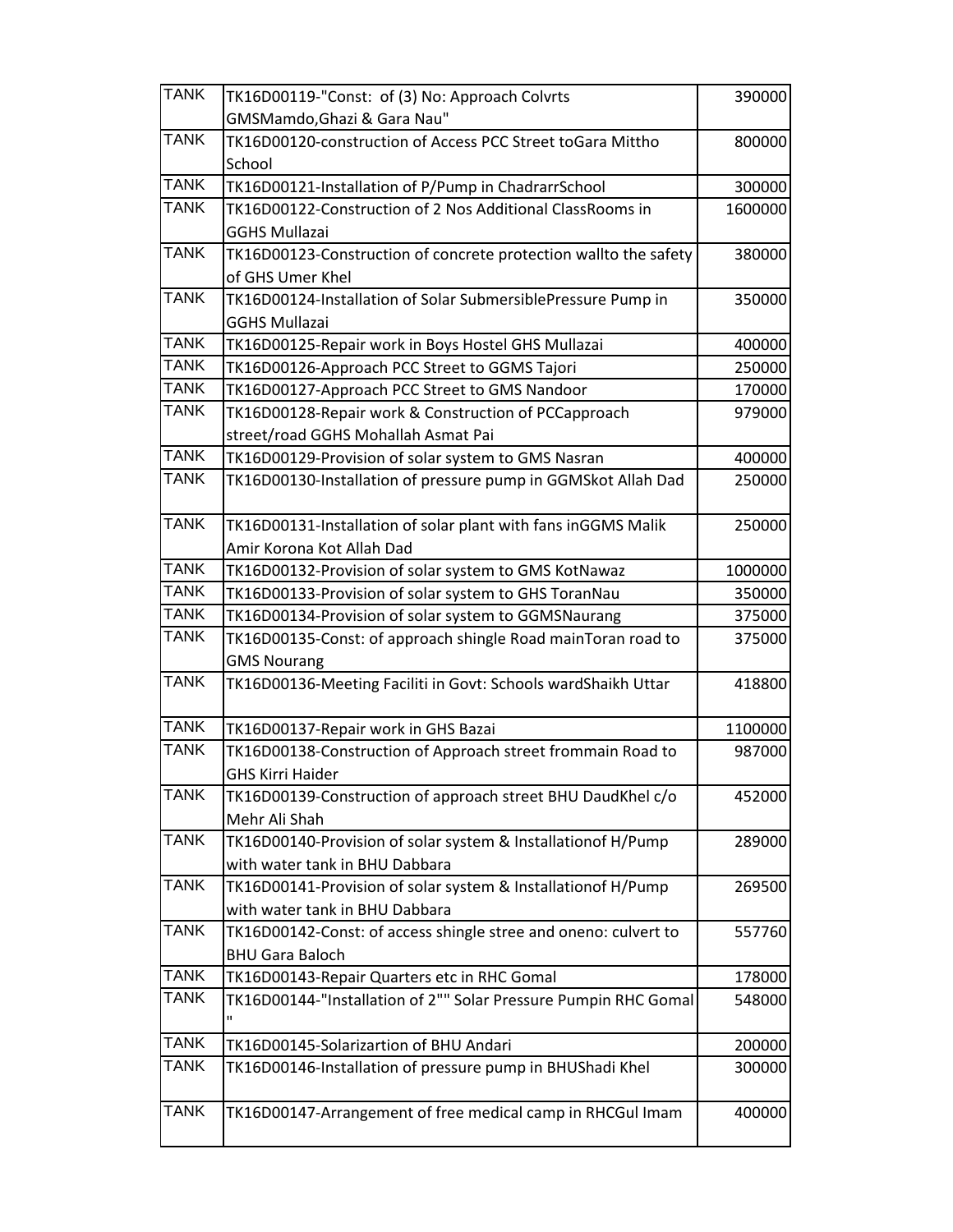| <b>TANK</b> | TK16D00148-Construction of Hospital Road wardJattater            | 664000  |
|-------------|------------------------------------------------------------------|---------|
| <b>TANK</b> | TK16D00149-Construction of approach Bridge to BHUMullazai at     | 531200  |
|             | Sulemanzai                                                       |         |
| <b>TANK</b> | TK16D00150-Construction & earthfilling of approachroad to BHU    | 505000  |
|             | Pai                                                              |         |
| <b>TANK</b> | TK16D00151-Repair of boundary wall Doctor's BanglowBHU Shah      | 537832  |
|             | Alam                                                             |         |
| <b>TANK</b> | TK16D00152-Construction of Approach PCC streetswith Drain to     | 801700  |
|             | <b>BHU Shaikh Sultan</b>                                         |         |
| <b>TANK</b> | TK16D00153-Various work in Health Facilities WardShaikh Uttar    | 173800  |
| <b>TANK</b> | TK16D00154-Earthfilling & Installation of H/Pump & Provision of  | 538000  |
|             | Pipe Line to BHU Mamrez C/O Aslam kundi                          |         |
| <b>TANK</b> | TK16D00155-"Provision of Submersible machine and210' pipe dia    | 478000  |
|             | 4"" to existing tube well CD Jafer Abad (Remat ShahKoroona)"     |         |
| <b>TANK</b> | TK16D00156-Construction of main approach street tohospital Kirri | 498000  |
|             | Haider                                                           |         |
| <b>TANK</b> | TK16D00157-Construction of flood protection band tothe           | 200000  |
|             | agriculture lands in ward Ama Khel                               |         |
| <b>TANK</b> | TK16D00158-Excavation of Agriculture Chennels inWard Dabbara     | 174000  |
| <b>TANK</b> | TK16D00159-Excavation of Kacha Wand near new abadivillage        | 168000  |
|             | Gara Baloch                                                      |         |
| <b>TANK</b> | TK16D00160-Construction of Flood Protection BandNawab Qaizar     | 200000  |
|             | Koroona & Agricultutr Land                                       |         |
| <b>TANK</b> | TK16D00161-Provision of Tractor hours for variouskamara work at  | 200000  |
|             | ward Gul Imam                                                    |         |
| <b>TANK</b> | TK16D00162-Construction of flood Protection BandAgricultutr      | 200000  |
|             | Land Ghazi Abad                                                  |         |
| <b>TANK</b> | TK16D00163-Construction of Protection Band/Spers toAgriculture   | 150000  |
|             | Lands Gul Bad Shah Village Umar Khel                             |         |
| <b>TANK</b> | TK16D00164-Purchase of Seed to the farmers in wardMullazai       | 200000  |
| <b>TANK</b> | TK16D00165-Construction of protection band villagekhwar abad     | 200000  |
| <b>TANK</b> | TK16D00166-Provision of dozing Hours forConstruction of          | 250000  |
|             | Bandobasti Ghandi Abdullah & Kiryani                             |         |
| <b>TANK</b> | TK16D00167-Construction of flood protection band tothe lands of  | 200000  |
|             | Shafi Ullah Koroona                                              |         |
| <b>TANK</b> | TK16D00168-Land leveling of agriculture landvillage kot kat      | 128000  |
| <b>TANK</b> | TK16D00169-Provision of Pipe Line & Construction ofAgriculture   | 1236558 |
|             | Talab to Agriculture Land of Toor Khan Village Badin Khel        |         |
| <b>TANK</b> | TK16D00170-Construction of concrete protection bandto land of    | 400000  |
|             | Khalid Khan Advocate Aman Abad Shiekh Sultan                     |         |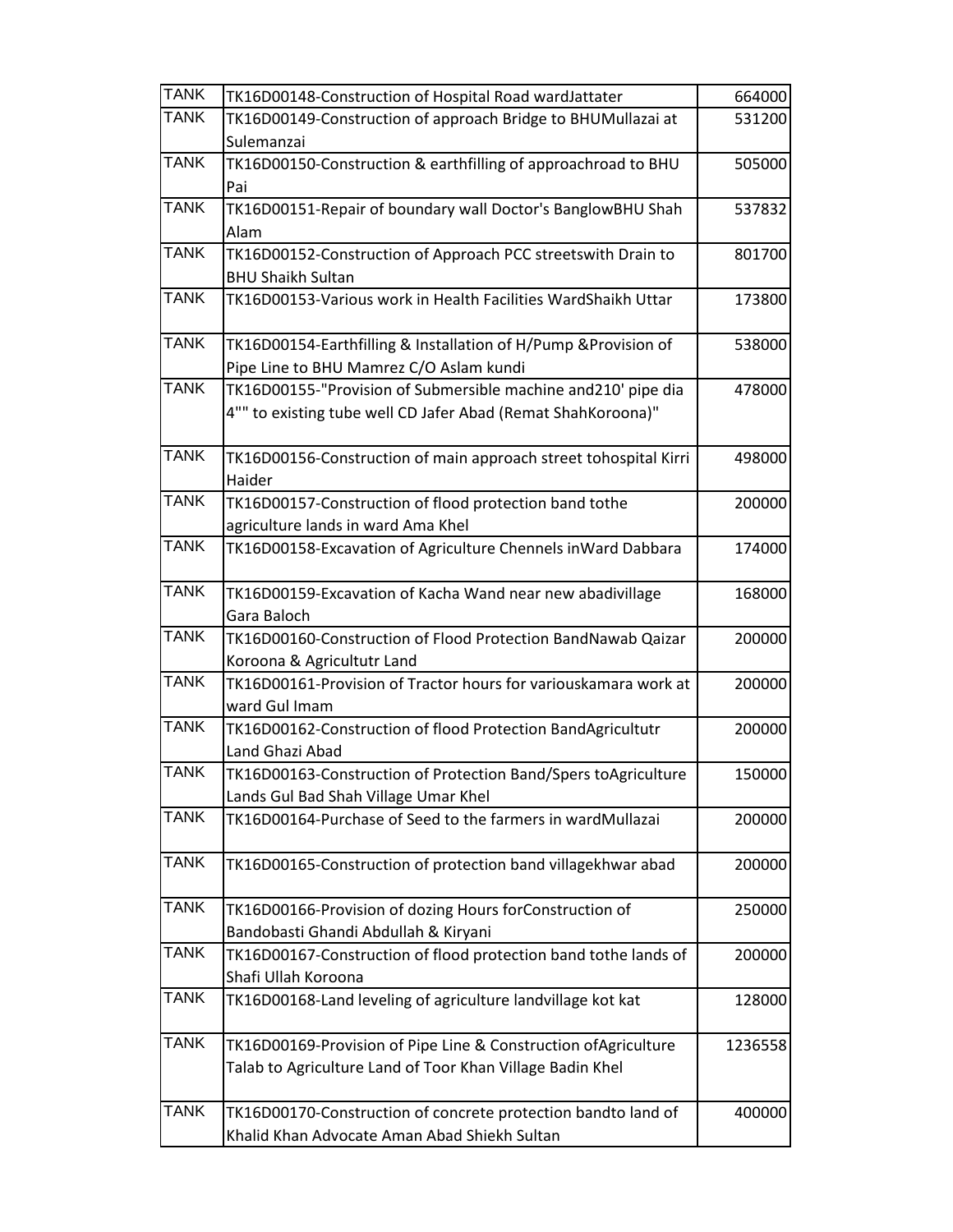| <b>TANK</b> | TK16D00171-Construction of concrete protection bandto land of   | 200000  |
|-------------|-----------------------------------------------------------------|---------|
|             | Haji Dilawar village Shiekh Sultan                              |         |
| <b>TANK</b> | TK16D00172-Installation of Pressure Pump in r/oNasr Ullah       | 158000  |
|             | Garden village Bazai                                            |         |
| <b>TANK</b> | TK16D00173-Provision of water courses to the landowners of      | 200000  |
|             | ward warrespon                                                  |         |
| <b>TANK</b> | TK16D00174-Construction of Protection Band & Excavation Line in | 1719000 |
|             | R/O Mohammad Ayaz Residence of Maghzai                          |         |
| <b>TANK</b> | TK16D00175-Stitching Hopes Capacity Building of Skipoor & widow | 4810000 |
|             | families in ward Ama Khel                                       |         |
| <b>TANK</b> | TK16D00176-Purchase of sewing machines to be distripoor &       | 2479100 |
|             | widow families in ward City-I                                   |         |
| <b>TANK</b> | TK16D00177-Provision of sewing /zigzag machines topoor &        | 390000  |
|             | widow families in ward City-II                                  |         |
| <b>TANK</b> | TK16D00178-Provision of sewing /zigzag machines topoor &        | 390000  |
|             | widow families in ward Dabbara                                  |         |
| <b>TANK</b> | TK16D00179-Provision of sewing /zigzag machines topoor &        | 390000  |
|             | widow families in ward Gara Baloch                              |         |
| <b>TANK</b> | TK16D00180-Purchase of Sillai Machine in ward Gomal             | 200000  |
| <b>TANK</b> | TK16D00181-Provision of sewing /zigzag machines topoor &        | 390000  |
|             | widow families in ward Gomal                                    |         |
| <b>TANK</b> | TK16D00182-Provision of sewing /zigzag machines topoor &        | 390000  |
|             | widow families in ward Gul Imam                                 |         |
| <b>TANK</b> | TK16D00183-Provision of sewing /zigzag machines topoor &        | 390000  |
|             | widow families in ward Jattater                                 |         |
| <b>TANK</b> | TK16D00184-Provision of sewing /zigzag machines topoor &        | 390000  |
|             | widow families in ward Mullazai                                 |         |
| <b>TANK</b> | TK16D00185-Provision of sewing /zigzag machines topoor &        | 390000  |
|             | widow families in ward Pai                                      |         |
| <b>TANK</b> | TK16D00186-Provision of sewing /zigzag machines topoor &        | 250000  |
|             | widow families in ward Ranwal                                   |         |
| <b>TANK</b> | TK16D00187-Provision of sewing /zigzag machines topoor &        | 390000  |
|             | widow familiesin ward sarangzona                                |         |
| <b>TANK</b> | TK16D00188-Provision of sewing /zigzag machines topoor &        | 390000  |
|             | widow families in ward Shah Alam                                |         |
| <b>TANK</b> | TK16D00189-Provision of sewing /zigzag machines topoor &        | 250000  |
| <b>TANK</b> | widow families in ward Uttar                                    |         |
|             | TK16D00190-Provision of sewing /zigzag machines topoor &        | 100000  |
| <b>TANK</b> | widow families Tank                                             |         |
|             | TK16D00191-Provision of sewing /zigzag machines topoor &        | 100000  |
| <b>TANK</b> | widow families Tank                                             |         |
|             | TK16D00192-Provision of sewing /zigzag machines topoor &        | 100000  |
| <b>TANK</b> | widow families Tank                                             |         |
|             | TK16D00193-Provision of sewing /zigzag machines topoor &        | 100000  |
| <b>TANK</b> | widow families Tank                                             |         |
|             | TK16D00194-Provision of sewing /zigzag machines topoor &        | 100000  |
|             | widow families Tank                                             |         |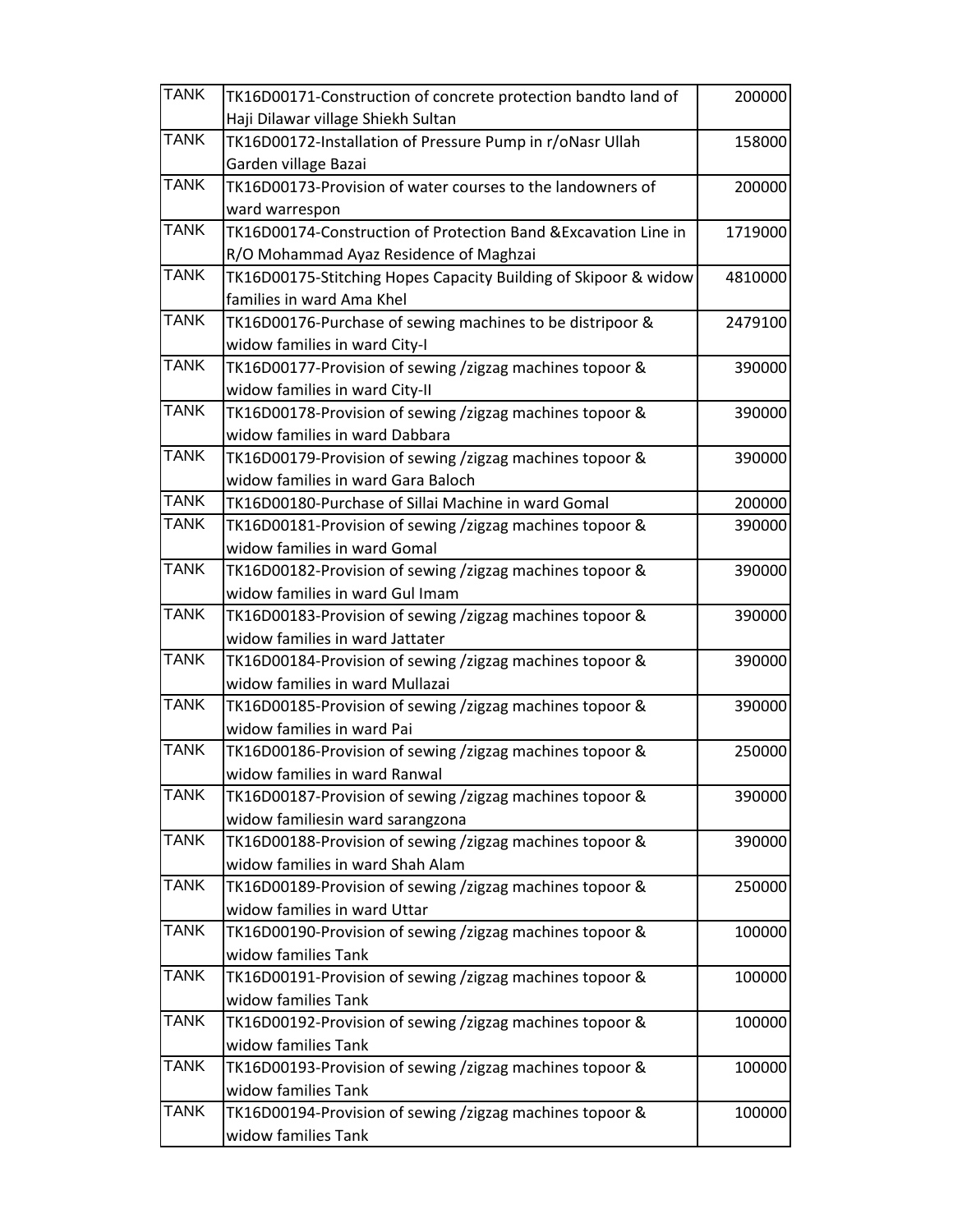| <b>TANK</b> | TK16D00195-Provision of sewing /zigzag machines topoor &            | 329100  |
|-------------|---------------------------------------------------------------------|---------|
|             | widow families in District Tank                                     |         |
| <b>TANK</b> | TK16D00196-Provision of sewing /zigzag machines topoor &            | 100000  |
|             | widow families Tank                                                 |         |
| <b>TANK</b> | TK16D00197-Provision of sewing /zigzag machines topoor &            | 100000  |
|             | widow families Tank                                                 |         |
| <b>TANK</b> | TK16D00198-Provision of sewing /zigzag machines topoor &            | 100000  |
|             | widow families Tank                                                 |         |
| <b>TANK</b> | TK16D00199-Provision of sewing /zigzag machines topoor &            | 390000  |
|             | widow families in ward Tatta                                        |         |
| <b>TANK</b> | TK16D00200-Provision of sewing /zigzag machines topoor &            | 390000  |
|             | widow families in ward warrespon                                    |         |
| <b>TANK</b> | TK16D00201-"Arrang: of sports activities, traditional games, Melas, | 200000  |
|             | tournaments in ward Ama Khel"                                       |         |
| <b>TANK</b> | TK16D00202-"Arrangement of sports activities, traditional           | 200000  |
|             | games, Melas & tournaments in village Gul Imam"                     |         |
| <b>TANK</b> | TK16D00203-Arrangement of Tournaments in WardCity-II                | 100000  |
| <b>TANK</b> | TK16D00204-Purchase of sports kits to players inward City-II        | 100000  |
|             |                                                                     |         |
| <b>TANK</b> | TK16D00205-"Arrangement of sports activities, traditional           | 200000  |
|             | games, Melas, tournaments in ward Dabbara"                          |         |
| <b>TANK</b> | TK16D00206-"Arrangement of sports activities, traditional           | 200000  |
|             | games, Melas in ward Gara Baloch"                                   |         |
| <b>TANK</b> | TK16D00207-"Arrangement of sports activities, traditional           | 200000  |
|             | games, Melas in ward Gomal"                                         |         |
| <b>TANK</b> | TK16D00208-Arrangment of sports activities in Cityltraditional      | 200000  |
|             | games, Melas & tournaments in village Gul Imam"                     |         |
|             |                                                                     |         |
| <b>TANK</b> | TK16D00209-"Arrangement of sports activities, traditional           | 200000  |
|             | games, Melas in ward Jatater"                                       |         |
| <b>TANK</b> | TK16D00210-"Arrangement of sports activities, traditional           | 200000  |
|             | games, Melas, tournaments in ward Mullazai"                         |         |
| <b>TANK</b> | TK16D00211-"Arrangement of sports activities, traditional           | 200000  |
|             | games, Melas, tournaments in ward Pai"                              |         |
| <b>TANK</b> | TK16D00213-"Arrangement of sports activities, traditional           | 200000  |
|             | games, Melas Etc in ward Ranwal"                                    |         |
| <b>TANK</b> | TK16D00214-"Arrangement of sports activities, traditional           | 200000  |
|             | games, Melas in ward Sarangzoona"                                   |         |
| <b>TANK</b> | TK16D00215-Purchase of sports kits to players inward Shah Alam      | 200000  |
|             |                                                                     |         |
| <b>TANK</b> | TK16D00216-"Arrangement of sports activities, traditional           | 200000  |
|             | games, Melas in ward Shaikh Uttar"                                  |         |
| <b>TANK</b> | TK16D00222-"Arrangement of sports activities, traditional           | 3039100 |
|             | games, Melas, Mela Aspan, Neeza Bazi Etc in District Tank"          |         |
| <b>TANK</b> | TK16D00225-Arrangment of Distt: Football, Cricket tPlayers          | 400000  |
| <b>TANK</b> | TK16D00226-Youth Affairs activities at Distt Tankward Tank          | 650000  |
|             |                                                                     |         |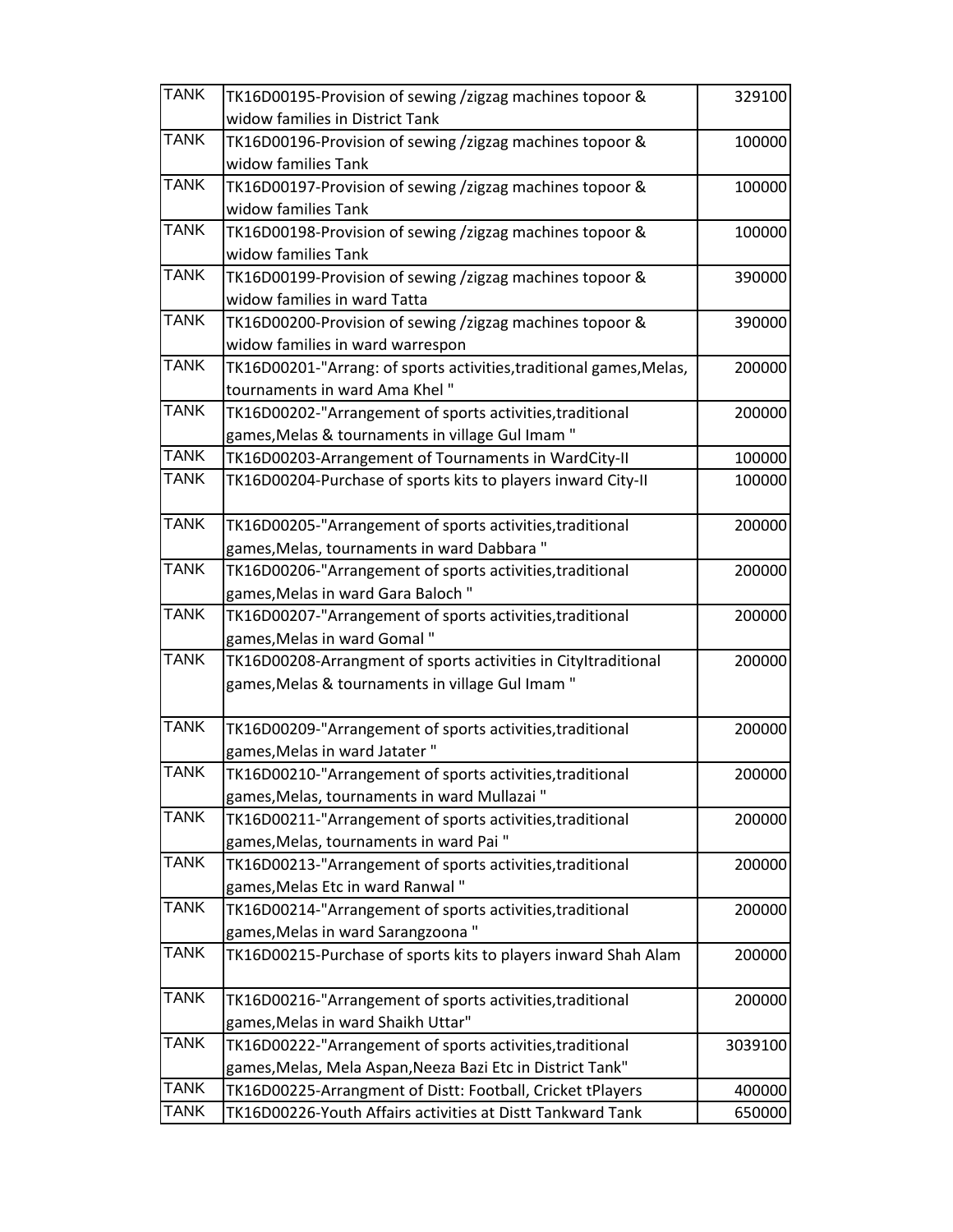| <b>TANK</b> | TK16D00227-"Arrangement of sports activities, traditional          | 200000   |
|-------------|--------------------------------------------------------------------|----------|
|             | games, Melas in ward Tattta"                                       |          |
| <b>TANK</b> | TK16D00228-"Arrangement of sports activities, traditional          | 200000   |
|             | games, Melas Etc in ward warrespon"                                |          |
| <b>TANK</b> | TK16D00230-Installation of Three No. WSS Sheikhutta                | 21000000 |
| <b>TANK</b> | TK16D00231-Const: of Bridge on Main Canal nearJanazagah village    | 462000   |
|             | Sheikh Uttar                                                       |          |
| <b>TANK</b> | TK16D00232-Constt: of water Tank Shaista Khan UmerKalay            | 65000    |
| <b>TANK</b> | TK16D00233-Installation of Hand Pump in r/o chowkQadir Dad         | 4387500  |
|             | village Sheikh Sultan                                              |          |
| <b>TANK</b> | TK16D00234-Construction of Causeway at Rod KaurDabbar Uttar        | 77000    |
|             | Road                                                               |          |
| <b>TANK</b> | TK16D00235-Construction of water tank in in JamiaMasqu village     | 77000    |
|             | Sheikh Sultan                                                      |          |
| <b>TANK</b> | TK16D00236-Construction of Shingle Road from CustomPump            | 77000    |
|             | Village Mazali                                                     |          |
| <b>TANK</b> | TK16D00237-Installation of Hand Pump in MosqueVillage Mazali       | 115500   |
|             | <b>Umar Khel</b>                                                   |          |
| <b>TANK</b> | TK16D00238-"Installation of Pipe Line Dia (1-1/2)"" Ramzan S/O     | 115500   |
|             | Khau Khan Village Jamal Awan"                                      |          |
| <b>TANK</b> | TK16D00239-"Installation of 4 No Hand Pump inMohalla Akbar         | 900000   |
|             | Zargar, Hashim Shadi Kheil, Haji Sheikh Hassan (Each 200feet & 4"" |          |
|             | Dia) Village Sh: Sultan."                                          |          |
| <b>TANK</b> | TK16D00240-"Construction of Nine Nos: water tanksin r/o Azam       | 269500   |
|             | Kundi, Raees Khan, Mohallah Qureshan, Gul Janan, Saudad            |          |
|             | KhanMahsood, Diyal Koroona, Hashim Baloch, village Jamal &         |          |
|             | Mamrez "                                                           |          |
| <b>TANK</b> | TK16D00241-Construction of main PCC Street invillage Mamrez        | 385000   |
| <b>TANK</b> | TK16D00242-Construction of Water tank in MadrassaUrmarr            | 50000    |
|             | Koroona shiekh Uttar                                               |          |
| <b>TANK</b> | TK16D00243-Construction of Water tank in villageMamrez             | 50000    |
| <b>TANK</b> | TK16D00244-Installation of Hand Pump in R/O FaizUllah s/o Karim    | 77000    |
|             | Khan Shiekh Sultan                                                 |          |
| <b>TANK</b> | TK16D00245-PCC Construction & Pichen of ExistingIrrig: Nala near   | 154000   |
|             | Ameer Jan Kore Sh: Sultan                                          |          |
| <b>TANK</b> | TK16D00246-Installation of Hand Pump in r/o FaizUllah Khalil Khel  | 77000    |
|             | Sheikh Sultan                                                      |          |
| <b>TANK</b> | TK16D00247-Installation of Hand Pump Ikram TattorKorrona           | 246400   |
|             | Sheikh Uttar                                                       |          |
| <b>TANK</b> | TK16D00248-"Installation of Solar Pump to TaseerKorrona Sheikh     | 77000    |
|             | Sultan (200 ft & 4"" Dia)"                                         |          |
| <b>TANK</b> | TK16D00249-Installation of Hand Pump in HashimTuker Khel           | 77000    |
|             | Koroona Sheikh Sultan                                              |          |
| <b>TANK</b> | TK16D00250-Installation of Hand Pump Fareed KorronaSheikh          | 77000    |
|             | Sultan                                                             |          |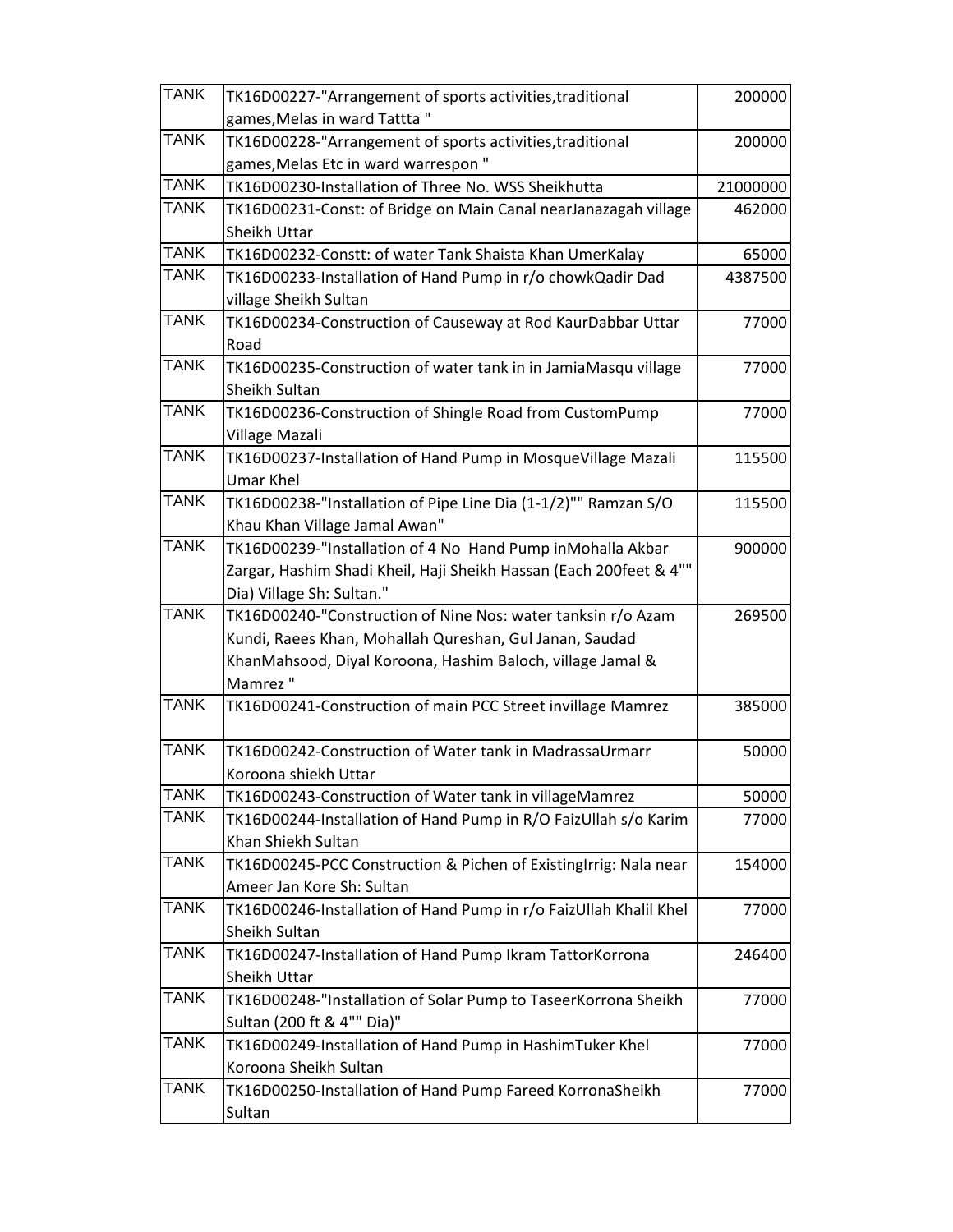| <b>TANK</b> | TK16D00251-Installation of Hand Pump Haq Dad BalochSheikh                         | 216000 |
|-------------|-----------------------------------------------------------------------------------|--------|
|             | Sultan                                                                            |        |
| <b>TANK</b> | TK16D00252-"Installation of Solar Pump to UmairKorrona                            | 231000 |
|             | SheikhSultan (200 ft & 4""Dia)"                                                   |        |
| <b>TANK</b> | TK16D00253-Earth Filling Islamia Madrassa SheikhSultan                            | 154000 |
| <b>TANK</b> | TK16D00254-Installation of 02 No Hand Pumps in r/oMosque                          | 154000 |
|             | Quba & Mosque Sadique Kot Masoodan Sheikh Uttar                                   |        |
|             |                                                                                   |        |
| <b>TANK</b> | TK16D00255-Installation of 02 No Hand Pumps in r/oShafi Ullah                     | 77000  |
|             | Mahsood & Farzi Kot Zafar Jan Sheikh Uttar                                        |        |
| <b>TANK</b> | TK16D00256-Installation of Hand Pump in r/o MosqueMasood Haji                     | 77000  |
|             | Mazali                                                                            |        |
| <b>TANK</b> | TK16D00257-Installation of Hand Pump in r/o MosqueKot Gulgai                      | 61600  |
|             |                                                                                   |        |
| <b>TANK</b> | TK16D00258-Construction of one No: water tank inKhair-ul-                         | 77000  |
|             | Madaris Kot Masoodan                                                              |        |
| <b>TANK</b> | TK16D00259-Construction of two (02) No: water tanksin village                     | 269500 |
|             | Jamal Aawn                                                                        |        |
| <b>TANK</b> | TK16D00260-"Installation of Solar Pump to BalochAbad Sheikh                       | 231000 |
| <b>TANK</b> | Sultan (200 ft & 4"" Dia)"                                                        |        |
|             | TK16D00261-"Installation of Solar Pump to HawaiSheikh Sultan                      | 77000  |
| <b>TANK</b> | (200 ft & 4"" Dia)"                                                               |        |
|             | TK16D00262-Installation of one No: Hand Pump in r/ollla-u-Din                     | 77000  |
| <b>TANK</b> | Pawanda Kore Shiekh Sultan                                                        |        |
|             | TK16D00263-Installation of one No: Hand Pump in r/oMagwal                         | 77000  |
| <b>TANK</b> | Tuker Khel Shiekh Sultan                                                          |        |
|             | TK16D00264-Installation of one No: Hand Pump in r/oAfser<br>Kachela Shiekh Sultan | 38500  |
| <b>TANK</b> | TK16D00265-Construction of one No: water tank invillage Mamrez                    |        |
|             |                                                                                   | 154000 |
| <b>TANK</b> | TK16D00266-"Provision of Pipe Line (1-1/2)"" tovillage Jamal &                    | 77000  |
|             | Mamrez"                                                                           |        |
| <b>TANK</b> | TK16D00267-Installation of one No: Hand Pump in r/oAman Ullah                     | 77000  |
|             | s/o Sana Ullah Shiekh Sultan                                                      |        |
| <b>TANK</b> | TK16D00268-Installation of one No: Hand Pump in r/oAsmat Ullah                    | 200900 |
|             | Khatgar                                                                           |        |
| <b>TANK</b> | TK16D00269-"Inst: of Solar Pump Muhammad villageShiekhSultan                      | 616000 |
|             | (180 feet & 4""Dia)"                                                              |        |
| <b>TANK</b> | TK16D00270-"Installation of Three (03) No: PressurePump in Kot                    | 77000  |
|             | Allah Dad, Manjhi Khel & Mian Mehram Sultan"                                      |        |
| <b>TANK</b> | TK16D00271-Installation of Hand Pump at Mosque AddaRanwal                         | 393600 |
|             | ward Ranwal (Khan)                                                                |        |
| <b>TANK</b> | TK16D00272-Installation of Pressure Pump Sher JangKoroona Bara                    | 231000 |
|             | Khel                                                                              |        |
| <b>TANK</b> | TK16D00273-"Installation of Pipe Line Dia (3)""Village Bara Khel"                 | 246400 |
|             |                                                                                   |        |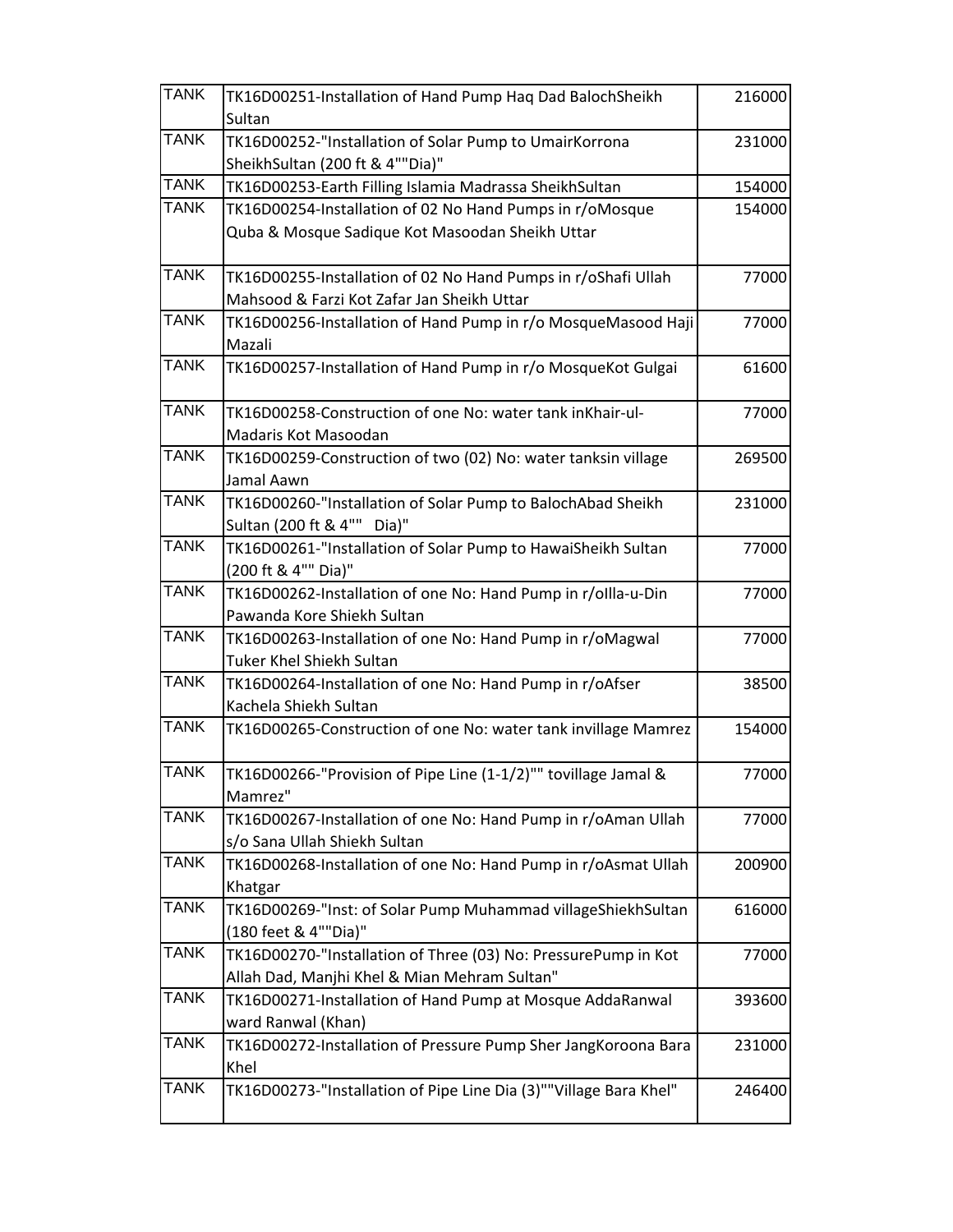| <b>TANK</b>                | TK16D00274-Construction of Culvert near SheedaPalwan House                    | 107800 |
|----------------------------|-------------------------------------------------------------------------------|--------|
|                            | Bhagwal                                                                       |        |
| <b>TANK</b>                | TK16D00275-Construction of Two (02) No: water tanksin Moh:                    | 328000 |
|                            | Iqbal Palwan & Moh: Fazal Rehman Khan village Cheena                          |        |
| <b>TANK</b>                | TK16D00276-Construction of PCC Street Soba KhanBaloch village                 | 77000  |
|                            | Gara Shah Baz                                                                 |        |
| <b>TANK</b>                | TK16D00277-Const: of 01 No: water tank & Provisionof pipeline in              | 57400  |
|                            | village Gara ShahBaz                                                          |        |
| <b>TANK</b>                | TK16D00278-Installation of Hand Pump to IftikharPai                           | 52500  |
| <b>TANK</b><br><b>TANK</b> | TK16D00279-Installation of Hand Pump to InayatUllah Pai                       | 52500  |
| <b>TANK</b>                | TK16D00280-Installation of Hand Pump to Asghar Pai                            | 52500  |
| <b>TANK</b>                | TK16D00281-Installation of Hand Pump to Azeem Pai                             | 52500  |
| <b>TANK</b>                | TK16D00282-Installation of Hand Pump to SarwarKhan Pai                        | 52500  |
|                            | TK16D00283-Installation of Hand Pump to MoulviAbdul Majeed<br>Pai             | 52500  |
| <b>TANK</b>                | TK16D00284-Installation of Hand Pump to Riaz Pai                              | 52500  |
| <b>TANK</b>                | TK16D00285-Installation of Hand Pump to Atta UllahPai                         | 52500  |
| <b>TANK</b>                | TK16D00286-Installation of Hand Pump to Abdur RaufPai                         | 52500  |
| <b>TANK</b>                | TK16D00287-Installation of Hand Pump to DilawarPai                            | 52500  |
| <b>TANK</b>                | TK16D00288-Installation of Hand Pump to Ramzan Pai                            | 52500  |
| <b>TANK</b>                | TK16D00289-Installation of Hand Pump to RehmatUllah Pai                       | 52500  |
| <b>TANK</b>                | TK16D00290-Installation of Hand Pump to Gul WaliPai                           | 52500  |
| <b>TANK</b>                | TK16D00291-Installation of Hand Pump to RomalHakeem Pai                       | 52500  |
| <b>TANK</b>                | TK16D00292-Installation of Hand Pump to Widow ofKhan (Late)<br>Pai            | 52500  |
| <b>TANK</b>                | TK16D00293-Installation of Hand Pump to AbdulMomin Pai                        | 52500  |
| <b>TANK</b>                | TK16D00294-Installation of Hand Pump to Ameer ShahPai                         | 70000  |
| <b>TANK</b>                | TK16D00295-Installation of Hand Pump to Naeem KhanPai                         | 52500  |
| <b>TANK</b>                | TK16D00296-Installation of Hand Pump to MosqueGudi Khel Pai                   | 52500  |
| <b>TANK</b>                | TK16D00297-Installation of Hand Pump to Farman Pai                            | 82000  |
| <b>TANK</b>                | TK16D00298-Installation of Hand Pump in R/O MosqueBittani                     | 205000 |
|                            | Abad village Abi Zar                                                          |        |
| <b>TANK</b>                | TK16D00299-Installation of pipe Line Dia 2" inVillage Sher Ali                | 246000 |
| <b>TANK</b>                | TK16D00300-Construction of PCC Street with drain inVallage<br>Akbari          | 287000 |
| <b>TANK</b>                | TK16D00301-Construction of PCC Street Mughal inVallage Akbari                 | 246000 |
| <b>TANK</b>                | TK16D00302-Installation of Pressure pump PoliceStation<br>Gul\Imam            | 82000  |
| <b>TANK</b>                | TK16D00303-Installation of Hand Pump at villageKhanu ward Shah<br>Alam (Khan) | 82000  |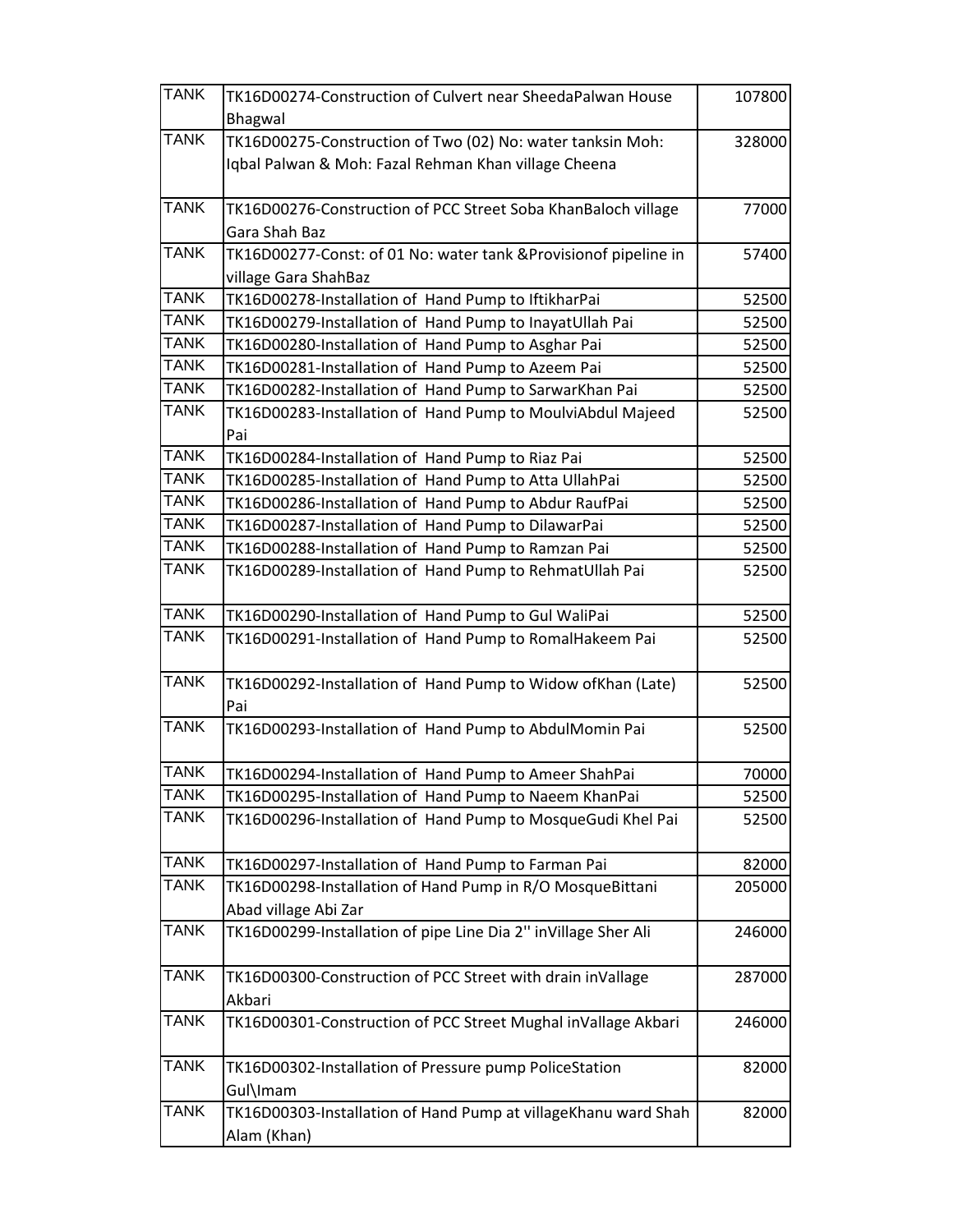| <b>TANK</b> | TK16D00304-Installation of Hand Pump at villageToran ward Shah | 82000  |
|-------------|----------------------------------------------------------------|--------|
|             | Alam (Khan)                                                    |        |
| <b>TANK</b> | TK16D00305-Installation of Hand Pump in r/o NaimatKhan village | 82000  |
|             | <b>Badin Khel</b>                                              |        |
| <b>TANK</b> | TK16D00306-Installation of Hand Pump in r/o MosqueMir Ghulam   | 82000  |
|             | village Badin Khel                                             |        |
| <b>TANK</b> | TK16D00307-Installation of Hand Pump in r/o MosqueZanjir Khan  | 82000  |
|             | village Badin Khel                                             |        |
| <b>TANK</b> | TK16D00308-Installation of Hand Pump in r/oMuhammad Gul        | 82000  |
|             | village Badin                                                  |        |
| <b>TANK</b> | TK16D00309-Inst: of Hand Pump at Mosque                        | 82000  |
|             | MohallahKhudrianwala City-II Tank(Khan)                        |        |
| <b>TANK</b> | TK16D00310-Construction of PCC Street Gali PirFarooq Shah ward | 82000  |
|             | City-II (Khan)                                                 |        |
| <b>TANK</b> | TK16D00311-Const: of PCC Street Gali Himayat UllahQureshi ward | 41000  |
|             | City-II (Khan)                                                 |        |
| <b>TANK</b> | TK16D00312-Construction of Water Tank Shaista KhanUmer         | 41000  |
|             | Kallay                                                         |        |
| <b>TANK</b> | TK16D00313-Construction of Water Tank Yousaf KhanShan khel     | 41000  |
|             | <b>Umer Kallay</b>                                             |        |
| <b>TANK</b> | TK16D00314-Construction of Water Tank Zaray KhanKaka khel      | 38500  |
|             | Umer Kallay                                                    |        |
| <b>TANK</b> | TK16D00315-Construction of Water Tank Jatti ShanKhel Umer      | 38500  |
|             | Kallay                                                         |        |
| <b>TANK</b> | TK16D00316-Construction of Water Tank Wazir ShanKhel Umer      | 38500  |
|             | Kallay                                                         |        |
| <b>TANK</b> | TK16D00317-Construction of Water Tank Jimy SubidarUmer Kallay  | 38500  |
|             |                                                                |        |
| <b>TANK</b> | TK16D00318-Construction of Water Tank Marwat KakaKhel Umer     | 38500  |
|             | Kallay                                                         |        |
| <b>TANK</b> | TK16D00319-Construction of Water Tank Abdul RahimKot Gullan    | 38500  |
|             |                                                                |        |
| <b>TANK</b> | TK16D00320-Construction of Water Tank Tail KotGullan           | 38500  |
| <b>TANK</b> | TK16D00321-Construction of Water Tank Hussain MalikKot Gullan  | 38500  |
|             |                                                                |        |
| <b>TANK</b> | TK16D00322-Construction of Water Tank Muhammad                 | 38500  |
|             | AlamKorrona Umer Kallay                                        |        |
| <b>TANK</b> | TK16D00323-Construction of Water Tank Haji GullabKhechay &     | 38500  |
|             | Shan Gul                                                       |        |
| <b>TANK</b> | TK16D00324-Construction of Water Tank Peer Gul KariLatti       | 38500  |
| <b>TANK</b> | TK16D00325-Construction of Water Tank Farooq KariLatti         | 38500  |
| <b>TANK</b> | TK16D00326-Construction of Water Tank Abdul MananDabbak        | 38500  |
|             | Kallay                                                         |        |
| <b>TANK</b> | TK16D00327-Construction of Water Tank Master MamtazKhan        | 118500 |
|             | Kari Latti                                                     |        |
| <b>TANK</b> | TK16D00328-Installation of Hand Pump and Water tankin r/o      | 38500  |
|             | Sadam Husain s/o Abdu Ghafar village Kot Gulan                 |        |
|             |                                                                |        |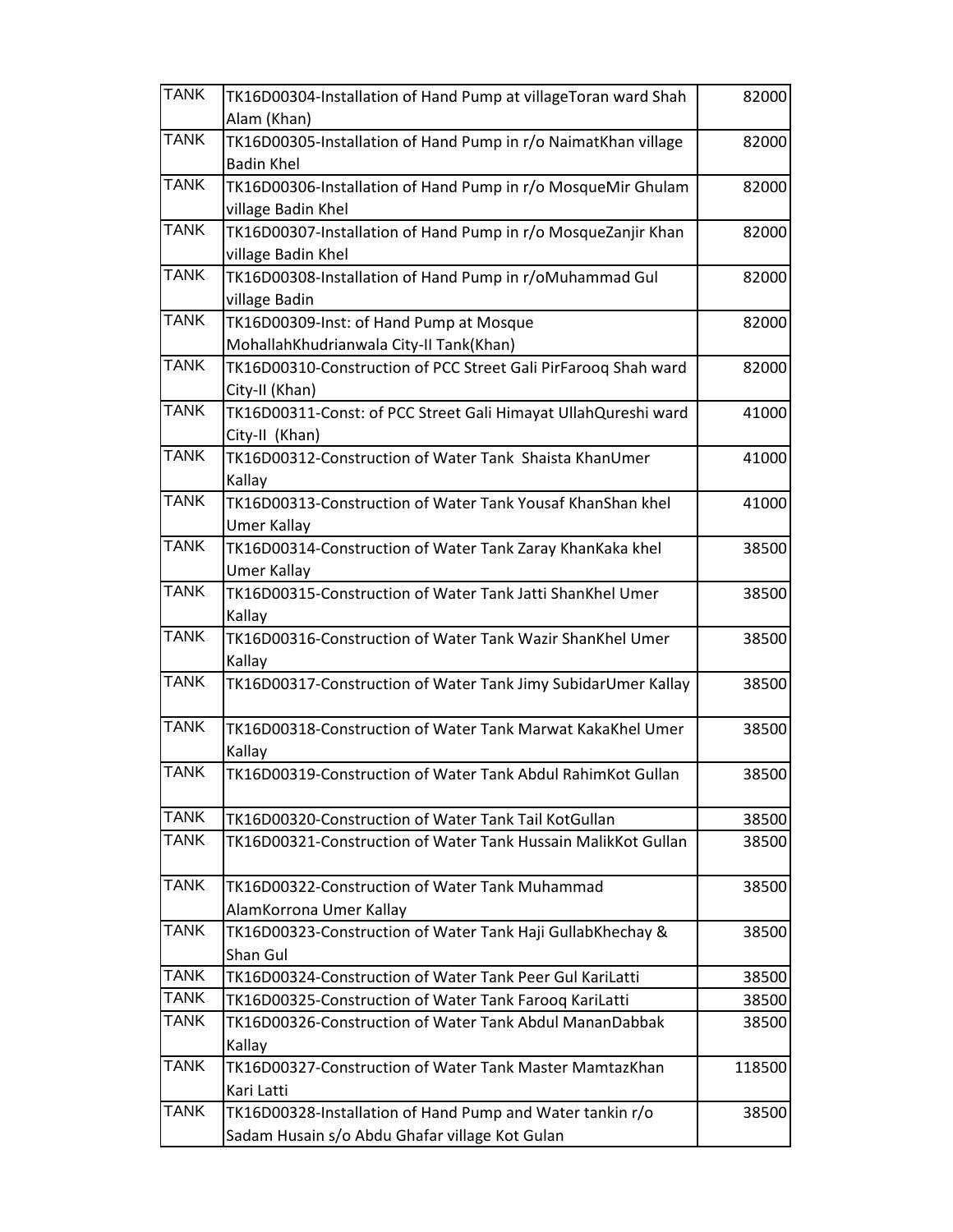| <b>TANK</b> | TK16D00329-Construction of Water Tank Naik MuhammadSubidar                    | 38500   |
|-------------|-------------------------------------------------------------------------------|---------|
|             | Umar Adda                                                                     |         |
| <b>TANK</b> | TK16D00330-Construction of Water Tank Azim UmerAdda                           | 38500   |
| <b>TANK</b> | TK16D00331-Construction of Water Tank Charagh Shahqureshi                     | 38500   |
|             | Umar Adda                                                                     |         |
| <b>TANK</b> | TK16D00332-Construction of Water Tank Rasheed KhanUmar                        | 38500   |
| <b>TANK</b> | Adda                                                                          |         |
|             | TK16D00333-Construction of Water Tank Nageeb UllahUmer Adda                   | 38500   |
| <b>TANK</b> | TK16D00334-Construction of Water Tank Gul ZamanUmer Adda                      | 38500   |
| <b>TANK</b> | TK16D00335-Construction of Water Tank Tehsil KhanSagara                       | 38500   |
| <b>TANK</b> | TK16D00336-Construction of Water Tank Inayat UllahUmar Adda                   | 38500   |
| <b>TANK</b> | TK16D00337-Construction of Water Tank Dadh WarriTribe Warroki                 | 38500   |
| <b>TANK</b> | TK16D00338-Construction of Water Tank SangziyaTribe Warroki                   | 38500   |
| <b>TANK</b> | TK16D00339-Construction of Water Tank AngaziyaTribe Warroki                   | 79000   |
| <b>TANK</b> | TK16D00340-Installation of Hand Pump at villageAndari ward Gul<br>Imam (Khan) | 118500  |
| <b>TANK</b> | TK16D00341-Costruction of Culvert near Said RasoolHouse village               | 38500   |
|             | Daraki                                                                        |         |
| <b>TANK</b> | TK16D00342-Construction of water tank in r/o AmirKhan Mehsud                  | 38500   |
|             | Koroona village Kot Khadak                                                    |         |
| <b>TANK</b> | TK16D00652-Purchase of Sewing Machine for Poor Wom                            | 2118000 |
| <b>TANK</b> | TK16D00653-Installation of Four (04) Nos: SolarPump Bores in                  | 391600  |
|             | village Daud Khel                                                             |         |
| <b>TANK</b> | TK16D00654-Construction of Shingle Road from Nasranto Nangar                  | 391600  |
|             | Khel ward Ama Khel                                                            |         |
| <b>TANK</b> | TK16D00655-Construction of approach shingle road toHaji Hayat                 | 79000   |
|             | Ullah Koroona Nasran                                                          |         |
| <b>TANK</b> | TK16D00656-Installation of P/Pumps / H/Pumps in                               | 1468500 |
| <b>TANK</b> | TK16D00657-Installation of Solar Pump Bore invillage Nandoor                  | 391600  |
|             | ward Ama Khel                                                                 |         |
| <b>TANK</b> | TK16D00658-Installation of Eight (08) Nos: HandPump Bores in                  | 508600  |
|             | village Ama Khel (Each Rs.80000)                                              |         |
| <b>TANK</b> | TK16D00659-Installaion of Four (04) Nos: Hand PumpBores in                    | 252800  |
|             | village Daud Khel c/o Haji Rauf (Each Rs: 80000)                              |         |
| <b>TANK</b> | TK16D00660-Installation of Hand Pump in r/o ShoukatKhan R/O                   | 78500   |
|             | Ama Khel                                                                      |         |
| <b>TANK</b> | TK16D00661-Installation of Pressure Pump in r/oSarfaraz Khan                  | 157000  |
|             | village Nandoor                                                               |         |
| <b>TANK</b> | TK16D00662-Installation of Hand Pump in r/oZahidullah s/o                     | 78500   |
|             | Muhammad Sultan                                                               |         |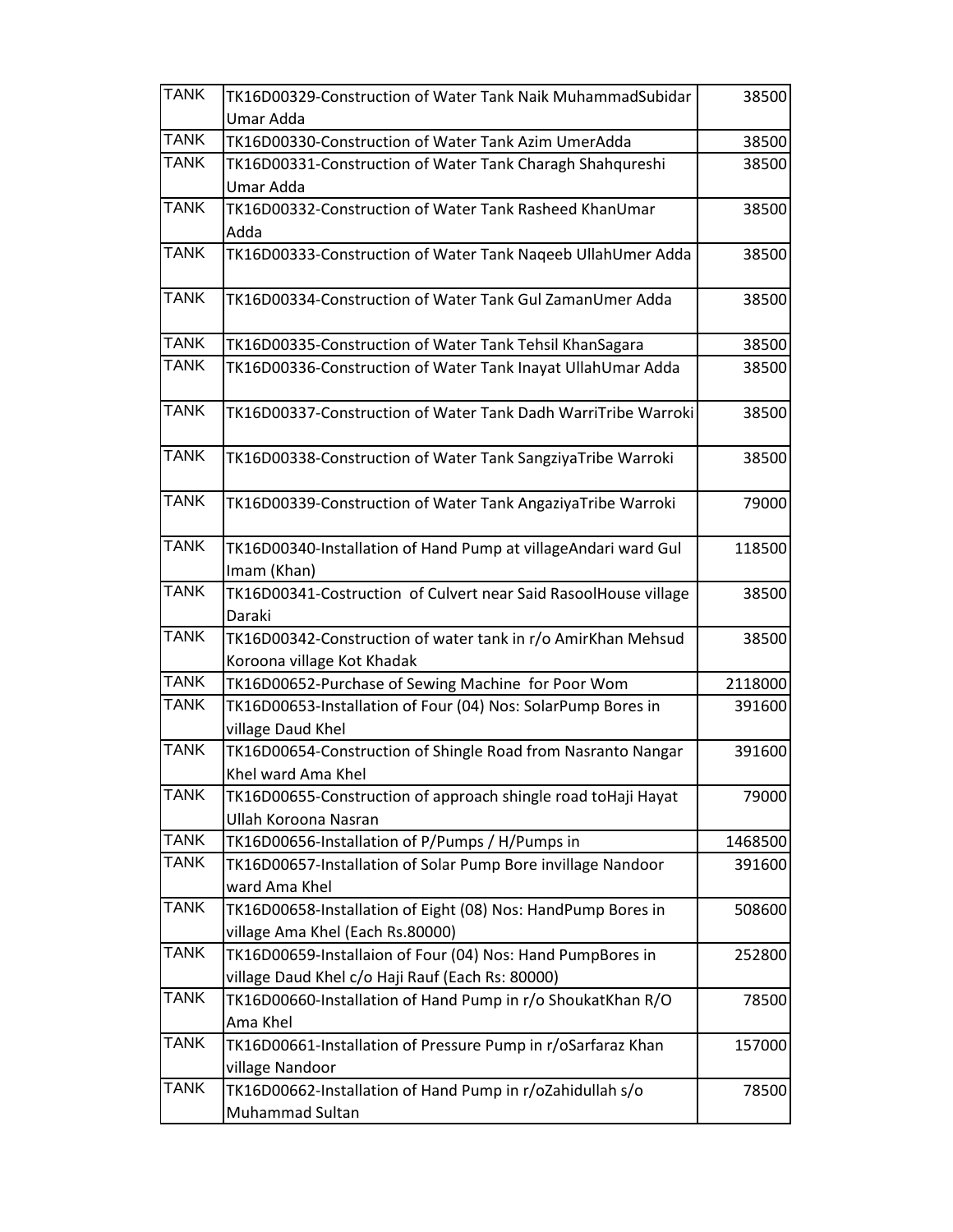| <b>TANK</b> | TK16D00663-Construction of PCC street with drainvillage Nandoor                               | 355500 |
|-------------|-----------------------------------------------------------------------------------------------|--------|
|             | c/o Anwar Kundi                                                                               |        |
| <b>TANK</b> | TK16D00664-Installation of three No. Hand Pumps invillage Ama<br>Khel (Each Rs.80000/-)       | 189600 |
| <b>TANK</b> |                                                                                               |        |
|             | TK16D00665-Construction of PCC Street C/O ShafiUllah (Shapo)<br><b>Qutab Colony Tank City</b> | 395000 |
| <b>TANK</b> | TK16D00666-Construction of PCC Strret Masjid BilalMohallah                                    | 395000 |
|             | Qazianwala                                                                                    |        |
| <b>TANK</b> | TK16D00667-Construction of PCC Street c/o HajiMuhammad                                        | 237000 |
|             | Nawaz Spin Masjid (Nawab Qilla Shafiullah)                                                    |        |
| <b>TANK</b> | TK16D00668-"Construction of PCC Street MuhajirQasab, Qutab                                    | 237000 |
|             | Colony Tank City"                                                                             |        |
| <b>TANK</b> | TK16D00669-Construction of PCC Street c/o AmeerMuhammad                                       | 157000 |
|             | Bittani Qutab Colony Tank City                                                                |        |
| <b>TANK</b> | TK16D00670-Construction of PCC Street c/o NoorMuhammad                                        | 316000 |
|             | Bittani Moh: Phool Shah Tank City                                                             |        |
| <b>TANK</b> | TK16D00671-Construction of PCC Street c/o ShahBehram Shori                                    | 237000 |
|             | Moh: Qutab Colony Tank City                                                                   |        |
| <b>TANK</b> | TK16D00672-Renovation of Church in Mission HospitalTank                                       | 237000 |
| <b>TANK</b> | TK16D00673-Provision of solar Pannels with solarpump to existing                              | 237000 |
|             | tube well in Sabir Baba Ziarat ward City-II                                                   |        |
| <b>TANK</b> | TK16D00674-Construction of PCC street Shams MehsudHouse                                       | 712000 |
|             | Wazirabad                                                                                     |        |
| <b>TANK</b> | TK16D00675-Construction of PCC street koocha HajiAmir                                         | 200000 |
|             | Muhammad Zargar Moh: Shiekhanwala/Sabirabad                                                   |        |
| <b>TANK</b> | TK16D00676-Construction of PCC street from Qaboolshah house                                   | 200000 |
|             | to Tambela                                                                                    |        |
| <b>TANK</b> | TK16D00677-Installation of Pressure Pump andconstruction of                                   | 300000 |
|             | water tank in r/o Saeed koroona Pir Kach                                                      |        |
| <b>TANK</b> | TK16D00678-Solarization of DO (F&P) and ADC officesin DC                                      | 350000 |
|             | compound Tank                                                                                 |        |
| <b>TANK</b> | TK16D00679-Construction of PCC street Koocha c/olmran Durani                                  | 200000 |
| <b>TANK</b> | TK16D00680-Installation of Pressure Pump in r/oAlla-u-Din                                     | 200000 |
|             | Mehsood Sakhi Abad Tank                                                                       |        |
| <b>TANK</b> | TK16D00681-Construction of water tank in r/o SaadUllah Khan s/o                               | 50000  |
|             | Muhammad Hanif Mohallah civil line Tank city                                                  |        |
| <b>TANK</b> | TK16D00682-Installation of two (02) No: Hand pumpsin r/o 1.                                   | 200000 |
|             | Kamran Shah Kot Shirak 2. Muhammad Afzal Mehrdil Abad                                         |        |
| <b>TANK</b> | TK16D00683-Construction of four (04) No: watertanks in village                                | 200000 |
|             | Kot Shirak c/o Kamran Shah (Each Rs. 50000/-)                                                 |        |
| <b>TANK</b> | TK16D00684-Installation of Pressure Pump in r/oSher Haji village                              | 150000 |
|             | Kot Wali                                                                                      |        |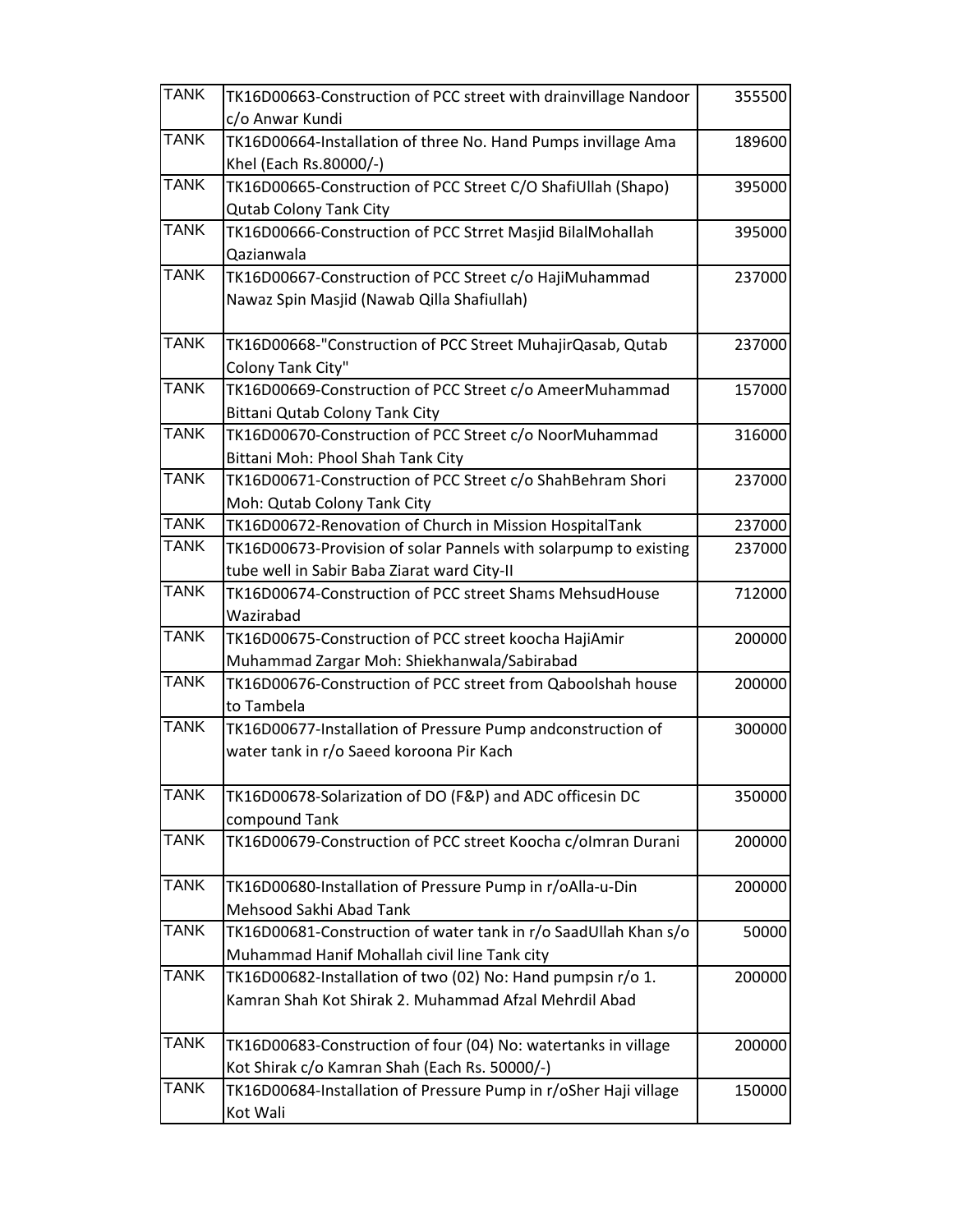| <b>TANK</b> | TK16D00685-Construction of full size water tank andboundary wall  | 559000 |
|-------------|-------------------------------------------------------------------|--------|
|             | in village Garwaki                                                |        |
| <b>TANK</b> | TK16D00686-Provision of Solar system to JamiaMosque Javes UC      | 110000 |
|             | Dabara                                                            |        |
| <b>TANK</b> | TK16D00687-Provision of Solar system to JamiaMosque Kot Azam      | 110000 |
|             | <b>UC Dabara</b>                                                  |        |
| <b>TANK</b> | TK16D00688-Construction of water tank in r/o ZafarAli s/o Hazrat  | 110000 |
|             | Ali R/O Kot Wali                                                  |        |
| <b>TANK</b> | TK16D00689-Construction of water tank in r/o MumtazKhan s/o       | 110000 |
|             | Thor Khan at Garwaki                                              |        |
| <b>TANK</b> | TK16D00690-Installation of Hand pump with bore inr/o Farman       | 130000 |
|             | Ullah Mazyani                                                     |        |
| <b>TANK</b> | TK16D00691-Construction of water tank in r/o TahirS/O Akhtar at   | 85000  |
|             | Kot Jatta                                                         |        |
| <b>TANK</b> | TK16D00692-Construction of water tank in r/o GulNawaz s/o Jani    | 85000  |
|             | R/O Kot Hakim                                                     |        |
| <b>TANK</b> | TK16D00693-Provision of Solar system to JamiaMosque Urdu Kalai    | 110000 |
|             | <b>UC Dabara</b>                                                  |        |
| <b>TANK</b> | TK16D00694-Earthfilling & Construction of ShingleRoad ward Gara   | 850000 |
|             | <b>Baloch</b>                                                     |        |
| <b>TANK</b> | TK16D00695-Earthfilling Graveyard village GaraBaloch              | 500000 |
| <b>TANK</b> | TK16D00696-Installation of Solar Pump in r/o SanaUllah s/o Habib  | 250000 |
|             | <b>Ullah ward Gara Baloch</b>                                     |        |
| <b>TANK</b> | TK16D00697-Construction of shingle street HamayunTown c/o         | 103400 |
|             | Zeenat Ullah                                                      |        |
| <b>TANK</b> | TK16D00698-Installation of Solar Pump Bore in r/oQaizar Khan Pir  | 200000 |
|             | Kach                                                              |        |
| <b>TANK</b> | TK16D00699-Installation of Hand Pump Bore withwater tank in r/o   | 150000 |
|             | Amir Zaman Pir Kach                                               |        |
| <b>TANK</b> | TK16D00700-Earthfilling & leveling of street oldabadi Gara Baloch | 100000 |
|             | c/o Haji Azam Jan                                                 |        |
| <b>TANK</b> | TK16D00701-Installation of Hand Pump in R/O AhmadJan s/o          | 100000 |
|             | Madad Jan village Gara Baloch                                     |        |
| <b>TANK</b> | TK16D00702-Construction of water tank in r/o QaizarKhan Pir       | 150000 |
|             | Kach                                                              |        |
| <b>TANK</b> | TK16D00703-Installation of one No. Hand Pump in r/oMuhammad       | 100000 |
|             | Rafiq R/O Kot Azam                                                |        |
| <b>TANK</b> | TK16D00704-Installation of Pressure Pump in r/oSajjad Ahmad       | 180000 |
|             | R/O Kot Azam                                                      |        |
| <b>TANK</b> | TK16D00705-Construction of PCC strret village KotAzam c/o Sajjad  | 250000 |
|             | Ahmad                                                             |        |
| <b>TANK</b> | TK16D00706-Installation of Pressure Pump in r/oAbdur Rahim        | 180000 |
|             | village Kot Azam                                                  |        |
| <b>TANK</b> | TK16D00707-Installation of Solar Pressure Pump inr/o Allah Jan    | 300000 |
|             | kati Khel Koroona Gomal                                           |        |
| <b>TANK</b> | TK16D00708-Installation of Solar Pressure Pump inr/o Hizb Ullah   | 250000 |
|             | Koroona village Raghza                                            |        |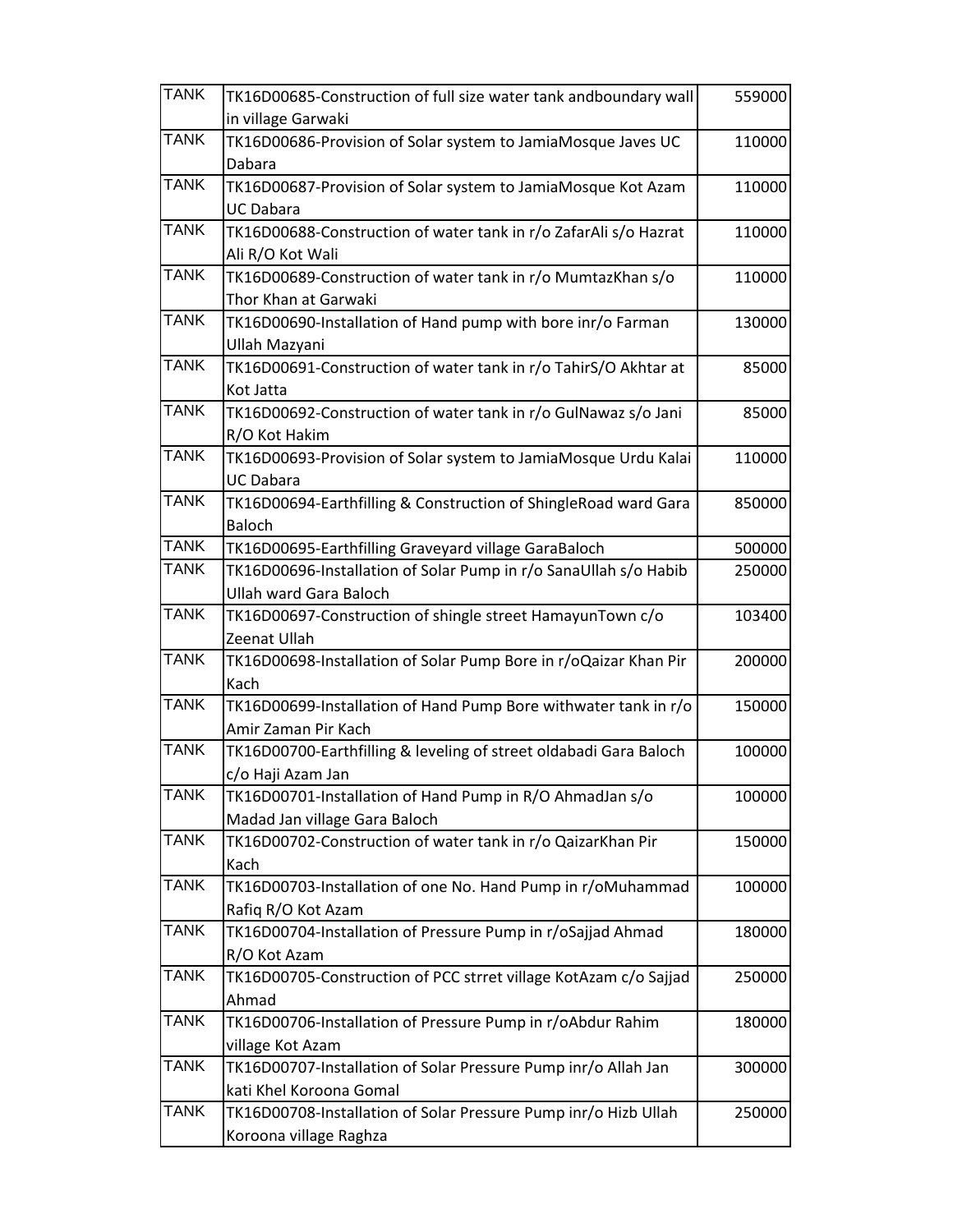| <b>TANK</b> | TK16D00709-Installation of Solar Pressure Pump inr/o Abdul Jalil  | 250000 |
|-------------|-------------------------------------------------------------------|--------|
|             | Koroona village Raghza                                            |        |
| <b>TANK</b> | TK16D00710-Installation of Solar Pressure Pump inr/o Wali Dad     | 250000 |
|             | Koroona village Raghza                                            |        |
| <b>TANK</b> | TK16D00711-Construction of 03 No: Culverts in r/oGul Rehman       | 250000 |
|             | Koroona Gomal                                                     |        |
| <b>TANK</b> | TK16D00712-Construction of flood protection band inr/o Haibat     | 200000 |
|             | Khan Kati Khel Koroona Gomal                                      |        |
| <b>TANK</b> | TK16D00713-Installation of Hand Pump Bore in r/oNaeem Khan        | 150000 |
|             | Anda Khel Koroona Gomal                                           |        |
| <b>TANK</b> | TK16D00714-Installation of Hand Pump Bore in r/oBad Shah Khan     | 150000 |
|             | Kanazai                                                           |        |
| <b>TANK</b> | TK16D00715-Installation of Hand Pump Bore in r/oSami Ullah        | 75000  |
|             | village Raghza                                                    |        |
| <b>TANK</b> | TK16D00716-Installation of Hand Pump Bore in r/oSaif Ullah        | 75000  |
|             | village Raghza                                                    |        |
| <b>TANK</b> | TK16D00717-Installation of Hand Pump Bore in r/oWazir Khan        | 75000  |
|             | village Raghza                                                    |        |
| <b>TANK</b> | TK16D00718-Installation of Hand Pump Bore in r/oShiekh Ahmad      | 75000  |
|             |                                                                   |        |
| <b>TANK</b> | village Gomal                                                     |        |
|             | TK16D00719-Installation of Hand Pump Bore in r/oNajam Khan        | 75000  |
| <b>TANK</b> | village Raghza                                                    |        |
|             | TK16D00720-Installation of Solar P/Pump in r/oMashal Khan s/o     | 300000 |
|             | M. Aslam Khan R/O Andari ward Gul Imam                            |        |
| <b>TANK</b> | TK16D00721-Construction of water tank for generalpublic use in    | 100000 |
|             | village Andari ward Gul Imam                                      |        |
| <b>TANK</b> | TK16D00722-Construction of water tank for generalpublic use in    | 200000 |
|             | village Khyber ward Gul Imam                                      |        |
| <b>TANK</b> | TK16D00723-Solarization of existing Agriculturetube well Phase-I  | 850000 |
|             | village Sher Ali (Qayum Khan Kundi)                               |        |
| <b>TANK</b> | TK16D00724-Installation of Pressure Pump in r/oSamiullah village  | 175000 |
|             | Daraki                                                            |        |
| <b>TANK</b> | TK16D00725-Construction of water tank in villageKhyber c/o Kisan  | 50000  |
|             | Member                                                            |        |
| <b>TANK</b> | TK16D00726-Constn: of pipe culvert near Tower(Tank-Gul Imam       | 50000  |
|             | Road) c/o Malik Munir                                             |        |
| <b>TANK</b> | TK16D00727-Consttruction of culvert near Gul ImamAdda C/O         | 150000 |
|             | Faheem Kashif                                                     |        |
| <b>TANK</b> | TK16D00728-Construction of Water tank in r/o ZakamKhan village    | 50000  |
|             | Andari                                                            |        |
| <b>TANK</b> | TK16D00729-Installation of Hand Pump in villageAkbari             | 75000  |
| <b>TANK</b> | TK16D00730-Installation of Pressure Pump in r/oBait ullah village | 150000 |
|             | Gara Pather c/o Irfan Mehsud                                      |        |
| <b>TANK</b> | TK16D00731-Construction of Bab-e-Jattater villageGara Mitthoo     | 500000 |
|             |                                                                   |        |
| <b>TANK</b> | TK16D00732-Construction of PCC street with drain invillage Gara   | 800000 |
|             | Mitthoo                                                           |        |
|             |                                                                   |        |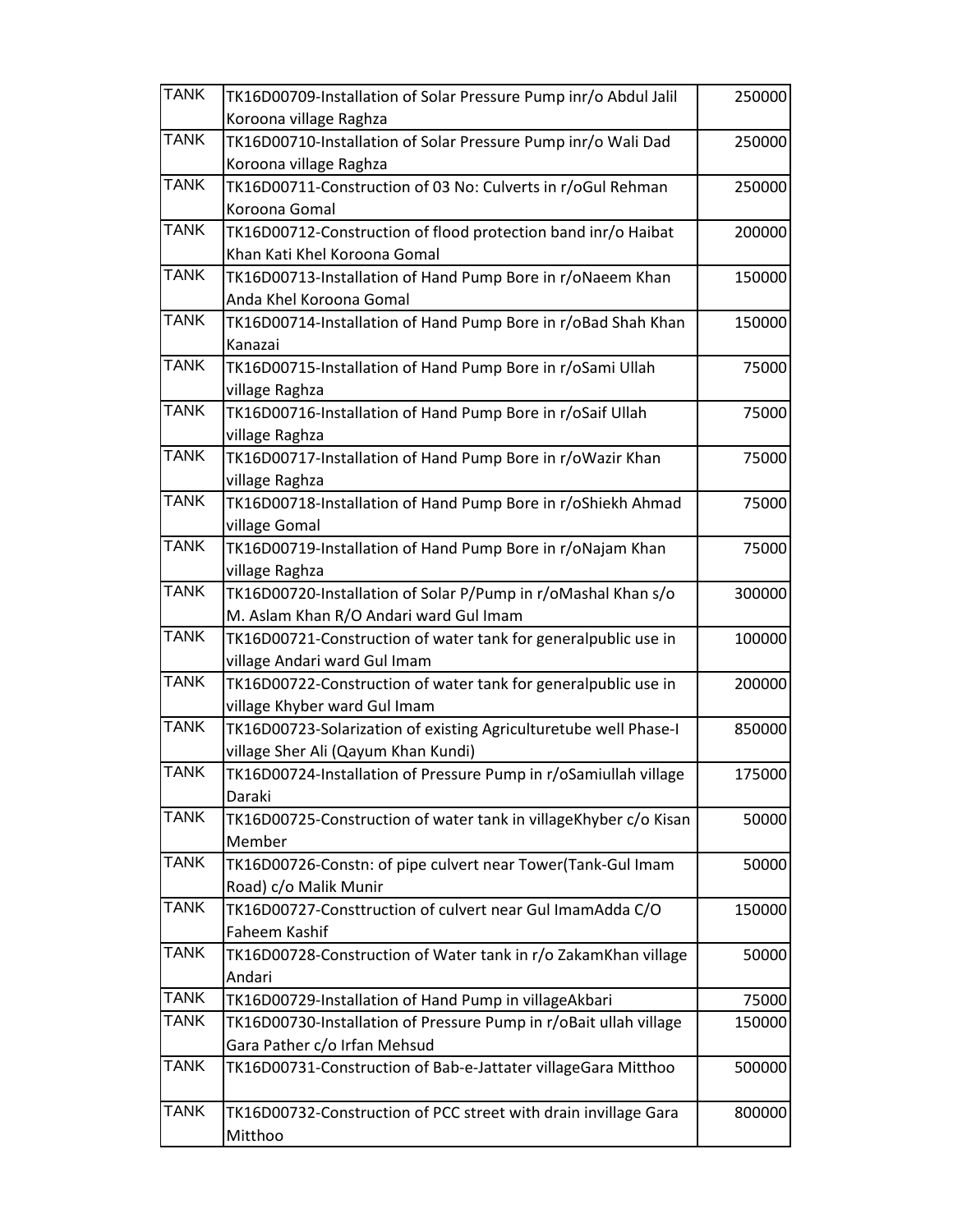| <b>TANK</b> | TK16D00733-Construction of water tank in r/o Waheedkoroona         | 200000  |
|-------------|--------------------------------------------------------------------|---------|
|             | Adam Abad                                                          |         |
| <b>TANK</b> | TK16D00734-Construction of PCC street with drainvillage Gara       | 850000  |
|             | Mitthoo                                                            |         |
| <b>TANK</b> | TK16D00735-Installation of Hand Pump Bore r/oMahmood Shah          | 100000  |
|             | village Azam Abad c/o Qadeer                                       |         |
| <b>TANK</b> | TK16D00736-Installation of Pressure Pump Bore withwater tank in    | 250000  |
|             | r/o Ghani Khan chairman                                            |         |
| <b>TANK</b> | TK16D00737-Installation of two (02) No: Hand Pumpbores in          | 160000  |
|             | village Tajorri c/o Habib-ur-Rehman (Each Rs.80000)                |         |
| <b>TANK</b> | TK16D00738-Construction of PCC street in villageTajorri c/o habib- | 200000  |
|             | ur-Rehman                                                          |         |
| <b>TANK</b> | TK16D00739-Installation of Pressure Pump in r/oFaheem Khan         | 175000  |
|             | village wandazalo                                                  |         |
| <b>TANK</b> | TK16D00740-Installation of Pressure Pump in r/oHafiz Muhaamad      | 130000  |
|             | Munir s/o Gul Nazir village Muhammad Akber                         |         |
| <b>TANK</b> | TK16D00741-Installation of Pressure Pump in r/oAtta-ur-Rehman      | 130000  |
|             | village Pai                                                        |         |
| <b>TANK</b> | TK16D00742-Installation of Pressure Pump in r/oHukam Khan          | 130000  |
|             | village Wanda zalo                                                 |         |
| <b>TANK</b> | TK16D00743-Installation of three No. Hand Pumps invillage Pai      | 240000  |
|             | (Each Rs.80000/-)                                                  |         |
| <b>TANK</b> | TK16D00744-Installation of Solar Hand Pump invillage Wanda Zalo    | 1000000 |
| <b>TANK</b> | TK16D00745-Installation of Hand Pump in villageWanda Zalo          | 350000  |
| <b>TANK</b> | TK16D00746-Berm Repair of Existing BTR from ManjhiKhel to Kot      | 200000  |
|             | <b>Allah Dad</b>                                                   |         |
| <b>TANK</b> | TK16D00747-Construction of two No: water tanks inKot Allah Dad     | 200000  |
|             | and Mehram                                                         |         |
| <b>TANK</b> | TK16D00748-Solarization of existing Agriculturetube well in Kot    | 855000  |
|             | Allah Dad C/O Shoukat Ullah Arain                                  |         |
| <b>TANK</b> | TK16D00749-Constn: of water tank in r/o AkhterTarokhel village     | 100000  |
|             | Gara Shah Baz                                                      |         |
| <b>TANK</b> | TK16D00750-Construction of three No: water tanks invillage         | 150000  |
|             | Marma / Cheena (Each Rs.50000)                                     |         |
| <b>TANK</b> | TK16D00751-Construction of water tank in villageGara Shah Baz      | 80000   |
|             | c/o M.Munir                                                        |         |
| <b>TANK</b> | TK16D00752-Construction of water tank in villageGara Shah Baz      | 70000   |
|             | c/o Gul Zar Police                                                 |         |
| <b>TANK</b> | TK16D00753-Excavation of wand Darazi wala villageGara Shah Baz     | 100000  |
|             | c/o GM                                                             |         |
| <b>TANK</b> | TK16D00754-Construction of water tank in r/o QasimAli village      | 50000   |
|             | Ranwal                                                             |         |
| <b>TANK</b> | TK16D00755-Provision of Solar System to jamiaMosque Baba Gul       | 150000  |
|             | Koroona Mohallah Nazar Khel Mullazai                               |         |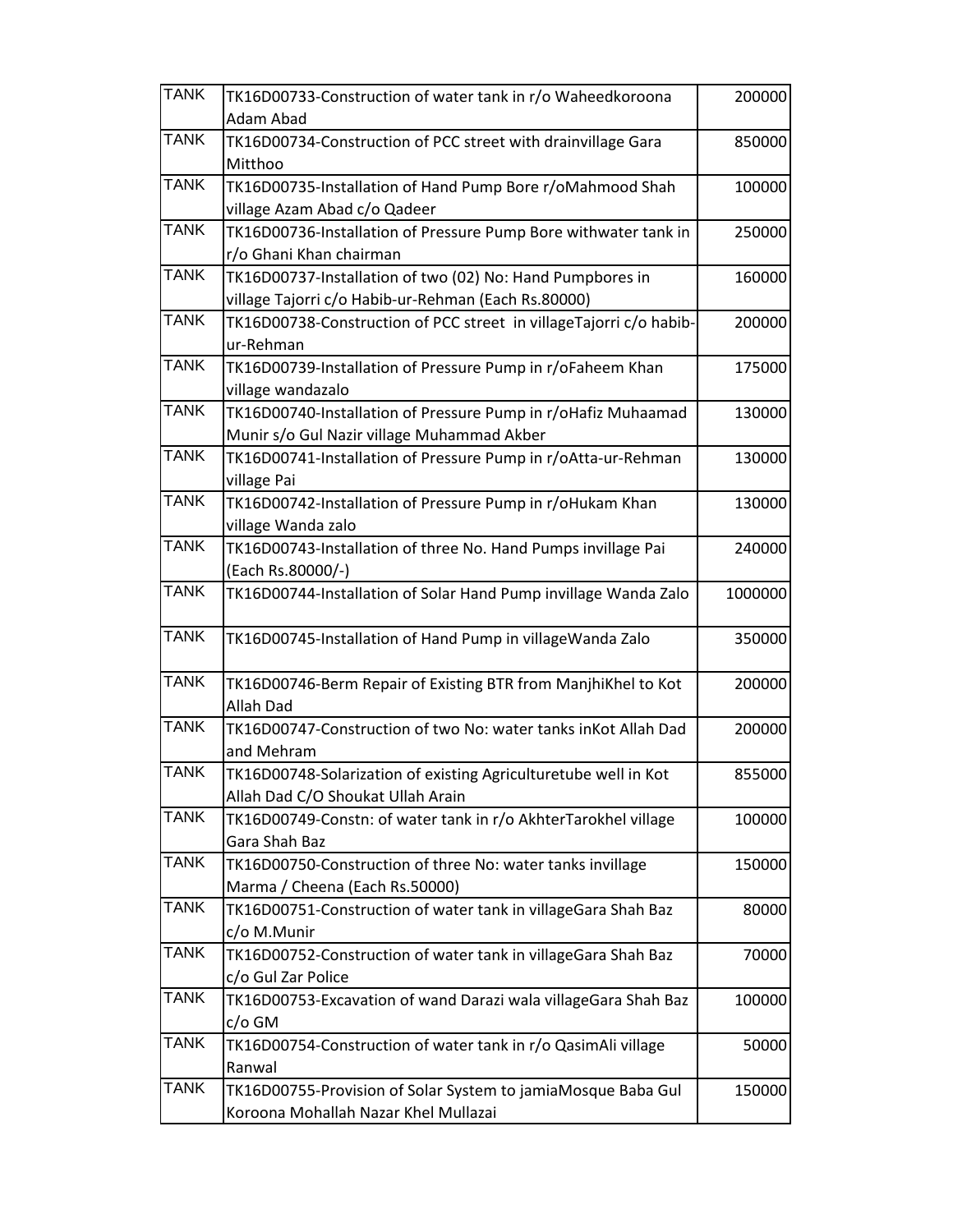| <b>TANK</b> | TK16D00756-Provision of Solar System to jamiaMosque Ada<br>Mullazai Mohallah Pir Abad | 150000 |
|-------------|---------------------------------------------------------------------------------------|--------|
| <b>TANK</b> | TK16D00757-Provision of Solar System to jamiaMosque Mohallah                          | 150000 |
|             | Pehalwan Khel Mullazai                                                                |        |
| <b>TANK</b> | TK16D00758-Provision of Solar System to jamiaMosque Ishaq near                        | 100000 |
|             | Police station Mullazai                                                               |        |
| <b>TANK</b> | TK16D00759-Provision of Solar System to MosqueMohallah                                | 100000 |
|             | Suleman Zai Gharib Abad Bilal Koroona Mullazai                                        |        |
| <b>TANK</b> | TK16D00760-Provision of Solar System to jamiaMosque Johar                             | 100000 |
|             | Abad Mullazai (Mufti Zeeshan)                                                         |        |
| <b>TANK</b> | TK16D00761-Provision of Solar System to jamiaMosque Kaka Khel                         | 100000 |
|             | Mohallah Sain Khel                                                                    |        |
| <b>TANK</b> | TK16D00762-Provision of Solar System to MosqueBhittani Abad                           | 100000 |
|             | Kaka Khel                                                                             |        |
| <b>TANK</b> | TK16D00763-Provision of Solar System to Mosque BabiKhel Kaka                          | 100000 |
|             | Khel (Zangarray Gul)                                                                  |        |
| <b>TANK</b> | TK16D00764-Provision of Solar System to Mosque BabiKhel Kaka                          | 100000 |
|             | Khel (Mufti Shafi Ullah)                                                              |        |
| <b>TANK</b> | TK16D00765-Provision of Solar System to jamiaMosque Mohallah                          | 150000 |
|             | Khuaji Khel                                                                           |        |
| <b>TANK</b> | TK16D00766-Construction of Janazagah village KakaKhel                                 | 200000 |
| <b>TANK</b> | TK16D00767-Installation of Solar P/Pump Bore systemwith water                         | 250000 |
|             | tank in r/o Muhammad Farooq Shah village Umer Khel                                    |        |
| <b>TANK</b> | TK16D00768-Installation of Hand Pump Bore in r/olkram Ullah s/o                       | 80000  |
|             | Saad Ullah village Kaka Khel                                                          |        |
| <b>TANK</b> | TK16D00769-Installation of Pressure Pump Bore inr/o Azim                              | 120000 |
|             | Chairman village Mullazai                                                             |        |
| <b>TANK</b> | TK16D00770-Installation of Hand Pump in r/o WazirKhan s/o                             | 100000 |
|             | Dauran Khan R/O Mullazai                                                              |        |
| <b>TANK</b> | TK16D00771-Installation of pressure pump onexisting well in                           | 120000 |
|             | Police station Mullazai                                                               |        |
| <b>TANK</b> | TK16D00772-Construction & Repair of PCC main streetwith drain                         | 540000 |
|             | from Dadi khel chowk to Jalal Din Shop village Umer Khel                              |        |
| <b>TANK</b> | TK16D00773-Installation of Pressure Pump in r/oNaseer Khan s/o                        | 180000 |
|             | Amir Hamza village Umer Khel                                                          |        |
| <b>TANK</b> | TK16D00774-Construction of PCC main street withdrain village Kot                      | 300000 |
|             | Khadak c/o Daud                                                                       |        |
| <b>TANK</b> | TK16D00775-Construction of PCC Abdullah Jan streetwith drain                          | 300000 |
|             | village Kot Nawaz c/o Daud                                                            |        |
| <b>TANK</b> | TK16D00776-Repair work on Gatta Pirwana                                               | 510000 |
| <b>TANK</b> | TK16D00777-Construction of Water tank in r/o QutabDin R/O Gara                        | 150000 |
|             | azami                                                                                 |        |
| <b>TANK</b> | TK16D00778-Construction of water tank in r/o MasterUbaid R/O                          | 100000 |
|             | Khanu                                                                                 |        |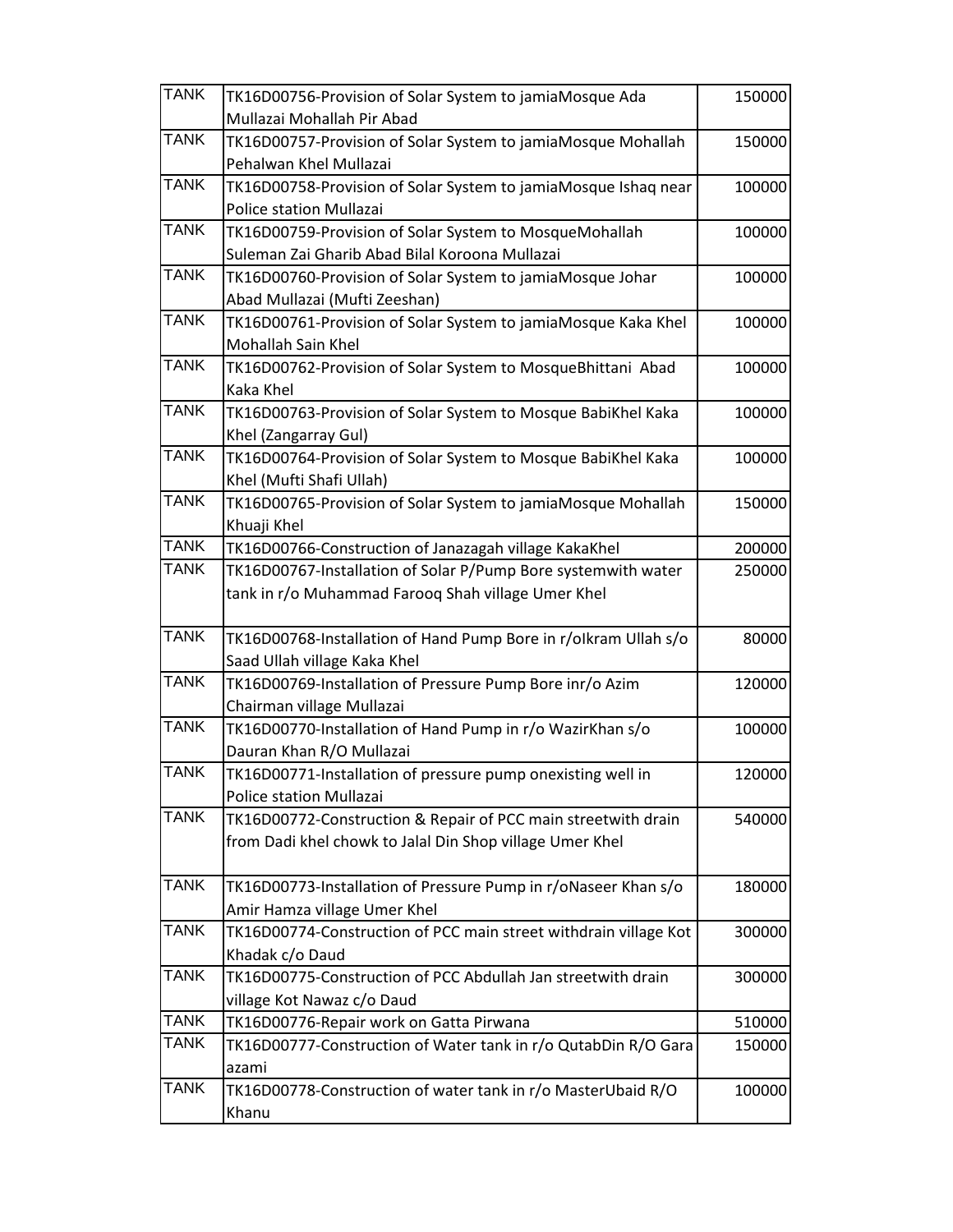| <b>TANK</b> | TK16D00779-Construction of water tank in r/oMadrasa Habib R/O        | 100000 |
|-------------|----------------------------------------------------------------------|--------|
|             | Gola Kurai                                                           |        |
| <b>TANK</b> | TK16D00780-Construction of water tank in r/o HanifR/O Gola           | 100000 |
|             | Kurai                                                                |        |
| <b>TANK</b> | TK16D00781-Construction of PCC street with drain inr/o Daud R/O      | 100000 |
|             | Pirwana                                                              |        |
| <b>TANK</b> | TK16D00782-Inatallation of Hand Pump in r/o SaleemShiren             | 80000  |
| <b>TANK</b> | TK16D00783-Installation Hand Pump Bore in Shah Alam                  | 70000  |
| <b>TANK</b> | TK16D00784-Installation of Hand Pump in r/o RehmatUllah s/o          | 80000  |
|             | Imam Bakhsh village Shah Alam                                        |        |
| <b>TANK</b> | TK16D00785-Construction of water tank in Iqbal R/OToran              | 100000 |
| <b>TANK</b> | TK16D00786-Installation of solar pump bore inmosque masood           | 150000 |
|             | koruna ward Shah Alam                                                |        |
| <b>TANK</b> | TK16D00787-Installation of Eight (08) Nos: SolarPump Bores in        | 540000 |
|             | village Pirwana (Faizullah+Farooq)(each 75000)                       |        |
| <b>TANK</b> | TK16D00788-flood Protection bund to the agriculturelands of          | 400000 |
|             | Jabar Malana r/o Toran c/o Durani                                    |        |
| <b>TANK</b> | TK16D00789-Earthfilling & Construction of Shinglestreet village      | 445000 |
|             | Chesan Katch                                                         |        |
| <b>TANK</b> | TK16D00790-Repair work in mosque Rasool MuhammadShan Khel            | 200000 |
|             | koroona                                                              |        |
| <b>TANK</b> | TK16D00791-Installation of pressure Pump in r/oSardar Khan           | 200000 |
|             | village Kirri Aba Khel                                               |        |
| <b>TANK</b> | TK16D00792-Installation of pressure Pump in r/oHawaldar Gul          | 200000 |
|             | Makhan village Kirri Latti                                           |        |
| <b>TANK</b> | TK16D00793-Installation of pressure Pump in r/oNaseeb Ullah          | 200000 |
|             | village Kirri Latti                                                  |        |
| <b>TANK</b> | TK16D00794-Installation of pressure Pump in r/oSahib Gul village     | 200000 |
|             | Kirri Latti                                                          |        |
| <b>TANK</b> | TK16D00795-"Installation of water bore dia (10)""with GI plastic     | 350000 |
|             | lining pipe of dia (8)"" & 25 HP chief diesel enginewith pump etc in |        |
|             | r/o Munawar Khan s/o Haider Khan R/O Kot Gulan"                      |        |
|             |                                                                      |        |
| <b>TANK</b> | TK16D00796-Construction of Flood protection band inr/o Gul Alam      | 300000 |
| <b>TANK</b> | R/O Kirri Umer Khan                                                  |        |
|             | TK16D00797-Installation of Two (02) Nos: Hand Pumpsin r/o Ghazi      | 160000 |
|             | Khan & Pervez Khan kirri latti (Each Rs:80000)                       |        |
| <b>TANK</b> | TK16D00798-Installation of two (02) No: Hand Pumpsin r/o             | 140000 |
|             | Muhammad Amin Kirri saidal (Each Rs.70000)                           |        |
| <b>TANK</b> | TK16D00799-Installation of two (02) No: Hand Pumpsin r/o Dr.         | 140000 |
|             | Alam Shah Umer Adda (Each Rs.70000)                                  |        |
| <b>TANK</b> | TK16D00800-Construction of PCC drain in villageGara Shada            | 200000 |
| <b>TANK</b> | TK16D00801-Construction of PCC street with drain invillage Kirri     | 850000 |
|             | Warrooki                                                             |        |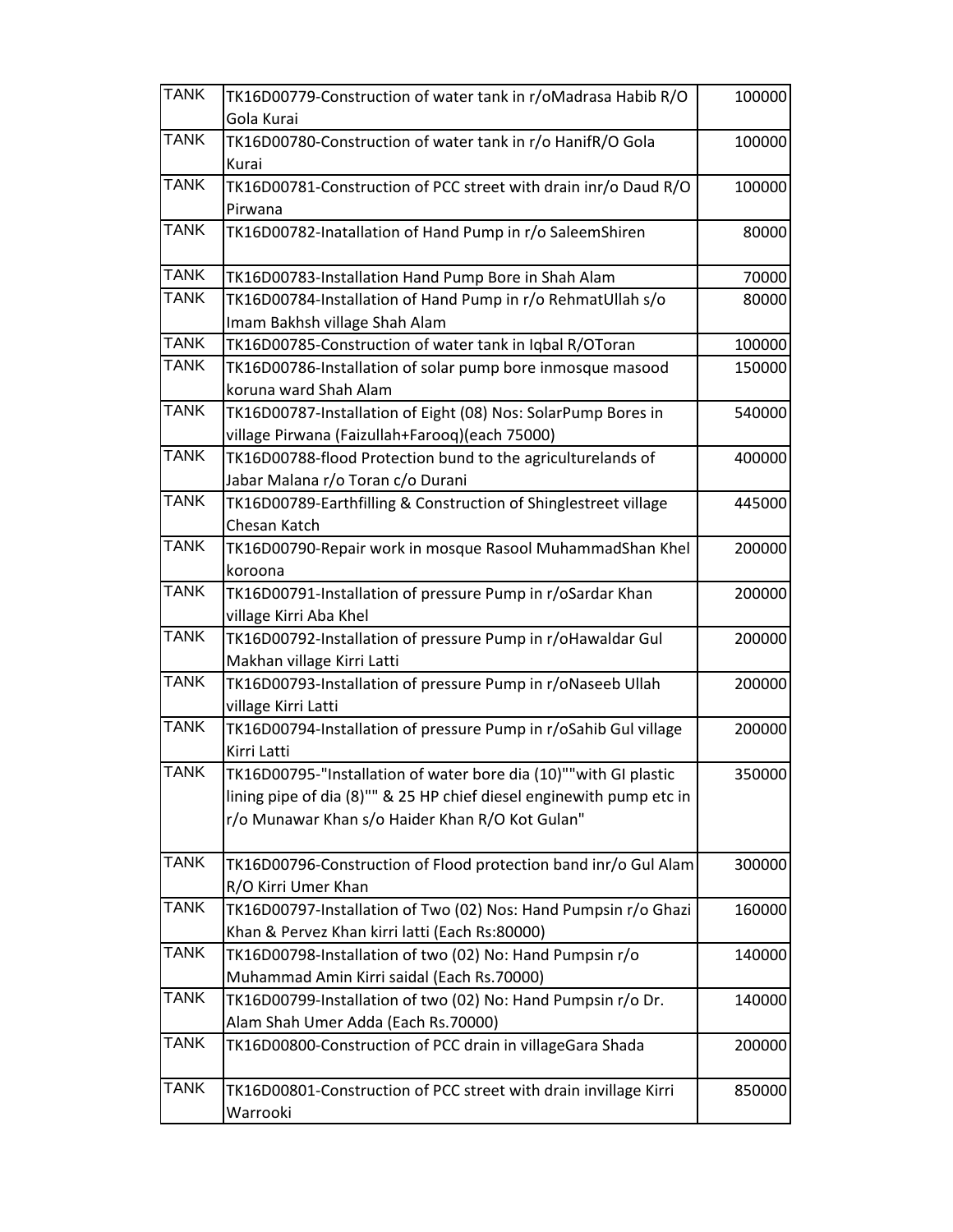| <b>TANK</b> | TK16D00802-Installation of Pressure Pumps in wardwarrespoon                                                               | 500000 |
|-------------|---------------------------------------------------------------------------------------------------------------------------|--------|
| <b>TANK</b> | TK16D00803-Installation of Hand Pump in r/o DilawarR/O Kirri<br>Marwati                                                   | 80000  |
| <b>TANK</b> | TK16D00804-Construction of flood protection bandfor agri: lands<br>of Haji Saifullah village Kirri Ashaqi                 | 300000 |
| <b>TANK</b> | TK16D00805-Construction of water tank in r/o AhmadGul s/o<br>Sanam Gul R/O Umer Adda                                      | 50000  |
| <b>TANK</b> | TK16D00806-Installation of Hand Pump in r/oJahangir R/O Kirri<br>Ashaqi c/o Shamal                                        | 70000  |
| <b>TANK</b> | TK16D00807-Installation of Hand Pump in r/o NazirAhmad Kot<br>Subedar Faizullah c/o Shamal                                | 70000  |
| <b>TANK</b> | TK16D00808-Installation of Hand Pump in r/oMukhtiar R/O Kirri<br>warroki c/o Shamal                                       | 70000  |
| <b>TANK</b> | TK16D00809-Installation of Hand Pump in r/o Abdulsattar village<br>Kirri Haider                                           | 100000 |
| <b>TANK</b> | TK16D00810-Installation of Hans Pump in r/o MasterMaaz Ullah<br>village Kirri Haider                                      | 100000 |
| <b>TANK</b> | TK16D00811-Construction of protection band toagriculture land in<br>village Daud Khel                                     | 70000  |
| <b>TANK</b> | TK16D00812-Construction of protection band to HajiAbdur<br>Rehman Kach ward Ama Khel                                      | 70000  |
| <b>TANK</b> | TK16D00813-Provision of Gardens in ward Ama Khel                                                                          | 140000 |
| <b>TANK</b> | TK16D00814-Construction of Protection Band forAgriculture land<br>in r/o Ghulam Sharif village Nandoor                    | 70000  |
| <b>TANK</b> | TK16D00815-Provision of Dozing Hours to AgricultureLands in<br>ward Dabara                                                | 144000 |
| <b>TANK</b> | TK16D00816-Excavation of agriculture wand new abadivillage Gara<br><b>Baloch</b>                                          | 140000 |
| <b>TANK</b> | TK16D00817-Construction of Gatta Muhammad RamzanNew<br>Abadi Gara Baloch                                                  | 70000  |
| <b>TANK</b> | TK16D00818-Construction of Flood Protection Band toagriculture<br>lands of Saleem Gandapur                                | 140000 |
| <b>TANK</b> | TK16D00819-Construction of Protection Band to theAgriculture<br>Land of Nawab Qaizar Khan Koroona Gomal                   | 140000 |
| <b>TANK</b> | TK16D00820-Excavation of Abpashi wand ward Gomal                                                                          | 70000  |
| <b>TANK</b> | TK16D00821-Excavation of agriculture wand MamduGuloo ward<br><b>Gul Imam</b>                                              | 75000  |
| <b>TANK</b> | TK16D00822-Provision of dozing hours for kamarawork in<br>agriculture land of Ishaq Khan Karki Khel Gul Imam              | 140000 |
| <b>TANK</b> | TK16D00823-Construction of protection band/spur toagriculture<br>land of Juma Khan s/o Hazrat Ali Village Umar Khel       | 100000 |
| <b>TANK</b> | TK16D00824-Construction of concrete Inlet/outletfor the lands of<br>Shah Zad Khan s/o Haji Gul Bad Shah Village Umar Khel | 100000 |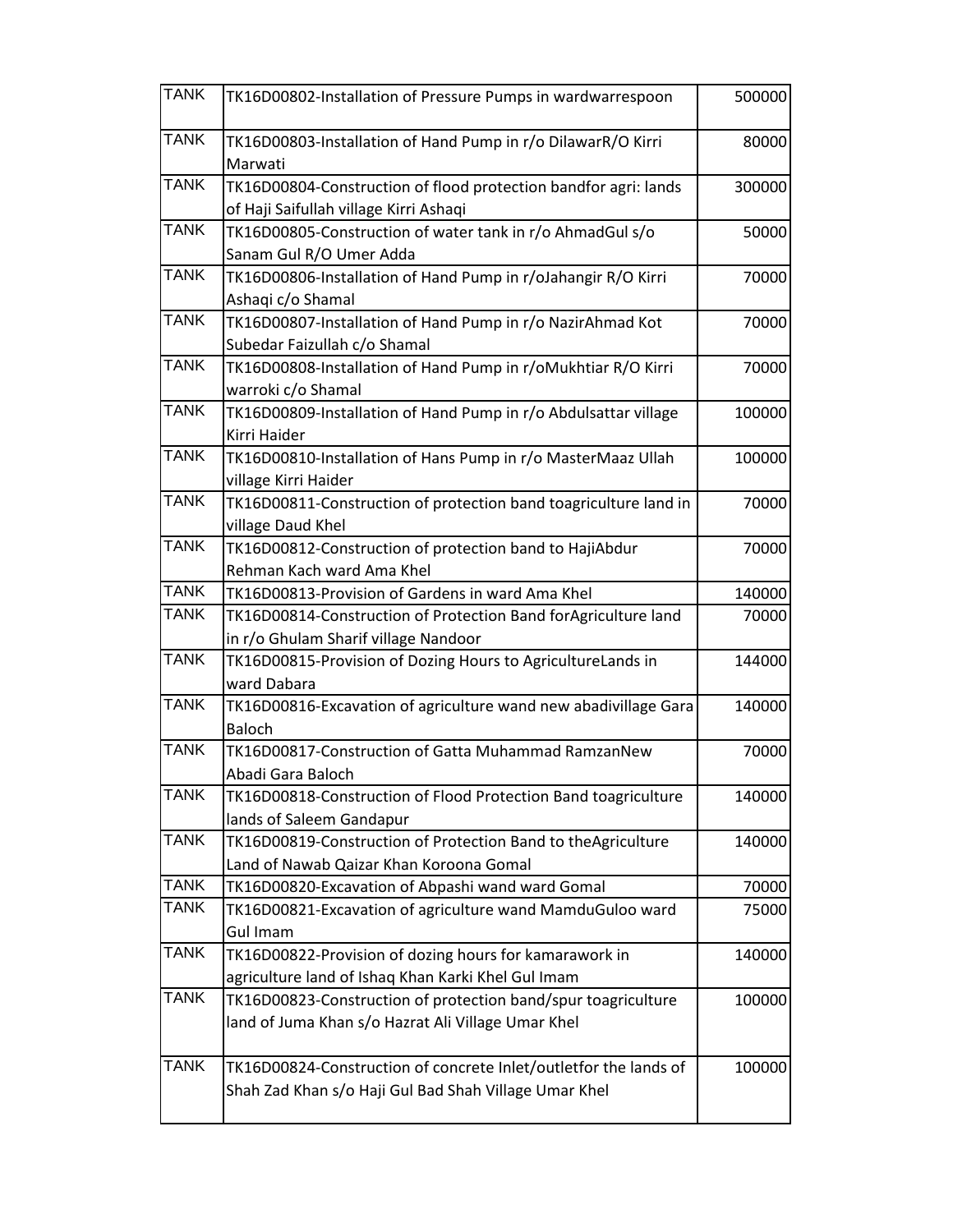| <b>TANK</b> | TK16D00825-Provision of wheet seed to the farmersin ward        | 140000  |
|-------------|-----------------------------------------------------------------|---------|
|             | Mullazai                                                        |         |
| <b>TANK</b> | TK16D00826-Construction of protection band to theagriculture    | 146542  |
|             | land of Shah Wazar s/o Gul nazar village Umar Khel              |         |
| <b>TANK</b> | TK16D00827-Provision of water course to agricultureland of Shah | 250000  |
|             | Faisal village Mullazai                                         |         |
| <b>TANK</b> | TK16D00828-Construction of protection band to theagriculture    | 140000  |
|             | land of Gul Malook village Umar Khel                            |         |
| <b>TANK</b> | TK16D00829-Construction of flood protection wall toagriculture  | 140000  |
| <b>TANK</b> | wand village Wandazalo c/o Sardar Ali Khan                      |         |
|             | TK16D00830-Provision of dozing hours forConstruction of Gatta   | 75000   |
|             | Ghulam Abas Gul Dad                                             |         |
| <b>TANK</b> | TK16D00831-Construction of Protection band to landsof           | 140000  |
| <b>TANK</b> | Naimatullah & Shafiullah                                        |         |
|             | TK16D00832-Provision of dozing hours for Landleveling of        | 140000  |
| <b>TANK</b> | agriculture land in ward Shah Alam                              |         |
|             | TK16D00833-Construction of inlet for theagriculture land of     | 50000   |
| <b>TANK</b> | Mehrban s/o Dost Muhammad village pirwana                       |         |
| <b>TANK</b> | TK16D00834-Excavation of Khula Kiryani Thal Zam                 | 140000  |
|             | TK16D00835-Excavation of agriculture wand in wardwarrespoon     | 140000  |
| <b>TANK</b> | TK16D00836-Provision of Solar System to GHS Pai                 | 600000  |
| <b>TANK</b> | TK16D00837-Construction of flour on briks in GHSAma Khel        | 1000000 |
| <b>TANK</b> | TK16D00838-Provision of Solar System to GMS Nandoor             | 300000  |
| <b>TANK</b> | TK16D00839-Various Works in Govt: Schools of WardCity-II        | 1000000 |
| <b>TANK</b> | TK16D00840-Provision of School Uniform and Shoesfor poor        | 400000  |
|             | students in GCMHS No.1 Tank                                     |         |
| <b>TANK</b> | TK16D00841-Provision of Solar System to GHS NO.3Tank            | 400000  |
| <b>TANK</b> | TK16D00842-Provision of Solar System to GGMS QutabColony        | 400000  |
|             | Tank                                                            |         |
| <b>TANK</b> | TK16D00843-Installation of water supply scheme inGHS Gara       | 2000000 |
|             | <b>Baloch</b>                                                   |         |
| <b>TANK</b> | TK16D00844-Remaining contruction work on mosque GHSGara         | 200000  |
|             | <b>Baloch</b>                                                   |         |
| <b>TANK</b> | TK16D00845-Construction of two (02) No. AdditionalClass Room in | 1600000 |
|             | GGMS Gomal Bazar Rfference Khuli Kachehry                       |         |
| <b>TANK</b> | TK16D00846-Construction of group latrine in GGHSGul Imam        | 300000  |
| <b>TANK</b> | TK16D00847-"Provision of School Uniforms, & Shoes topoor        | 1000000 |
|             | students in Govt:Schools ward Gul Imam "                        |         |
| <b>TANK</b> | TK16D00848-Earthfilling & Installation of watersupply scheme in | 800000  |
|             | <b>GMS Kot Khadak</b>                                           |         |
| <b>TANK</b> | TK16D00849-Construction of water tank in GHS KotKhadak          | 500000  |
| <b>TANK</b> | TK16D00850-Provision of Solar System to GGMS SharifAbad Tajori  | 500000  |
| <b>TANK</b> | TK16D00851-Provision of Solar System to GHS Tajori              | 500000  |
|             |                                                                 |         |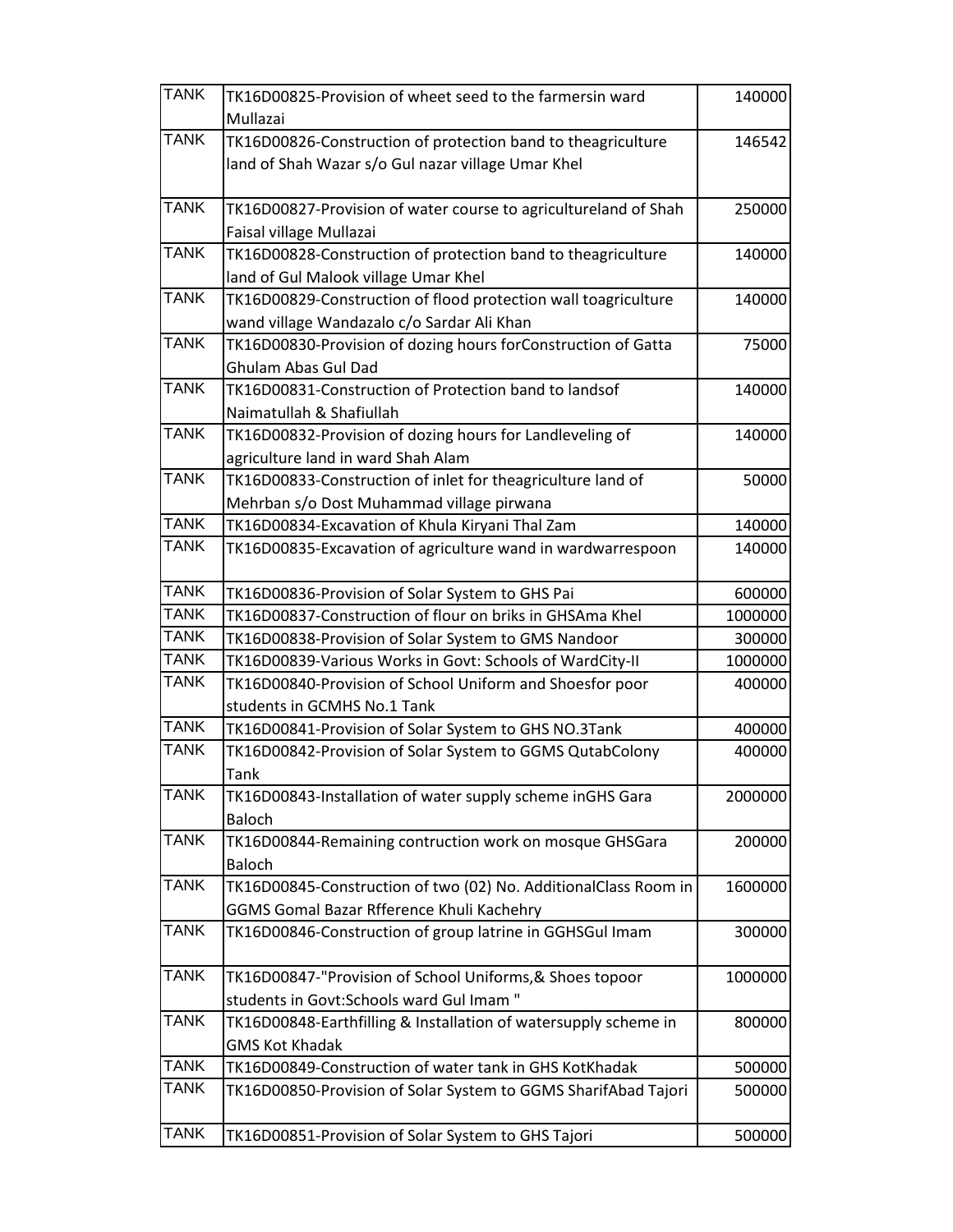| <b>TANK</b> | TK16D00852-Repair work and white wash in GHS Pai                 | 500000  |
|-------------|------------------------------------------------------------------|---------|
| <b>TANK</b> | TK16D00853-Provision of Pipeline to the water tankin GGMS Kot    | 300000  |
|             | Allah Dad                                                        |         |
| <b>TANK</b> | TK16D00854-Solarization of GHS Mullazai                          | 1000000 |
| <b>TANK</b> | TK16D00855-Construction of Additional Class Room inGMS Shah      | 1000000 |
|             | Alam                                                             |         |
| <b>TANK</b> | TK16D00856-Repair work in middle class rooms of GHSBazai         | 1000000 |
| <b>TANK</b> | TK16D00857-Installation of Solar system Bore withwater tank in   | 250000  |
|             | GGMS Kirri Marwati c/o Shoukat Marwati                           |         |
| <b>TANK</b> | TK16D00858-Earthfilling in GGMS Kirri Marwati c/oShoukat         | 172000  |
|             | Marwati                                                          |         |
| <b>TANK</b> | TK16D00859-Installation of Pressure Pump in GHSKirri Marwati     | 250000  |
|             | c/o Shoukat Marwati                                              |         |
| <b>TANK</b> | TK16D00860-Installation of Pressure Pump & Repairwork in cluster | 1000000 |
|             | hostel Maizal Koroona Umer Adda                                  |         |
| <b>TANK</b> | TK16D00861-Earthfilling & Construction of watertank in GHS Kirri | 300000  |
|             | Marwati C/O Amir Nawaz                                           |         |
| <b>TANK</b> | TK16D00863-"Arrangement of Sports, Youth, Culturalactivities and | 2118000 |
|             | purchase of sports equipments District Tank"                     |         |
|             |                                                                  |         |
| <b>TANK</b> | TK16D00864-Provision of Solar System to BHU DaudKhel             | 180000  |
| <b>TANK</b> | TK16D00865-Arrangement of free medical camp in wardAma Khel      | 450000  |
|             |                                                                  |         |
| <b>TANK</b> | TK16D00866-Provision of Solar System to the mosquein RHC Ama     | 180000  |
|             | Khel                                                             |         |
| <b>TANK</b> | TK16D00867-Construction of Boundary wall for BHUDabara           | 450000  |
| <b>TANK</b> | TK16D00868-Installation of Pressure Pump in BHUGara Baloch       | 540000  |
| <b>TANK</b> | TK16D00869-Maitenance and Repair work in BHU GaraBaloch          | 450000  |
| <b>TANK</b> | TK16D00870-M&R and Installation of New main Gate toRHC           | 200000  |
|             | Gomal                                                            |         |
| <b>TANK</b> | TK16D00871-Repair and maintenance work in RHC Gomal              | 250000  |
| <b>TANK</b> | TK16D00872-Repair work in RHC Gomal                              | 180000  |
| <b>TANK</b> | TK16D00873-Repair Work in Civil Dispensary Daraki                | 180000  |
| <b>TANK</b> | TK16D00874-M&R work of BHU Darraki ward gul imam Tavillage       | 450000  |
|             | Darraki ward Gul Imam                                            |         |
| <b>TANK</b> | TK16D00875-Installation of Solar Lights with Polesin Health      | 450000  |
|             | facilities ward Jattater                                         |         |
| <b>TANK</b> | TK16D00876-Repair & White wash BHU Pai                           | 450000  |
| <b>TANK</b> | TK16D00877-Provision of pipeline to BHU Kot AllahDad             | 180000  |
| <b>TANK</b> | TK16D00878-Installation of Pressure Pump andconstruction of      | 405000  |
|             | water tank in BHU Mullazai                                       |         |
| <b>TANK</b> | TK16D00879-Construction of Two No: Rooms withWarandah in         | 1603500 |
|             | <b>BHU Mani Khan Koroona</b>                                     |         |